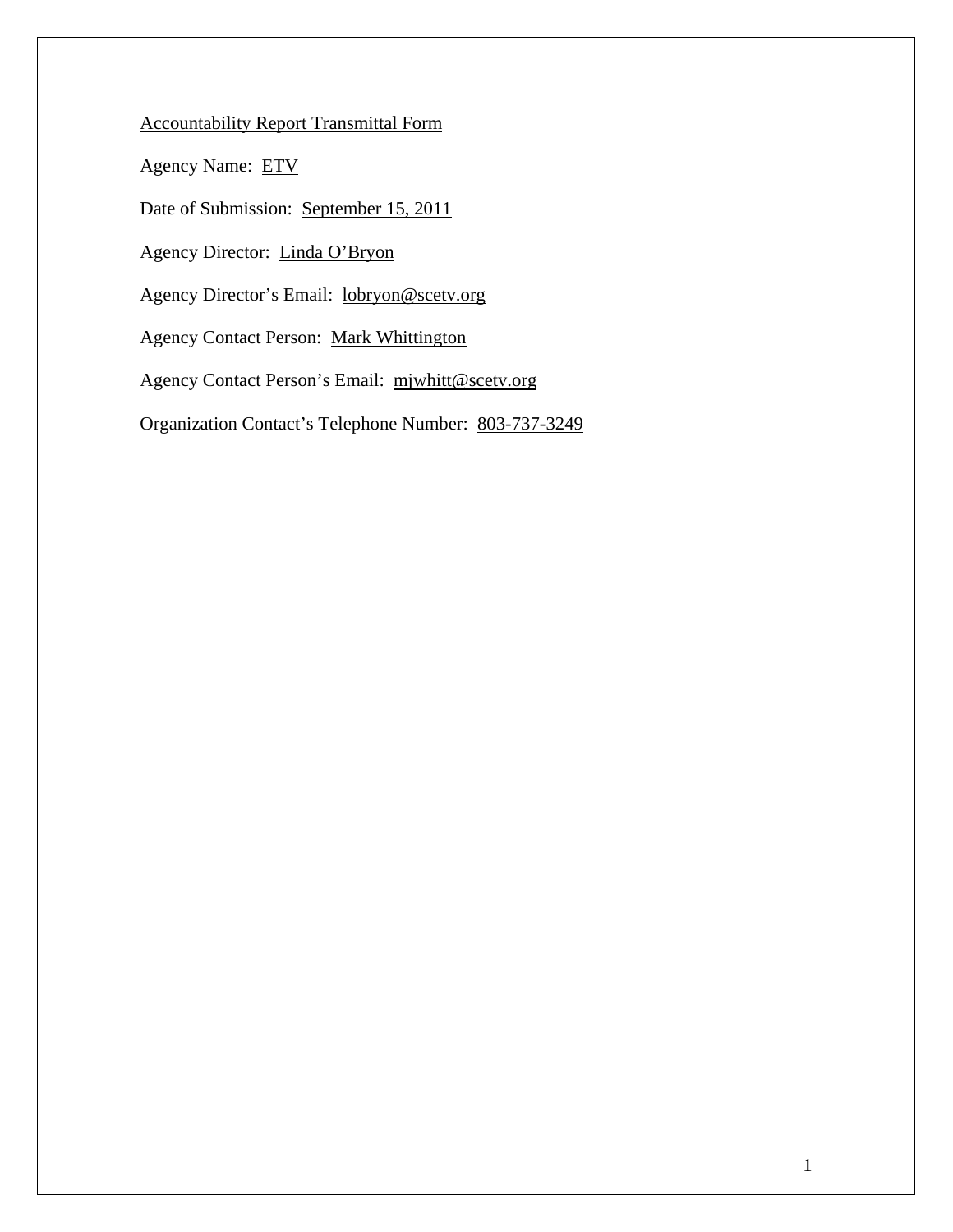

# **2010-2011 Accountability Report**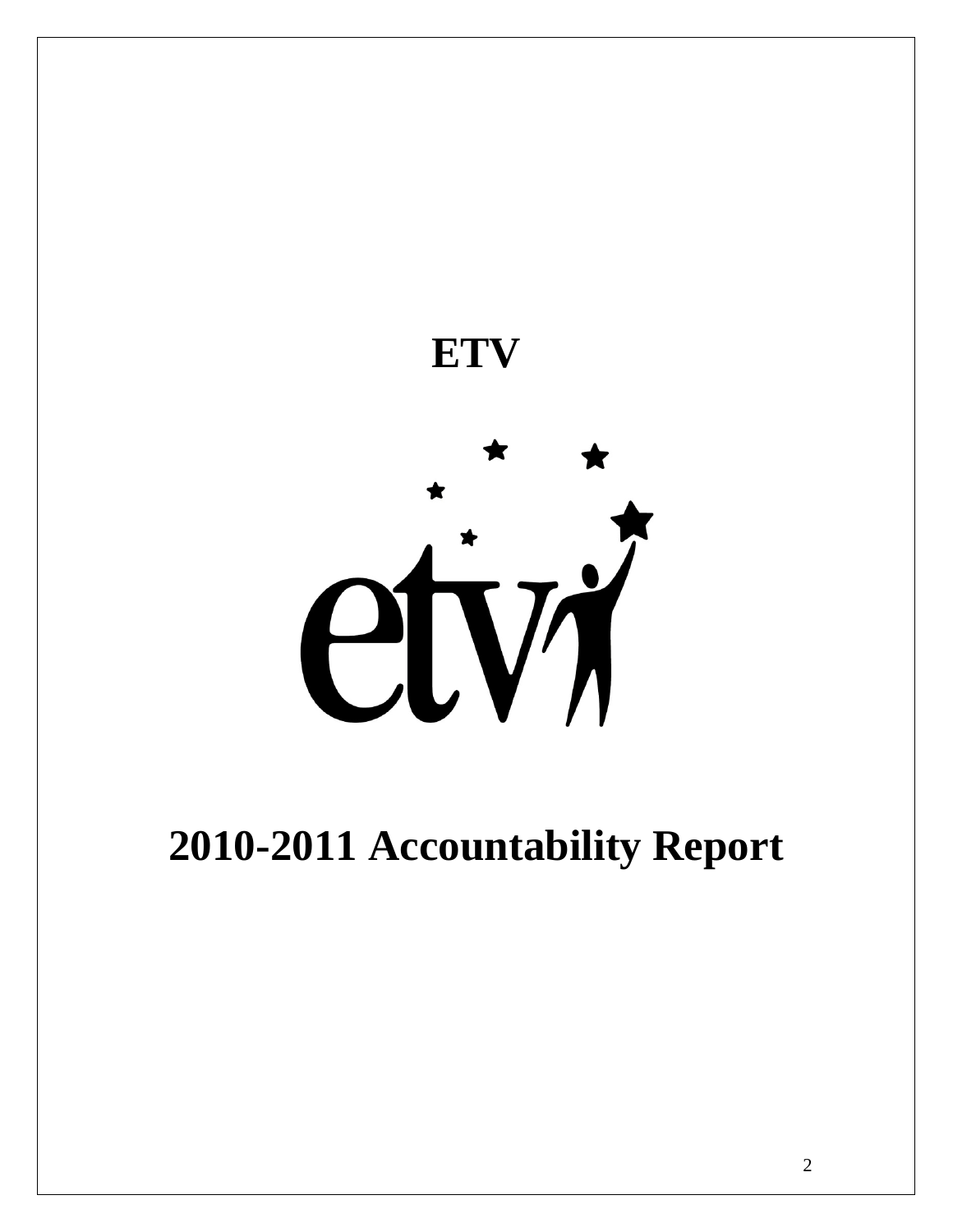#### **Section I -- Executive Summary**

#### *1. Mission and Values*

"ETV enriches people's lives through programs and services that educate our children, engage our citizens, celebrate our culture, and share the thrill of discovery and the joy of learning. Our values are *South Carolina's Uniqueness and Diversity, Educational Success, Public Service, A Great Place to Work, and Best Business Practices."*

#### *2. Major achievements from the past year:*

- Facing the loss of all state funding, ETV worked with elected officials to redefine its funding method within state government. Now, the network is funded through a "proviso" approach where funds which originally came directly to ETV are allocated to agencies using ETV services. While this new model of funding still needs to be evaluated over the long term, the process does move ETV towards establishing a "contractual" arrangement where the net effect is that ETV better understands customer needs, and agencies can more accurately define their needs.
- The weekly series **The Big Picture** produced 37 programs on topical issues of importance; 440.5 hours of Legislative and state media coverage; and 35 programs for **The Big Picture on the Radio**. ETV is now streaming key meetings for the Budget and Control Board, the Governor's Financial Summit and key legislative hearings. At a time when newspapers have reduced their coverage of state government, ETV provides viewers with their most transparent view of government in action. ETV's weekly series **Connections** produced 32 programs that focused on issues impacting minority citizens in South Carolina. **Carolina Stories**, ETV's television series for and about South Carolina, provided community outreach screenings throughout the state. ETV's upcoming SC Hall of Fame series and the outstanding documentary **Jail No Bail** are examples of how we highlight those who have been critical to South Carolina's history and life. In the latest "sweeps" ETV's primetime local programs were up 12% in cumulative audience.
- ETV Radio increased its audience by 18% to 355,000 weekly listeners statewide. Radio also added more coverage of emergency related events, including severe weather notifications, to its on-air profile. Local programs like **Walter Edgar's Journal** and three different programs from Spoleto USA in Charleston are among those productions bringing South Carolina alive to our citizens and across the United States. Impressive listenership numbers and the fact that private citizens contributed close to \$1.5M at this writing to build a new ETV Radio facility attests to the popularity of ETV Radio in South Carolina.
- National Programming delivered three widely distributed documentary programs and two series to public television audiences. Highlights included **The American Road to Victory** WWII trilogyand The **South Carolinians in World War II** mini-series, which featured two documentaries, the first released on Veteran's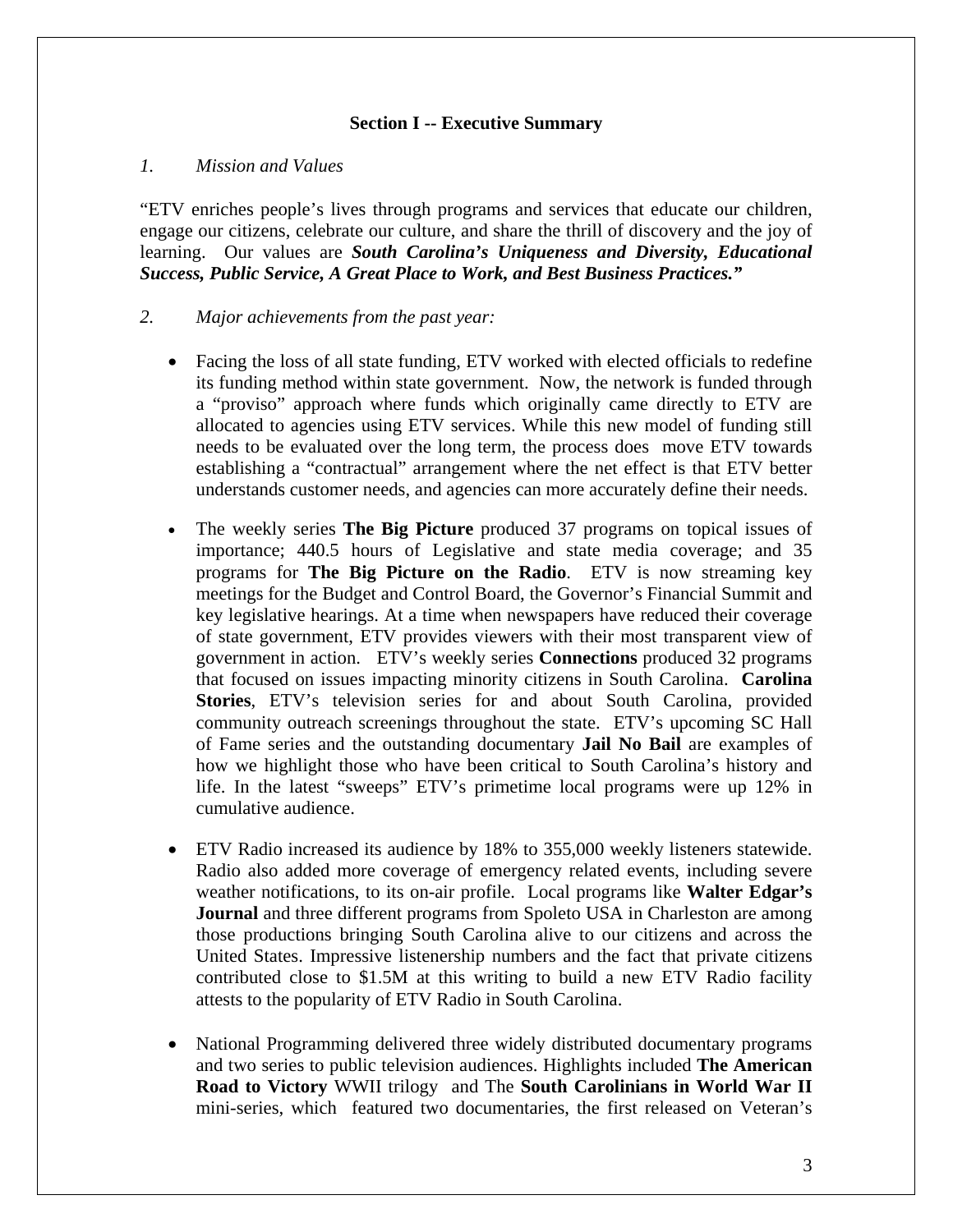Day, and the second for Memorial Day.

- ETV is Education! ETV's **StreamlineSC** generated 3.1 million page views, representing the highest per teacher use in the nation. ETV's online K-12 educational resource **Knowitall.org** won the Corporation for Public Broadcasting 2010 Innovation award. Knowitall.org has shown a significant increase in use from the previous year. IP systems installed by ETV in 72 school districts, part of a 30 year spectrum lease agreement with DigitalBridge and Clearwire, will help districts distribute educational content without the expense of increased bandwidth, freeing up their public Internet to other critical uses. Meanwhile, ETV's teacher training and video continue to provide teachers and students quality content sent directly into public, private and home schools and districts. More than 6300 teachers received training in the past year.
- ETV is critical to public safety in the state. Our towers provided ongoing communications for NOAA (National Oceanic and Atmospheric Administration), the Civil Air Patrol and FEMA (Federal Emergency Management Agency). ETV was the media of record in weather emergencies, working with the Emergency Management Division and the Governor's Office to communicate important information to citizens. PIPS (Public Information Phone System) and SCHEART (South Carolina Hospital Emergency Amateur Radio Team) are just two critical crisis communications initiatives that ETV supports. ETV also continues to help the state train its public safety officials, as 16,000 officers in South Carolina had access to online recertification courses.
- The ETV Endowment's impressive \$1.5M drive to raise private funds for a new ETV Radio facility and operation neared completion at year-end. The facility construction was begun and brought in on budget, and will open in autumn 2011. Along with two other departments relocated to the TCC (Telecommunications Center), Radio begins the migration of all Columbia employees to that building.

#### *3. Key strategic goals for present and future years:*

- **Financial Stability-** Funding, now coming through provisos from state agency sources, represents a 6% decrease from last year's state allocation. Additional new funding sources must be identified and existing revenues need to be increased. ETV must leverage broadcast and online assets, as well as human resources, to deliver services in demand in the marketplace.
- **Continued Online Development/Delivery Knowitall.org, StreamlineSC**, **Carolina Stories**, **OnePlaceSC** and live streaming reflect ETV's move to online content provision. Meshing this growing expertise with the needs of education and state agencies is paramount.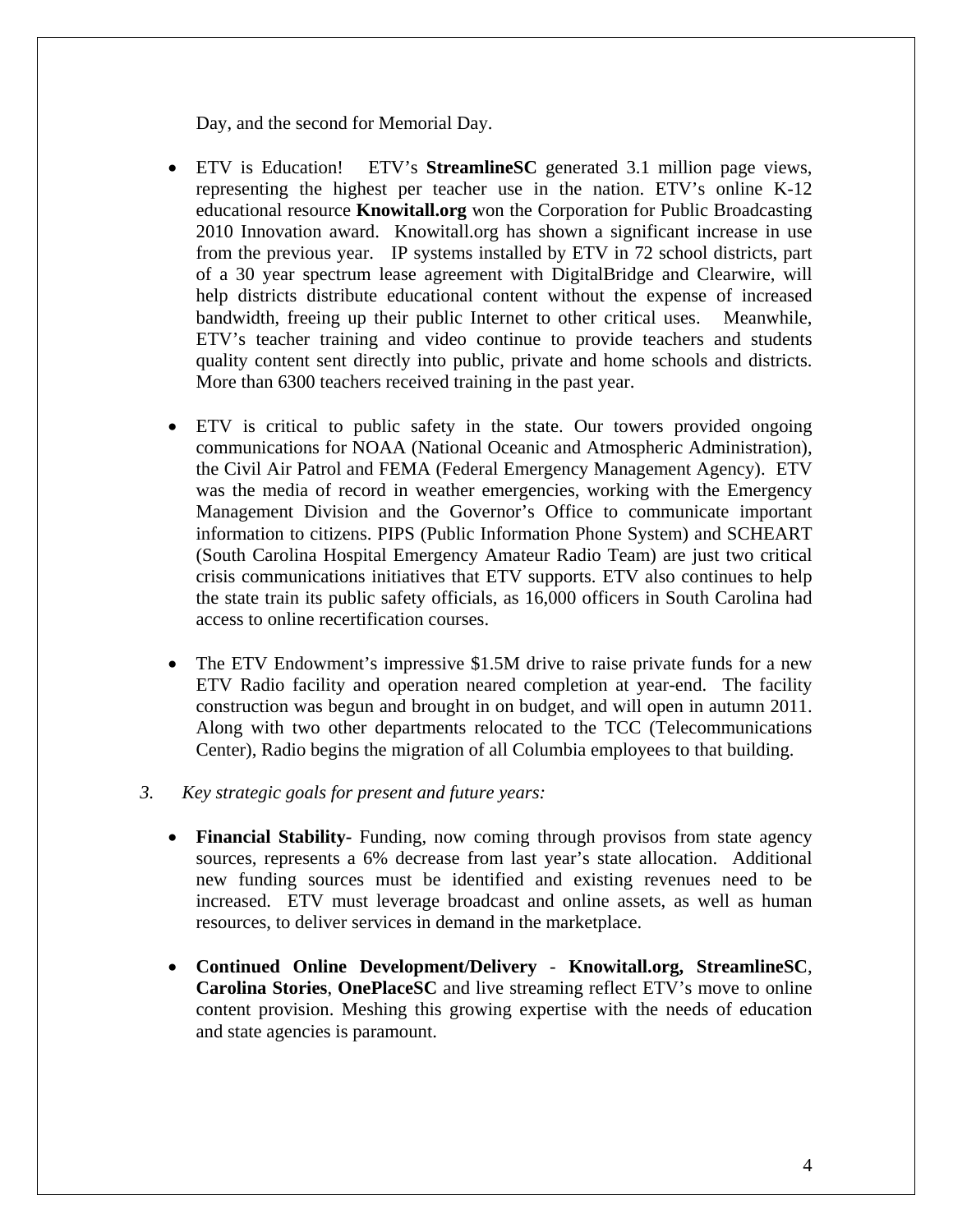- **Facilities/Capital Needs** Negotiations are ongoing to sell the entire Administration building to relocate all employees to the TCC. ETV also needs to develop an ongoing, funded capital needs list.
- **ETV's role in South Carolina is being redefined** as a result of budgetary pressures and the need for the organization to meet new technology challenges. However state government allocates funds to ETV, the key goal is to preserve South Carolina's long revered public broadcasting entity by making it more self sufficient and customer driven, yet still focused on serving the needs of South Carolina citizens and their education.

*4. Key strategic challenges (mission, operational, human resources, financial, and community related)* 

- **Revenue Generation Methodologies** The new proviso approach of allocating state monies and the successful privately funded Radio construction project reflect new ways in which ETV receives support. ETV must increase underwriting, fundraising and sale of services and facilities use to augment dwindling public sector funds.
- **Employee Development** Change in culture to a more market-driven entity requires a change in workforce structure, skills and organization. A sense of urgency, customer focus and entrepreneurship must be continually fostered in the ETV workplace.
- **Content Creation, Acquisition, and Distribution -** ETV must consider content creation as an enterprise that cuts across all of the Network's delivery platforms. That content development must be customer driven, whether from public or private sector customers. Innovation in technology is key to ETV's future growth.
- **Complete Remaining Aspects of the Conversion of Analog ITFS Licenses to Digital Spectrum –** Against the backdrop of the recent allocation of EBS lease funds directly to ETV, the agency is nearing completion of the implementation of IP systems to maintain the critical substantial service requirements and build on its service provision to schools.

*5. How will the accountability report be used to improve organizational performance?* 

It is a written record of what we do, who our customers are, and the way in which we measure our effectiveness and efficiency. It provides a source of empirical information we can turn to from year to year to review, track and reassess how we are using technological and human resources while allowing us to compare the outcomes generated from each use.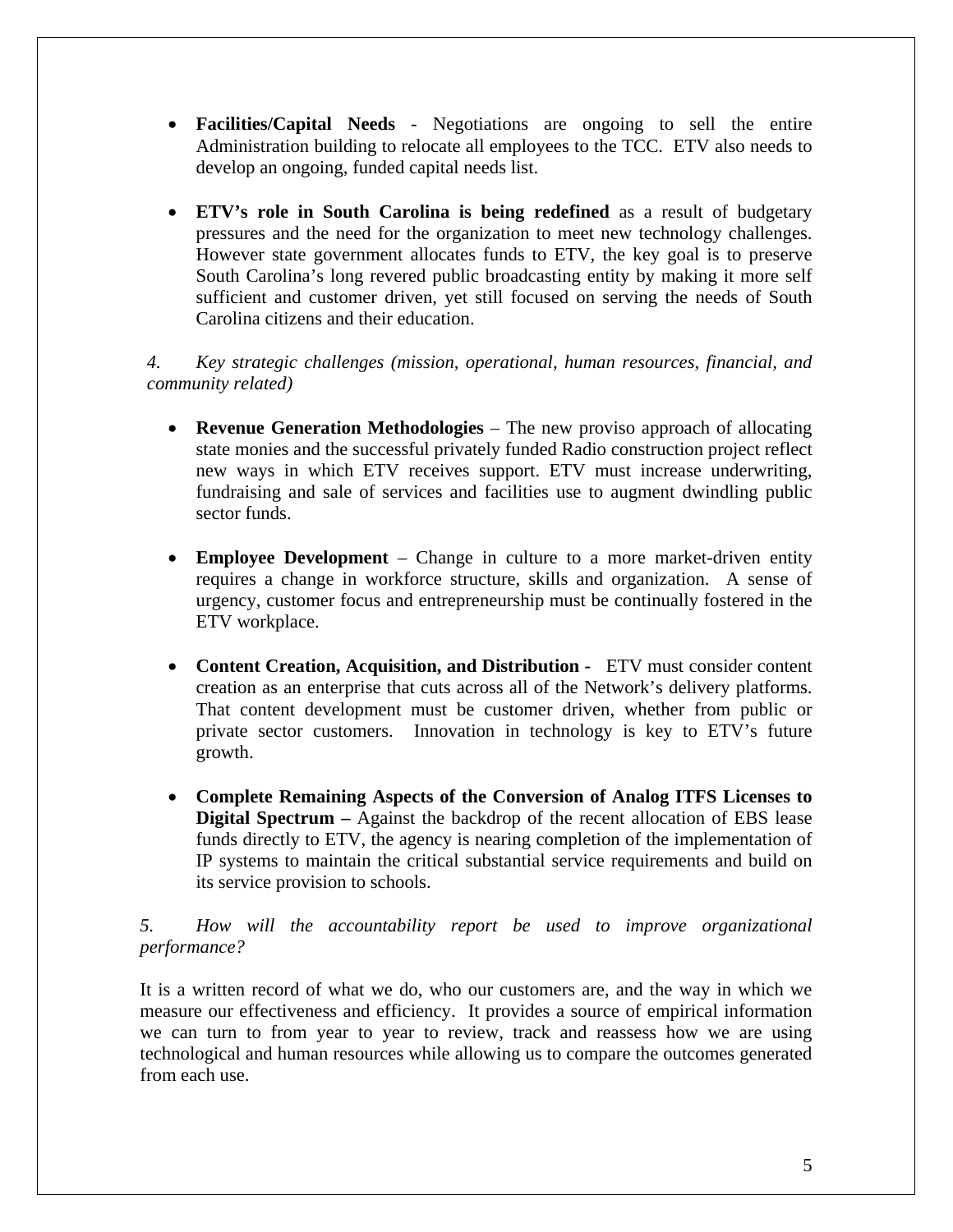## **Section II – Organizational Profile**

## *1. Your organization's main products and services and the primary method by which these are delivered*

ETV's main products and services are video, audio and digital transmissions, with content reflecting educational and learning-based programming from kindergarten through adulthood. We transmit through analog and digital vehicles, including a diversity of technologies involving satellite, microwave, wireless, cable, digital television, radio and the Internet throughout South Carolina. Examples of products include educational/outreach programs, (TV/multimedia/radio) broadcast educational programs and multimedia products, and distance learning services.

#### *2. Your key customer groups and their key requirements/expectations*

ETV's key customer segments include the citizens of South Carolina, who turn to ETV for educational media (TV, radio and web) at home and in the schools; television and radio listeners and viewers who tune in ETV for entertainment and learning; members of ETV's Endowment; and businesses and business organizations or agencies which use ETV's distance learning capabilities for training.

#### *3. Your key stakeholders, other than customers*

They are the State Department of Education, School Technology Committee, school districts, state emergency preparedness and law enforcement agencies, higher education (public and independent colleges), South Carolina state government, the Legislature of South Carolina, and the employees of ETV and its Endowment.

#### *4. Your key suppliers and partners*

Digital Education Services (DES), eMedia, Department of Education, Discovery Education, higher educational institutions, Budget and Control Board and other state agencies, educational content producers, PBS (Public Broadcasting Service), NPR (National Public Radio), PRI (Public Radio International), independent producers, NETA (National Educational Telecommunications Association.)

#### *5. Your operation's locations*

Our headquarters are located in two buildings in Columbia on George Rogers Boulevard adjacent to Williams Brice Stadium. ETV Radio is located in the Administrative Building and the production/teleconferencing studios are in the Telecommunications Building. From Network Headquarters in Columbia, ETV Radio provides 24-hour service to the state. All communities in our state receive one or more of our television signals. ETV operates four regional television stations and other transmitter sites to cover the state. The regional stations are: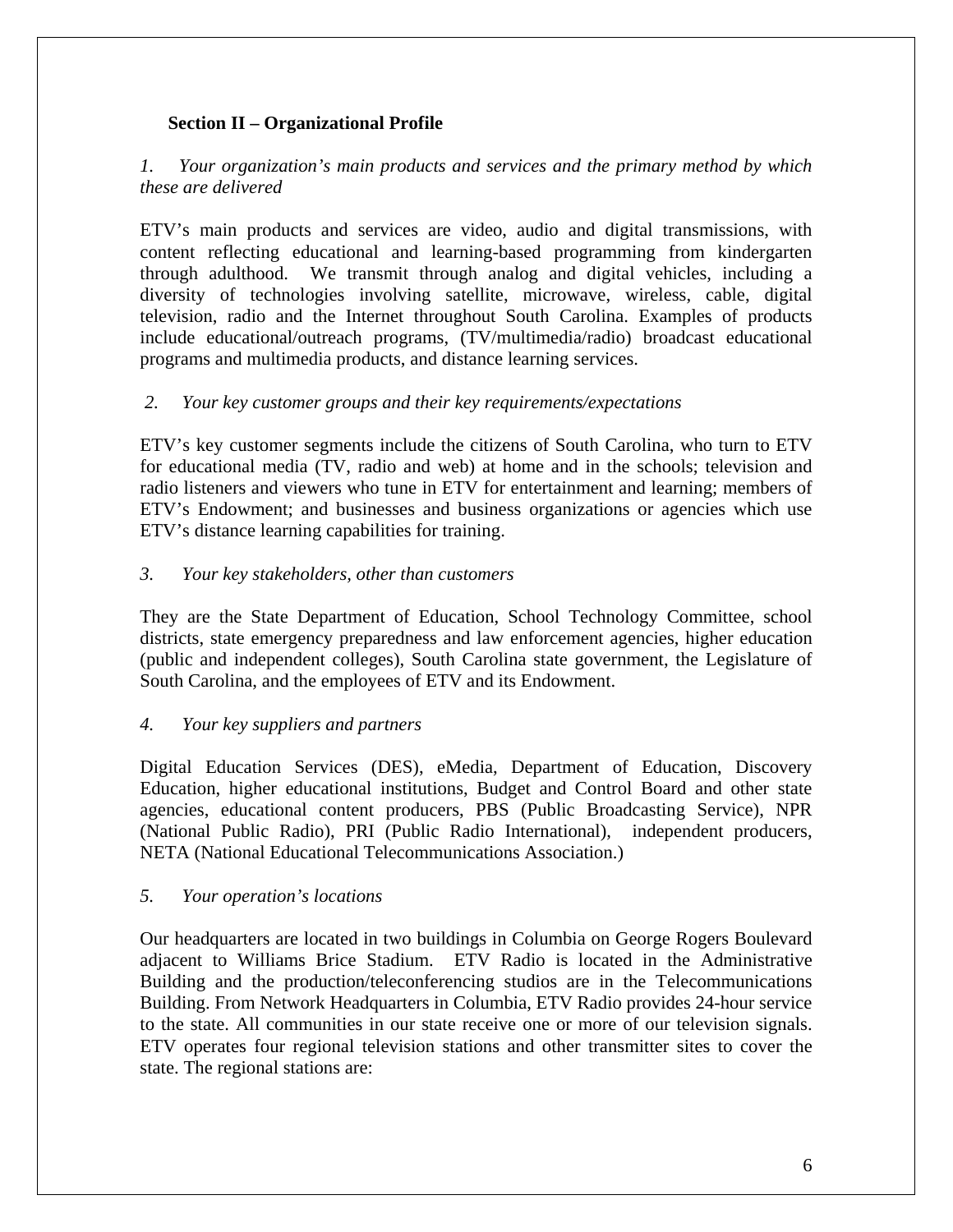- WRJA-TV in Sumter serves Sumter, Lee, Clarendon, and Kershaw counties.
- WJWJ-TV in Beaufort serves Beaufort, Jasper, Hampton and Colleton counties.
- Serving Spartanburg, Greenville, and the surrounding communities since 1985, WRET-TV is located on the campus of USC Upstate.
- WNSC-TV in Rock Hill on the York Technical College campus serves York, Chester, and Lancaster counties.

*6. The number of employees you have, segmented by employee category (classified, unclassified, contract, etc.)* 

ETV employs 145 classified employees as well as 12 additional temporary/part time employees.

## *7. The regulatory environment under which your organization operates*

ETV is a state agency of the state of South Carolina. As such, ETV is audited annually for financial reporting by the State. Additionally, as a broadcaster, ETV must provide special reporting to the Federal Communications Commission (FCC), the Corporation for Public Broadcasting (CPB) and the EEOC (Equal Employment Opportunity Commission) through the State Human Affairs Commission.

## *8. Performance Improvement System*

Performance: ETV assesses the measures identified in section seven to determine our success in many different processes and service provision. We review year to year measures based on the fiscal year, the unit of measure traditionally used in State government. Measures are often ongoing throughout the year, such as ratings, with almost real time assessment of how product is performing.

Learning: Organizational learning and knowledge acquisition come from distinctive steps in our primary functions, delivery systems and production. Technological forces changing the broadcast spectrum constantly challenge us to revise equipment, work methods and work skills. The move to digital has gradually realigned the skill sets of our production and engineering personnel. Feedback from measures and customers provide the bottom line assessment of whether we are managing such change effectively.

Processes: Broadcasting and the Internet are time driven. Schedules or events may require product to arrive at specific times. The rush to remain vital and current in technology requires Internet production and delivery to be timely. Much of our technological assessment is too minute for this report and deals with the steps in these processes which bring ETV media to the consumer.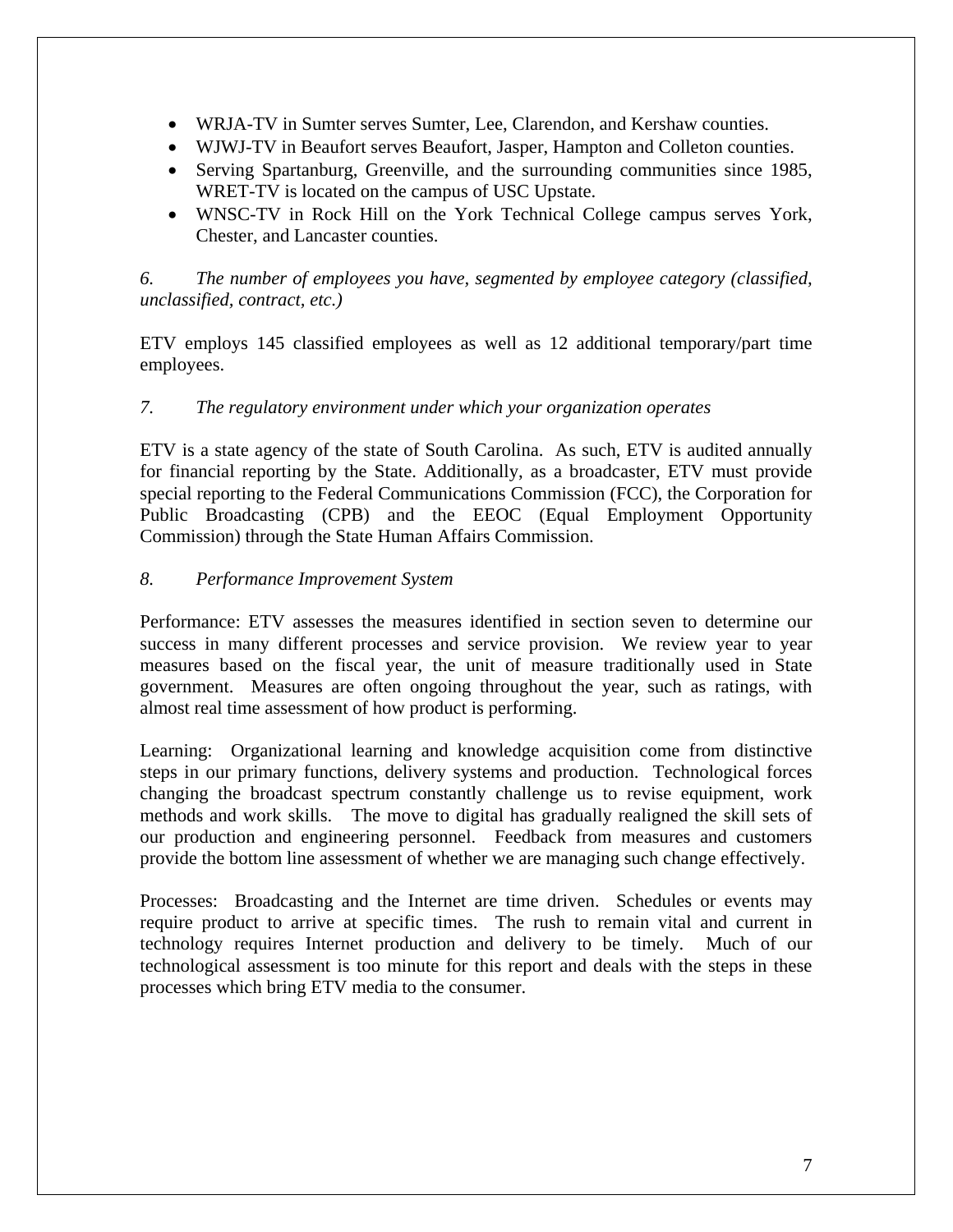## *9. Organization Structure*

ETV is guided by the ETV Commission, which consists of a chairman at large, the State Superintendent of Education and six representatives appointed by Congressional districts. The Commission is appointed by the Governor and sets policy for the network.



## *10. Expenditures and Appropriations Chart*

|                               | <b>10-11 Actual Expenditures</b><br>09-10 Actual Expenditures |                 |               | 11-12 Appropriations Act |                 |                |
|-------------------------------|---------------------------------------------------------------|-----------------|---------------|--------------------------|-----------------|----------------|
|                               | Total                                                         | <b>State</b>    | <b>Total</b>  | <b>State</b>             | <b>Total</b>    | <b>State</b>   |
|                               |                                                               |                 |               |                          |                 |                |
| Personal Service              | \$<br>8,648,178                                               | 7,777,374<br>\$ | \$ 8,012,126  | \$<br>6,829,108          | \$<br>7,329,914 | $\mathsf S$ -  |
| Other<br>Operating<br>Expense | \$<br>9,319,597                                               | 2,762,711<br>\$ | \$10,750,323  | \$<br>635,032            | \$<br>9,960,770 | $\mathbb{S}$ - |
| Special Items                 |                                                               |                 |               |                          |                 |                |
| Permanent<br>Improvements     |                                                               |                 | \$<br>608,230 |                          |                 |                |
| Debt Service                  |                                                               |                 | \$<br>95,138  |                          |                 |                |
| Employee<br>Deductions        |                                                               |                 |               |                          |                 |                |
| <b>Fringe Benefits</b>        | \$2,645,666                                                   | \$<br>2,371,352 | \$ 2,604,200  | \$2,184,854              | \$<br>2,440,000 | $\mathbb{S}$ - |
| Non-Recurring                 |                                                               |                 |               |                          |                 |                |
| Total                         | \$20,613,441                                                  | \$12,911,437    | \$22,070,017  | \$9,648,994              | \$19,730,684    | $\mathbb{S}$ - |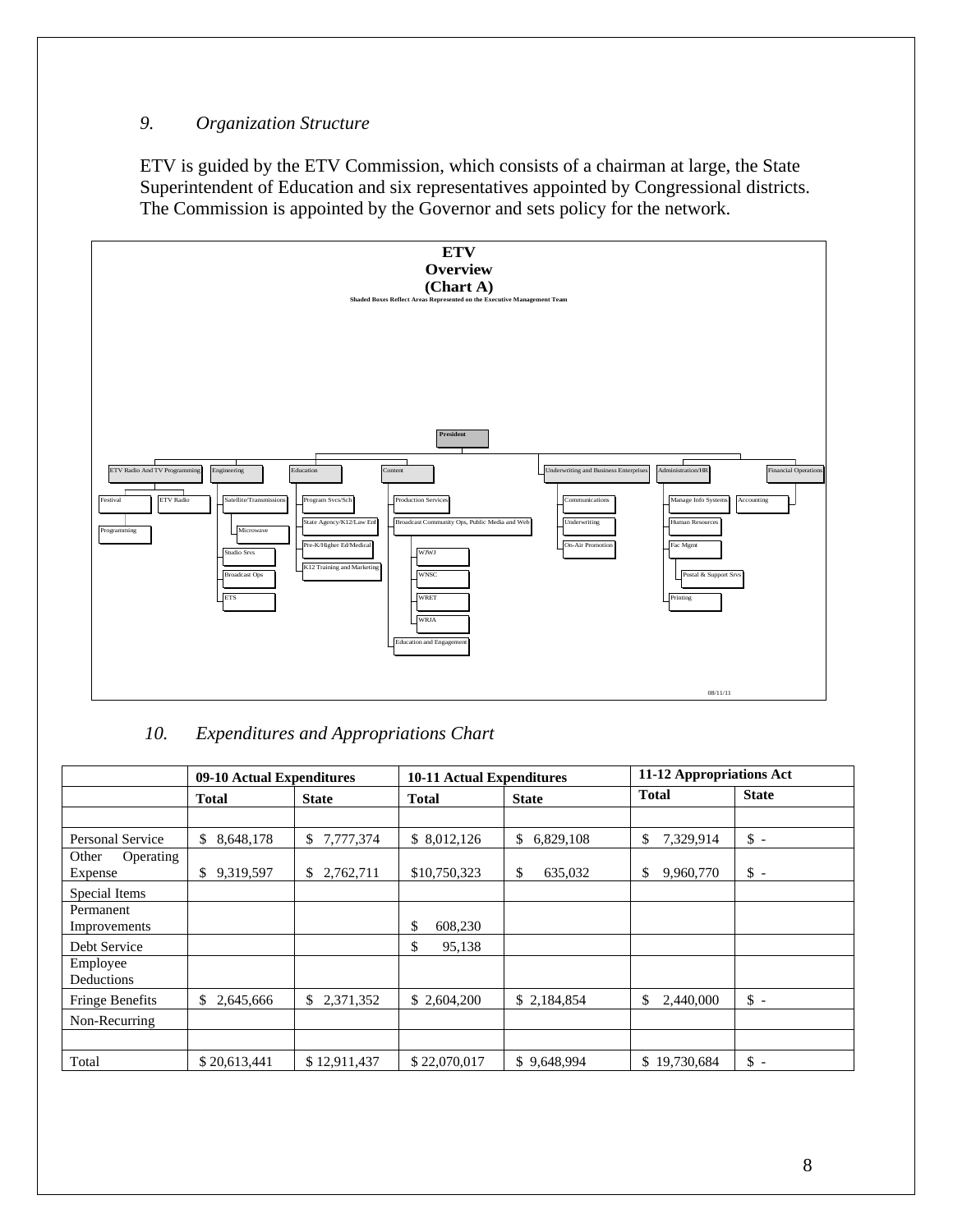| <b>Other Funds</b>         |                                     |                                     |  |  |  |  |
|----------------------------|-------------------------------------|-------------------------------------|--|--|--|--|
| Sources of<br><b>Funds</b> | 09-10 Actual<br><b>Expenditures</b> | 10-11 Actual<br><b>Expenditures</b> |  |  |  |  |
| Supplemental Funds         | 316,596<br>◡                        |                                     |  |  |  |  |
| Capital Reserve Funds      |                                     |                                     |  |  |  |  |
| <b>Bonds</b>               | Φ<br>313,301<br>D                   |                                     |  |  |  |  |
| Lottery                    |                                     |                                     |  |  |  |  |
| Federal                    | ╓<br>703,859<br>Φ                   | 206,436                             |  |  |  |  |
| Other                      | 503,805<br>╓                        | 608,230                             |  |  |  |  |

# *11. Major Program Areas Chart*

| <b>Program Number and Title</b>                                                                                                                                                                                | Major                          | <b>FY 09-10 Budget</b> | <b>FY 10-11 Budget</b> | <b>Key Cross</b>         |
|----------------------------------------------------------------------------------------------------------------------------------------------------------------------------------------------------------------|--------------------------------|------------------------|------------------------|--------------------------|
|                                                                                                                                                                                                                | Program Area                   | <b>Expenditures</b>    | <b>Expenditures</b>    | <b>Reference for</b>     |
|                                                                                                                                                                                                                | <b>Purpose</b>                 |                        |                        | <b>Financial Results</b> |
|                                                                                                                                                                                                                | (Brief)                        |                        |                        |                          |
| I. Internal Administration                                                                                                                                                                                     | Provide agency                 | State: \$1,460,555     | State: \$1,247,953     |                          |
|                                                                                                                                                                                                                | administrative                 | Federal: \$35,959      | Federal: \$168,349     | Fig 7.1.2, 7.2.2,        |
|                                                                                                                                                                                                                | functions                      | Other: \$642,006       | Other: \$972,114       | 7.3.1, 7.3.2, 7.3.3,     |
|                                                                                                                                                                                                                |                                | Total: \$2,138,520     | Total: \$2,388,416     | 7.3.4, 7.3.5, 7.3.6,     |
|                                                                                                                                                                                                                |                                | $%$ of budget: $11\%$  | % of budget: 11%       | 7.3.7                    |
| II.A. Public Education                                                                                                                                                                                         | Produce and                    | State: \$3,846,696     | State: \$2,376,510     | Table 7.1.1, 7.1.2.      |
|                                                                                                                                                                                                                | distribute                     | Federal:               | Federal:               | 7.1.3, 7.1.4, 7.3.1,     |
|                                                                                                                                                                                                                | educational                    | Other: \$3,129,748     | Other: \$3,867,873     | 7.3.3, 7.3.4             |
|                                                                                                                                                                                                                | programming                    | Total: \$6,976,444     | Total: \$6,244,383     |                          |
|                                                                                                                                                                                                                | for $K-12$                     | % of budget:<br>30%    | % of budget: 28%       |                          |
|                                                                                                                                                                                                                | schools                        |                        |                        |                          |
|                                                                                                                                                                                                                |                                |                        |                        |                          |
| II.B. Higher Education                                                                                                                                                                                         | Produce and                    | State: \$439,673       | State: \$288,525       | Table 7.3.3, 7.3.4       |
|                                                                                                                                                                                                                | distribute                     | Federal:               | Federal:               |                          |
|                                                                                                                                                                                                                | educational                    | Other: \$123,860       | Other: \$144,958       |                          |
|                                                                                                                                                                                                                | programming                    | Total: \$563,533       | Total: \$433,483       |                          |
|                                                                                                                                                                                                                | for higher                     | % of budget:<br>2%     | % of budget:<br>2%     |                          |
|                                                                                                                                                                                                                | education                      |                        |                        |                          |
| II.C. Agency Services                                                                                                                                                                                          | Produce and                    | State: \$518,121       | State: \$735,949       | Table 7.3.2, 7.3.3       |
|                                                                                                                                                                                                                | distribute                     | Federal:               | Federal:               |                          |
|                                                                                                                                                                                                                | educational                    | Other: \$234,536       | Other: \$303,421       | Fig. 7.3.7               |
|                                                                                                                                                                                                                | programming                    | Total: \$752,657       | Total: \$1,039,370     |                          |
|                                                                                                                                                                                                                | for state/local                | % of budget: 3%        | % of budget:<br>5%     |                          |
|                                                                                                                                                                                                                | government                     |                        |                        |                          |
|                                                                                                                                                                                                                | and private                    |                        |                        |                          |
|                                                                                                                                                                                                                | sector                         |                        |                        |                          |
| II.D. Community Education                                                                                                                                                                                      | Produce,                       | State: \$1,461,942     | State: \$1,516,958     | Table 7.2.1              |
|                                                                                                                                                                                                                | acquire and<br>broadcast radio | Federal: \$127,004     | Federal: \$37,945      |                          |
|                                                                                                                                                                                                                | and television                 | Other: \$3,693,641     | Other: \$3,879,476     | Fig.7.1.1, 7.2.1,        |
|                                                                                                                                                                                                                |                                | Total: \$5,282,587     | Total: \$5,434,379     | 7.2.2, 7.2.3, 7.2.4      |
|                                                                                                                                                                                                                | programming                    | 23%<br>% of budget:    | % of budget:<br>24%    |                          |
| Below: List any programs not included above and show the remainder of expenditures by source of funds:<br>Public Affairs; Cultural and Performing Arts; Employer Contributions; Capital Projects; Debt Service |                                |                        |                        |                          |
| Remainder of Expenditures                                                                                                                                                                                      |                                | State: \$4,327,784     | State: \$3,483,099     |                          |
|                                                                                                                                                                                                                |                                | Federal: \$540,896     | Federal: \$142         |                          |
|                                                                                                                                                                                                                |                                | Other: \$2,323,368     | Other: \$3,046,745     |                          |
|                                                                                                                                                                                                                |                                | Total: \$7,192,048     | Total: \$6,529,986     |                          |
|                                                                                                                                                                                                                |                                | % of budget: 31%       | 30%<br>% of budget:    |                          |
|                                                                                                                                                                                                                |                                | 09-10 Actual           | 10-11 Actual           |                          |
|                                                                                                                                                                                                                |                                | Expenditures           | Expenditures           |                          |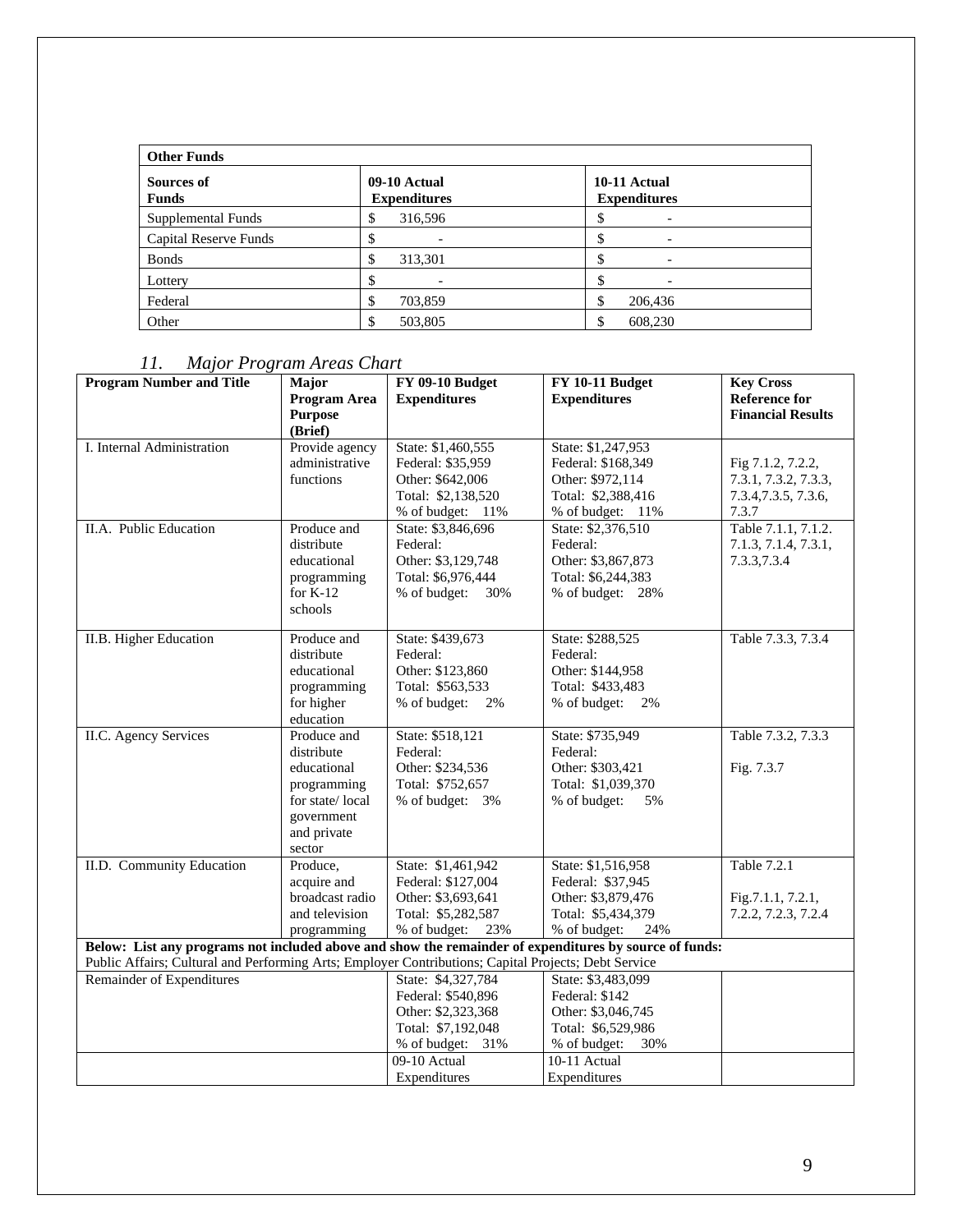## Section III – Elements of Malcolm Baldrige Award Criteria

## **Category 1 –Leadership**

*1.1 How do senior leaders set, deploy and ensure two-way communications for:* 

*a) Short and long term direction and organizational priorities*? A weekly executive management team meeting addresses short-term goals, current projects' status, and any developing items of concern. The minutes of the meeting are shared with the staff. The agency also uses an active Intranet to communicate daily with employees. Monthly all staff meetings became a regular occurrence after the first of the calendar year.

*b) Performance expectations?* Employee planning stages, outlining the expectations and requirements for performance, are agreed upon in the fall. Additionally, any personal goals, training requirements, or special objectives are outlined. The following July, evaluations are done.

*c) Organizational values?* **Educational success** is predicated upon our ability to break down barriers to achievement through technology, creating a safe haven for children and contributing cost-efficient training solutions to state government.We celebrate **South Carolina's uniqueness and diversity** through programming geared toward local communities. We use our communications technologies to deliver **public service** programming which is trusted, credible and ethical. We strive to make this **a great place to work** by creating a culture where staff can grow and be creative. We use **best business practices** to develop programs and services that make business sense while responding to customers' needs with promptness, enthusiasm and accuracy.

*d) Ethical behavior?* ETV abides by the State Ethics Act and the Principles of Editorial Integrity in Public Broadcasting, both in the employee policy manual and on the ETV Intranet.

*1.2 How do senior leaders establish and promote a focus on customers and other stakeholders?*

ETV works with the State Department of Education's eMedia, Library Media Services, and Regional Technology Coordinators to provide more innovative resources for K-12 schools. These meetings provide feedback and suggestions for ways to improve ETV's services to schools. The ETV Endowment monitors customer satisfaction and assists in determining customer interests. They provide feedback on program appeal. Ratings services are used to learn about the citizens watching ETV.

*1.3 How does the organization address the current and potential impact on the public of its products, programs, services, facilities and operations, including associated risks?*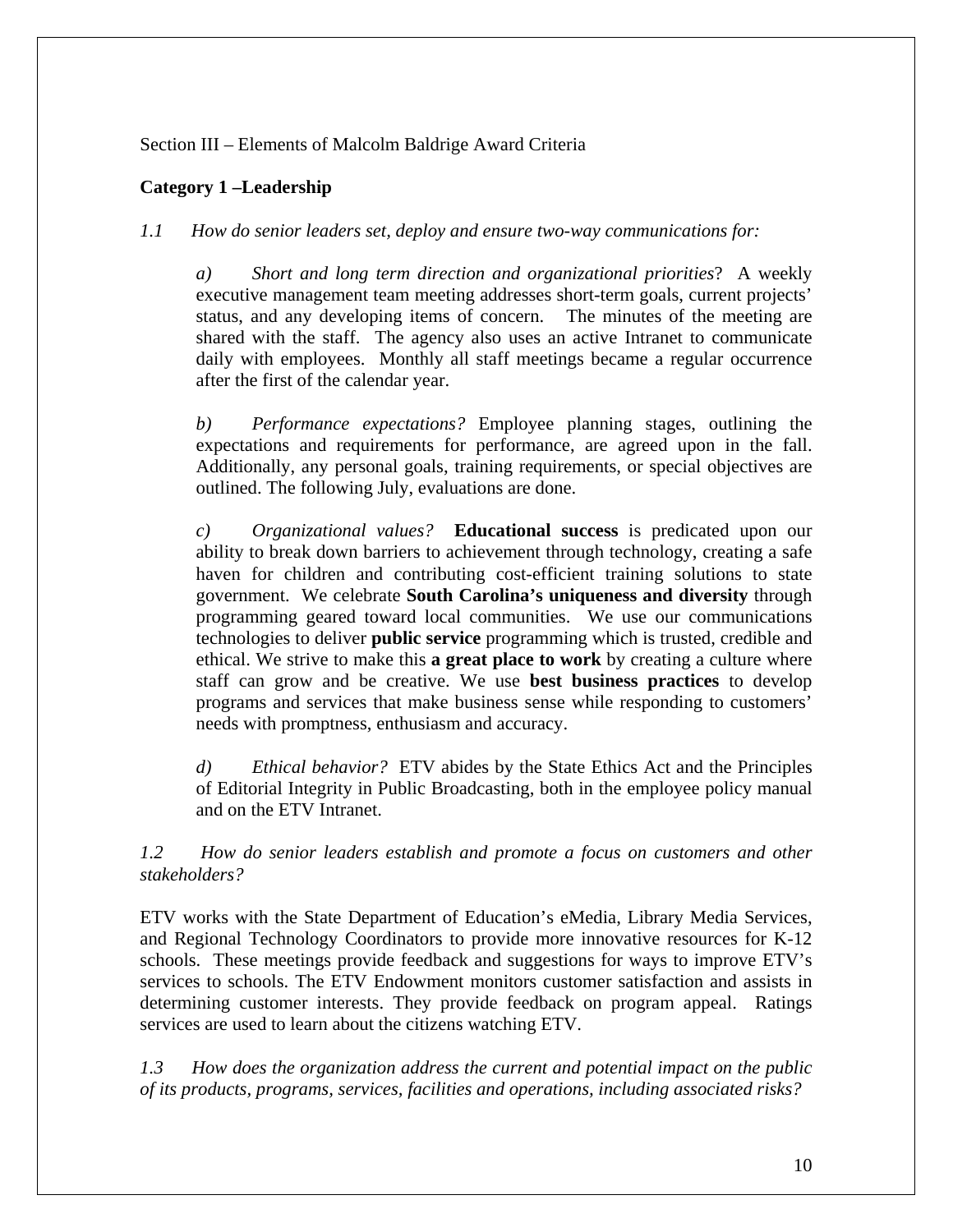ETV addresses impact through feedback provided via customers, the response by the press, community support of programs and services, and by feedback provided throughout the state from citizens. We meet monthly with the Education Department and eMedia. Our Communications department keeps abreast of any potential risk to ETV's image and addresses public issues as they occur. TRAC Media provides ETV's Programming department data regarding viewers of ETV programs. We use Arbitron and Nielsen ratings.

## *1.4 How do senior leaders maintain fiscal, legal and regulatory accountability?*

Fiscal accountability is maintained by ongoing monitoring by ETV fiscal management of all aspects of the agency operational budget. Monitoring includes periodic comparisons of operating revenue collections, personnel costs and utility costs with amounts budgeted for these items. ETV is audited annually for financial and legal compliance with the Appropriations Act. ETV also undergoes a state procurement audit every three years.

## *1.5 What key performance measures are regularly reviewed by your senior leaders to inform them on needed actions?*

Effectiveness may be measured by the number of individuals watching or listening to a program or the awards it garners from industry groups; by efficiency in terms of program product produced with a much smaller workforce; by the growth or loss of customers in the higher education or medical/business arenas; or by browsers hitting Internet sites. Sales of videotapes or DVDs may reveal trends in programming which our viewers deem desirable enough to purchase.

*1.6 How do senior leaders use organizational performance review findings and employee feedback to improve their own leadership effectiveness and the effectiveness of management throughout the organization, including the head of the organization and the governance board/policy making body, and how do their personal actions reflect a commitment to organizational values?*

Broadcasting is a market-driven entity. The measurement of that effectiveness must come through ratings, contributions or public support. Leadership must constantly balance these measures, negotiate with all managers of different initiatives in the agency, and develop consensus. Employee input into product is often very vocal among creative professionals. By combining creative energy from employees, astute managerial decisions regarding program development and placement, and recognition of the complexities of the market, senior leaders develop a synergy that results in quality programming, satisfied customers and revenue generation.

*1.7 How do senior leaders promote and personally participate in succession planning and the development of future organizational leaders?*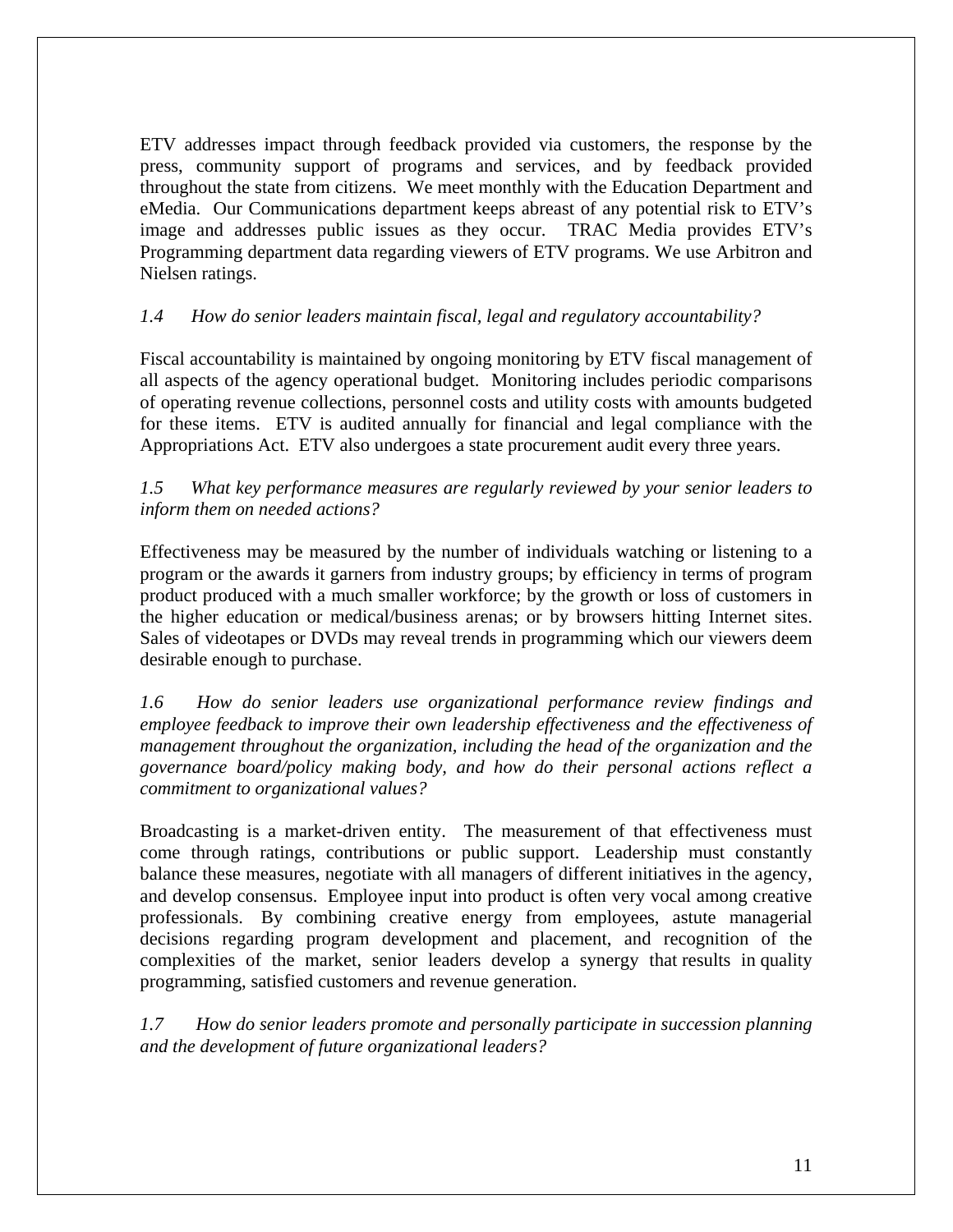Through meetings with Human Resources representatives, management discusses current capacity and developmental needs of the employee base to provide for internal growth. Downsizing has pushed higher level responsibilities down into the organization, and managers must assign and direct this migration of duties.

## *1.8 How do senior leaders create an environment for performance improvement, accomplishment of strategic objectives and innovation?*

Management meets weekly to discuss agency operations. In these discussions, senior managers report on successes, failures and areas that need improvement. Decisions are made about training or changes in the way the functions of the agency operate, and often committees of employees are charged with developing the approach. Employees get input, share learning and implement change. Senior leaders also meet in a priority planning team which reviews agency project priorities.

## *1.9 How do senior leaders create an environment for organizational and workforce learning?*

Sharing knowledge from employee to employee is a very important training approach for our limited budget. In our Content/Production division, such training now constitutes a good portion of the way our Producer/Directors learn. Additionally, ETV has become a recognized center for professional organizations and the development they offer. We also create a learning organization by using data gathering techniques and process review.

*1.10 How do senior leaders communicate with, engage, empower and motivate the entire workforce throughout the organization? How do senior leaders take an active role in reward and recognition processes to reinforce high performance throughout the organization?* 

They do this by having final approval over all pay recognition other than general increases. The pay plan is reviewed and approved each August after reviews. Managers control recommendations for such pay actions. The agency gives five different monetary awards annually in a very public and motivational manner. Because of the extreme budget cuts during the fiscal year, and downsizing in the agency, employees did not receive any pay increases or rewards this year.

*1.11 How does senior leadership actively support and strengthen the communities in which your organization operates? Include how senior leaders determine the areas of emphasis for organizational involvement and support? And, how do senior leaders, the workforce and the organization contribute to improving these communities?*

We cover emergency weather notification on a statewide level, and assist local communities by keeping residents informed of news in their area through work with the Emergency Management Division and public safety agencies. Our support of the Department of Education and school districts is fundamental to developing educated, engaged students and citizens. Our agency also supports specific charities, such as the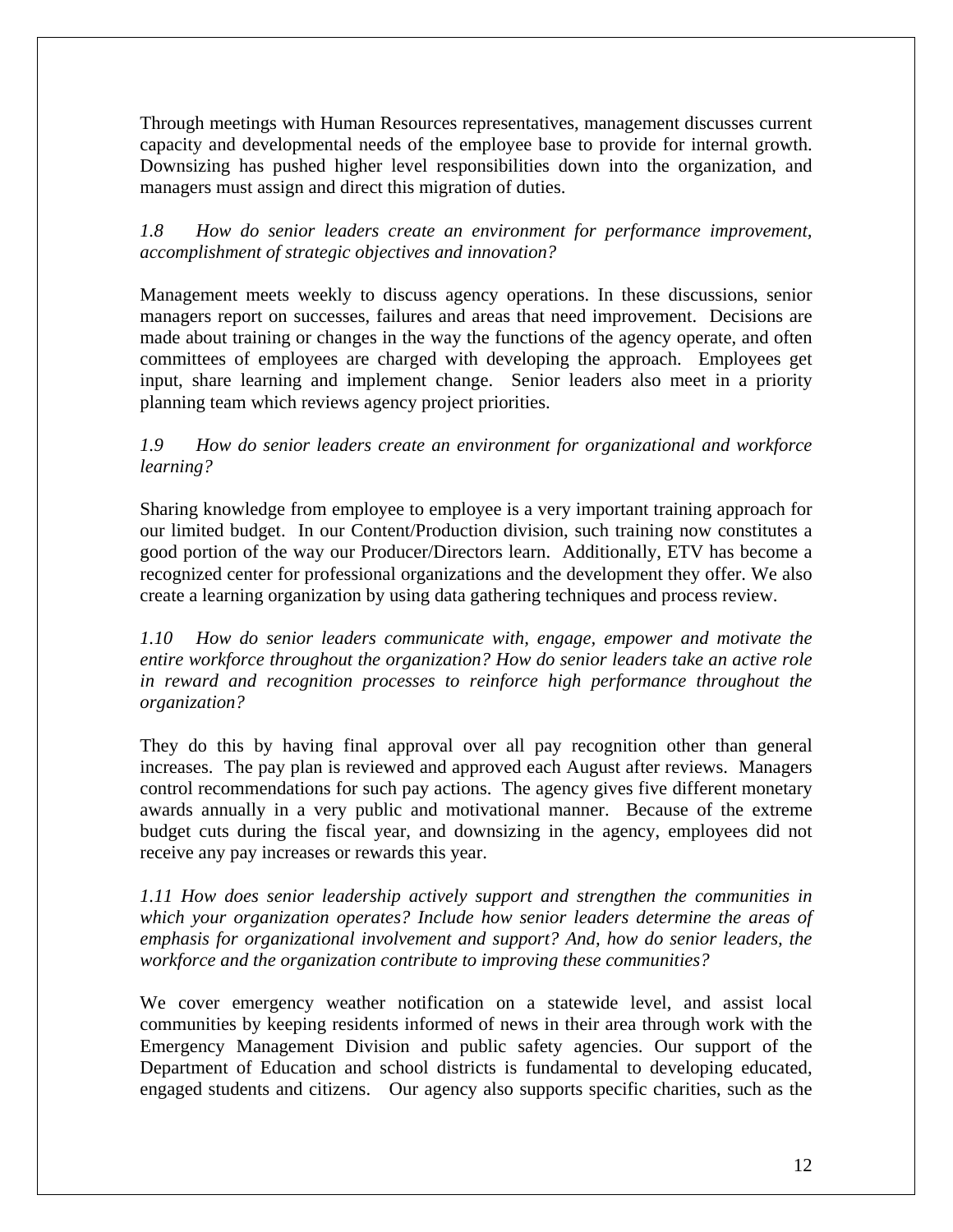Harvest Hope Food Bank, Community Health Charities and the United Way. These charities have been designated as ETV's primary outreach efforts by a group of employees who serve as the agency volunteer committee.

## **Category 2 – Strategic Planning**

## *2.1 What is your Strategic Planning process, including key participants, and how does it address:*

In 2010/2011, ETV embarked on a journey of significant change. President David Crouch retired, new President Linda O'Bryon arrived, the ETV Commission was replaced by an entirely new group, and the funding method of the agency was changed in the Legislature. Immediately, Ms. O'Bryon and the new Commission Chairman implemented a process of assessment and strategic planning to chart ETV's future. A multifaceted planning approach was developed. Beginning late in the fiscal year, ETV undertook an organizational study of its services to determine what it does effectively and the cost of those services. A SWOT analysis was included. Additionally, the ETV Commission set up a task force to conduct a strategic planning process. It includes the President, Commission Chair, a designee of the Superintendent of Education, and members from the Commission, ETV Endowment and SC Educational Communications. Newly formed Commission Advisory Committees also met just after the report year ended to begin providing the agency valuable input in key areas such as education, technology and public safety. Through additional facilitated meetings in 2012, these combined processes will be used to define ETV's future.

## *a) Your organization's strengths, weaknesses, opportunities, and threats*:

Agency executive managers defined strengths, weaknesses, opportunities and threats for the organizational study for each of their areas in the first phase of the study.

## *b) Financial, regulatory, societal and other potential risks:*

Financial risks are a threat to ETV's mission. Much of the plan's focus is on revenue generation. Regulatory issues are generally constant and predictable. Societal concerns permeate everything from ETV's mission accomplishment for its constituents to the nature of programming.

#### *c) Shifts in technology and customer preferences:*

Legislative actions, both state and federal, must be considered in strategic plan development. At the state level, ETV is now funded through agencies which use its services. At the national level, public broadcasting funding is under extreme pressure. Budget factors may influence changes in these arenas and must be considered in any plan. Customer desires now more often change with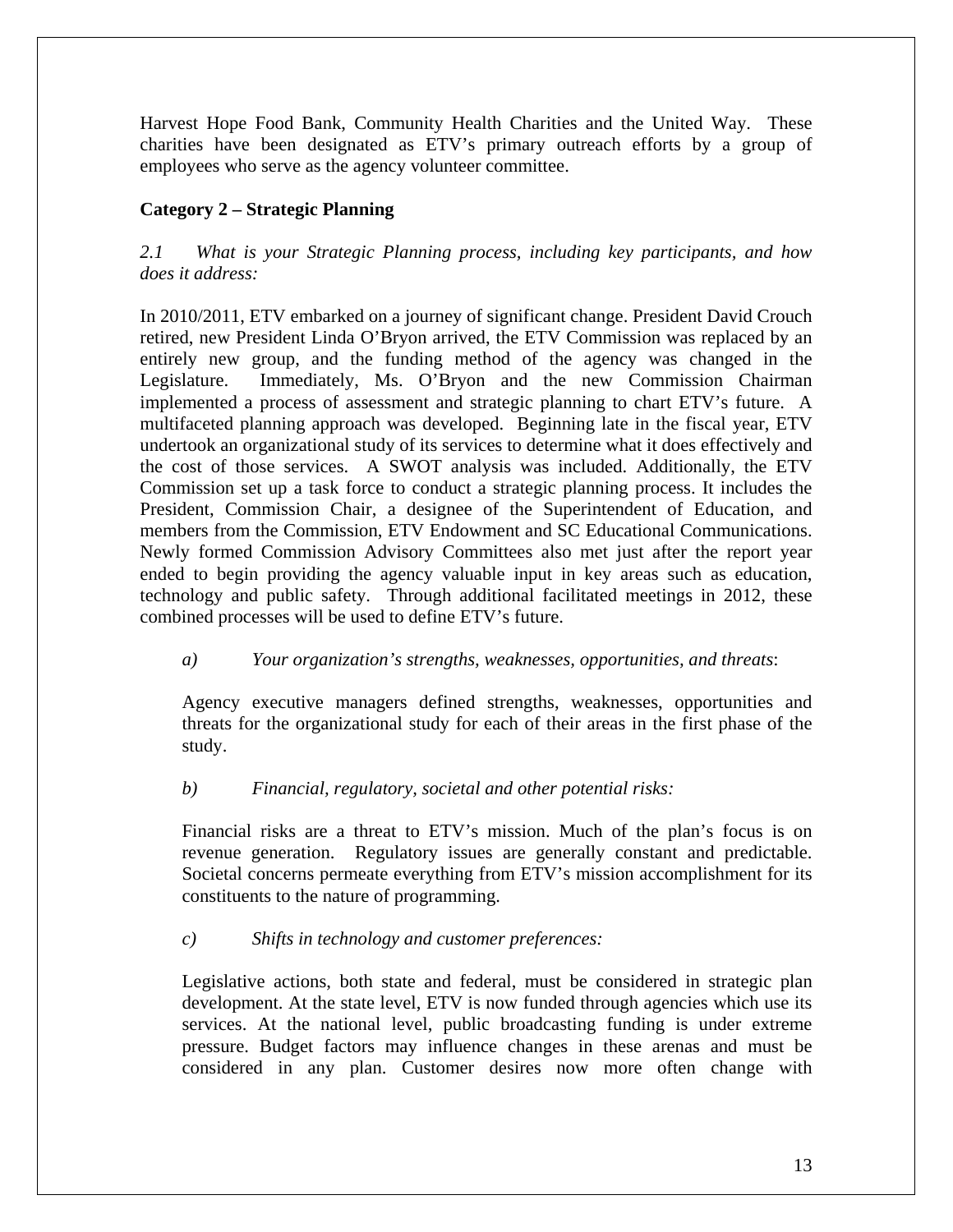technological shifts. Both are an accepted reality, and the plan specifically addresses technology shift as a critical concern going forward.

## *d) Workforce needs and capabilities:*

Competition for labor, training, developing the workforce, and resource limitations are key concerns while in a downsizing mode and dealing with a difficult economy. Any plan must consider how to maintain a skilled and competitive workforce.

## *e) Organizational continuity in emergencies:*

We serve as the state emergency preparedness broadcaster by order of the Governor. We specifically have a responsibility to the Emergency Management Division. We provide a broad function of support by linking EMD to ETV through microwave and fiber to broadcast important information live from the EMD. ETV manages and supports a phone bank (Public Information Phone System) where people can call in and talk to volunteers who provide information, advice, and assistance. We also have an internal Crisis Management Planning Process.

## *f) Your ability to execute the strategic plan*:

With the backing and direction of the new ETV Commission, ETV has the necessary impetus to implement its strategic plan. Whatever action plans and efforts generated by the strategic plan will have to take into account ETV's existing resources, any continuing reduction in resources, and the challenges of a new funding approach. The exposure ETV and its budget and human resources situation has received over the past three years should contribute to developing a realistic and workable plan, resulting in a more focused and market driven agency.

| Program<br><b>Number and</b><br><b>Title</b> | <b>Supported Agency</b><br><b>Strategic Planning</b><br><b>Goals/Objective</b>                                                            | Related FY 10-11 Key<br><b>Agency Action</b><br><b>Plan/Initiative/Timeline (s)</b>                                                                                          | <b>Key Cross References</b>                                             |
|----------------------------------------------|-------------------------------------------------------------------------------------------------------------------------------------------|------------------------------------------------------------------------------------------------------------------------------------------------------------------------------|-------------------------------------------------------------------------|
| I. Internal<br>Administration                | Long Term Financial<br>$Stability - revenue$<br>generation and state funding<br>development, employee<br>development, customer<br>service | Endowment/ETV fundraising<br>initiatives, capital campaign,<br>reinvigorated planned giving,<br>funding revisions, agency<br>facilities changes,<br>underwriting restructure | Fig 7.1.2, 7.2.2, 7.3.1,<br>7.3.2, 7.3.3, 7.3.4, 7.3.5,<br>7.3.6, 7.3.7 |
| II.A. Public<br>Education                    | Innovation and renewal;<br>extend programming to new<br>digital education                                                                 | Continued development of<br>digital delivery in schools                                                                                                                      | Table 7.1.1, 7.1.2, 7.1.3,<br>7.1.4, 7.3.1, 7.3.3, 7.3.4                |
| II.B. Higher<br>Education                    | Product Focus – be a<br>provider of choice and<br>create effective content                                                                | Use of reduced satellite and<br>increased digital; to remain<br>competitive, expand service                                                                                  | Table 7.3.3, 7.3.4                                                      |

*2.2 How do your strategic objectives address the strategic challenges you identified in your executive summary?*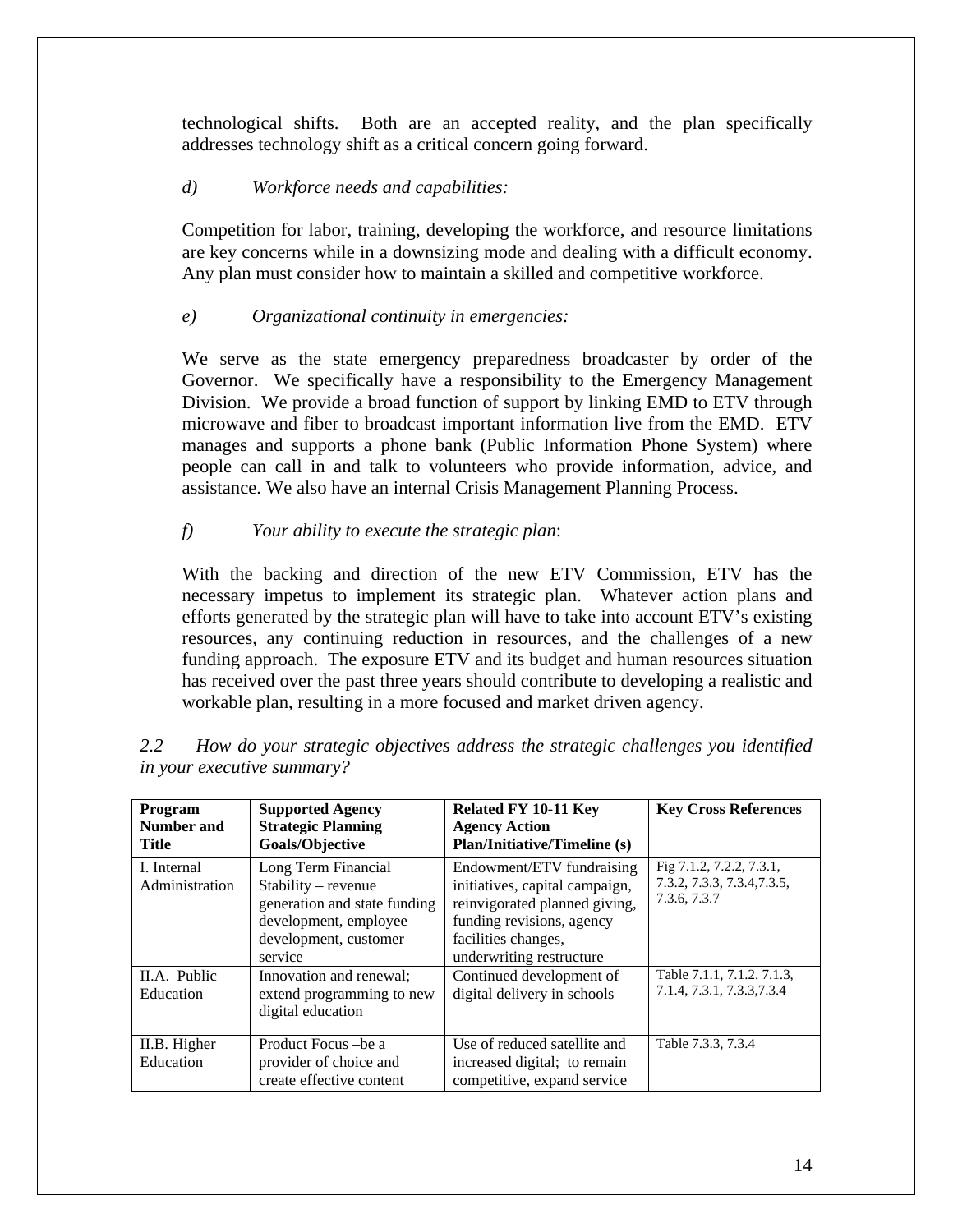| <b>Program</b><br>Number and<br><b>Title</b> | <b>Supported Agency</b><br><b>Strategic Planning</b><br>Goals/Objective     | <b>Related FY 10-11 Key</b><br><b>Agency Action</b><br><b>Plan/Initiative/Timeline (s)</b>                                                                              | <b>Key Cross References</b>                              |
|----------------------------------------------|-----------------------------------------------------------------------------|-------------------------------------------------------------------------------------------------------------------------------------------------------------------------|----------------------------------------------------------|
| II.C. Agency<br><b>Services</b>              | Reinvigorate agency and<br>public services training                         | Build on agency<br>contacts/public services<br>contacts to grow business                                                                                                | Table 7.3.2, 7.3.3<br>Fig. 7.3.7                         |
| II.D.<br>Community<br>Education              | Product Focus – create<br>appealing public television<br>and radio about SC | The Big Picture, Carolina<br><b>Stories, Connections, radio</b><br>programming news/doc<br>production, education<br>coverage, new digital<br>channels, online streaming | Table 7.2.1<br>Fig. 7.1.1, 7.2.1, 7.2.2,<br>7.2.3, 7.2.4 |

*2.3 How do you develop and track action plans that address your key strategic objectives and how do you allocate resources to ensure the accomplishment of these plans?* 

The development of action plans are a natural occurrence after each division and all departments determine goals and measurements to assess progress. We do use many of our key processes to define our needs and develop responses. Technology deadlines and shifts often drive monetary priorities.

## *2.4 How do you communicate and deploy your strategic objectives, action plans and related performance measures?*

Our strategic planning process will have some impact on how we go forward, but as cited herein many of our constant performance measures are in place. Action plans are deployed through managerial communications which begin at the executive level of the organization and are implemented by senior managers with middle management. Hopefully, with an improving economy, strategic objectives will be reviewed in the coming year and may impact existing plans and measures.

## *2.5 How do you measure progress on your action plans?*

Data collection and fact based assessments. Weekly and critical incident reporting. Managerial accountability for projects. Weekly executive management meetings discuss middle management results reported on the same schedule.

## *2.6 How do you evaluate and improve your strategic planning process?*

The new strategic planning process is just getting underway and will complete in winter 2011/2012. A process will be determined to evaluate the effectiveness and applicability of all aspects of the strategic plan.

#### *2.7 What is the agency Strategic Plan Web Site?*

It is currently being revised.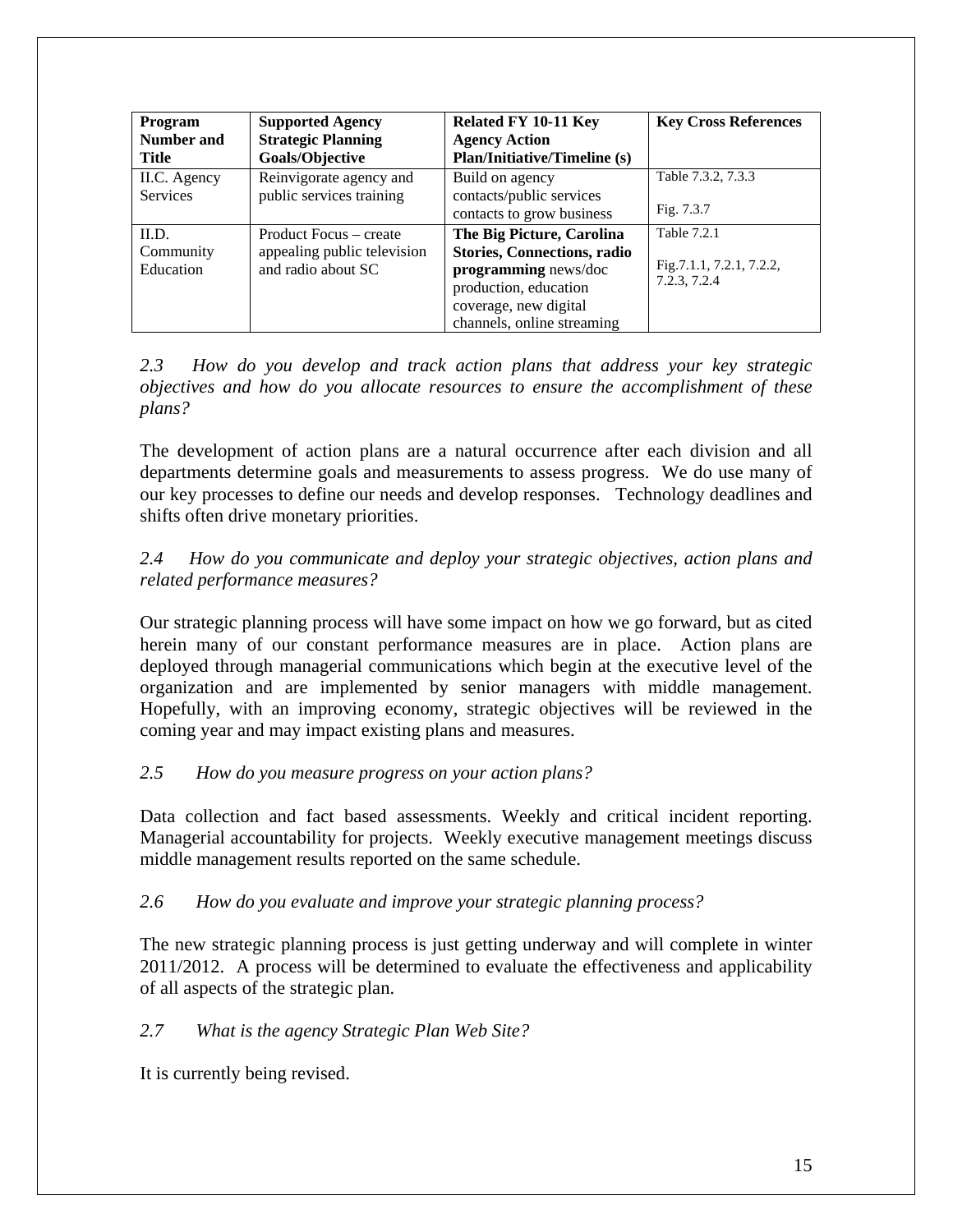## **Category 3 – Customer Focus and Marketing**

*3.1 How do you determine who your customers are and what are their key requirements?* 

ETV determines key customers from our legislative directives, partnerships, ratings assessments and customer inquiries/purchases. Our primary funding support from the state is for K-12 and public services. This involves a large portion of the state's parents, teachers and children, who use services through school-based technology provided by ETV, and through open-circuit provision of education and informative television from morning to night. The Department of Education provides guidance on educational programming.

*3.2 How do you keep your listening and learning methods current with changing customer/business needs and expectations? How do you use information from customers/stakeholders to keep programs relevant and provide for continuous improvement?* 

Seeking information about programs is a constant request from our customers. Phone calls, letters and e-mail provide this information. ETV maintains active communication with many leaders and organizations that serve the community. Where possible, ETV works with outside organizations and individuals to provide broadcast access in order to get their concerns out. Significant media attention, press conferences and direct requests from concerned individuals all serve as identification markers for community concern. Customer information can be used as the basis for renewing or dropping a program. It can also serve as a call to add new programs to the schedule. For example, if we examine our viewer demographics and find a particular age group is viewing certain programs, we may adjust our schedule with programs more suited to that viewer in an attempt to expand their viewing time span. Our customer service department receives input from ETV viewers and listeners.

*3.3 What are your key customers' access mechanisms and how do these mechanisms enable customers to seek information, conduct business and make complaints?* 

Viewers and listeners may contact ETV's toll free numbers and online customer service site. We respond to their requests quickly. In certain areas, we assign account managers who provide full customer service to clients. This is the case in Education and Communications. In Content, the traditional Producer/Director role mandates direct customer service. Senior managers in those areas are accessible to key clients when necessary. In our Internet educational services area, three account reps meet with teachers and educators across the state to teach them how to access our systems and share that with students, one of our largest and most critical customer groups. In Educational Technology, every school and school district has an assigned technical representative.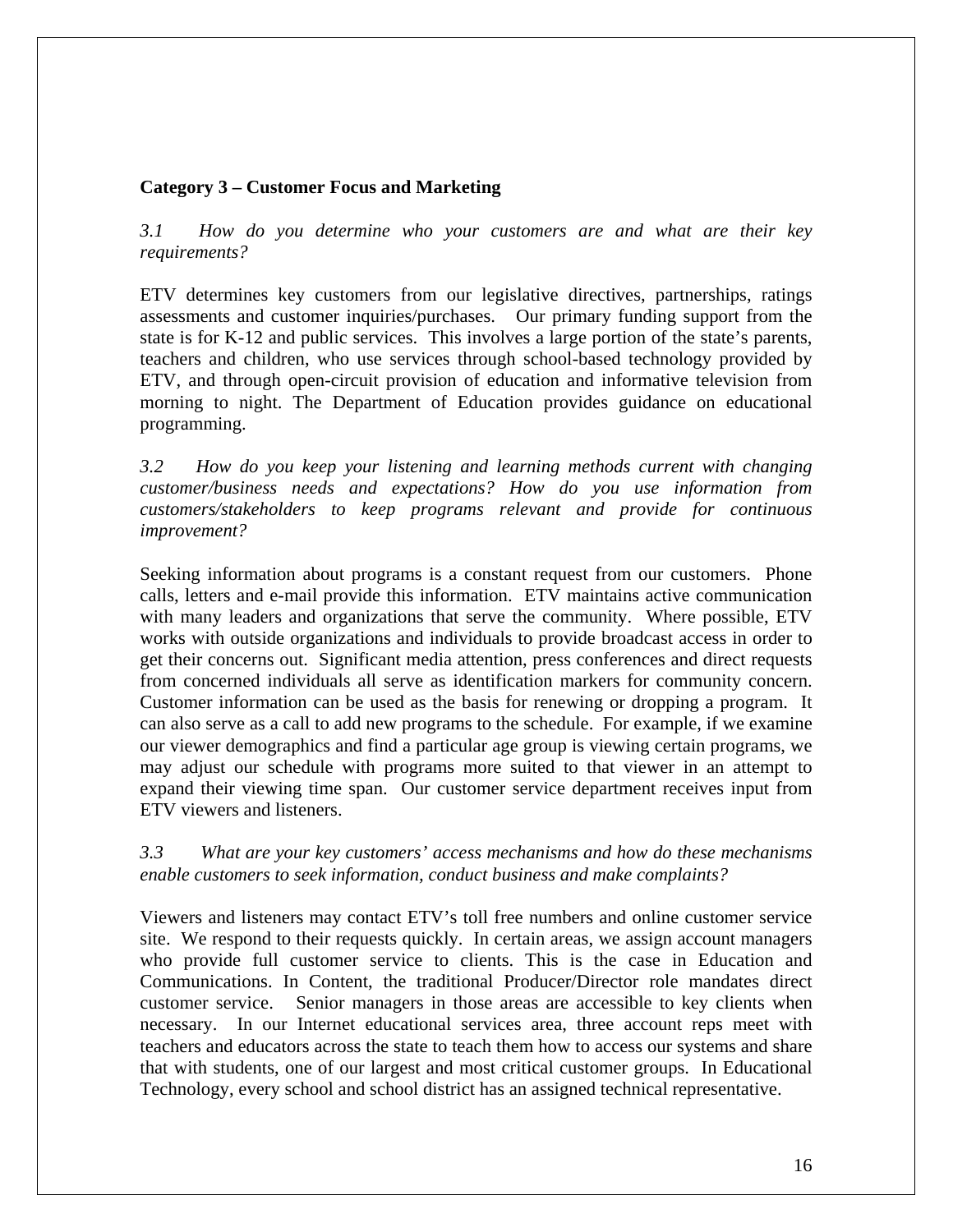## *3.4 How do you measure customer/stakeholder satisfaction and dissatisfaction, and use this information to improve?*

We measure customer/stakeholder satisfaction by ratings, reviews, continued support from viewers and listeners, letters, and the number of stations that carry ETV programs. Closed-circuit instructional programming use-data is measured through the utilization surveys conducted by the State Department of Education. We track Internet usage of **Knowitall.org** and **StreamlineSC**. ETV also conducts periodic conferences with school district media coordinators to receive feedback about instructional services needed by school districts. ETV Radio listeners blanket the majority of the state. The local radio stations provide an informal tool to gather information concerning customer satisfaction. By keeping track of listener phone calls and inquiries within local radio station listening ranges, we are better able to determine our successes.

*3.5 How do you use information and feedback from customers and stakeholders to keep services and programs relevant and provide for continuous improvement?* 

We review the information from customers/stakeholders, gathered from data and through personal contacts, and incorporate it in our ongoing assessments of our production/engineering/administrative processes. We look for trends and unusual outlying circumstances to determine if our processes are truly being impacted. ETV has literally millions of potential customers, and close consideration of feedback is critical to not overreact or under react.

## *3.6 How do you build positive relationships with customers and stakeholders to meet and exceed their expectations? Indicate any key distinctions between different customer groups.*

ETV builds positive relationships with customers and stakeholders by giving the customer what they expect and want. Establishing a rapport with customers is vital for customer satisfaction. Our Customer Service department provides a toll-free number for customer inquiries. Beyond the public that includes viewers and listeners, we develop positive relationships with stakeholders and customers by partnering with them on a consistent basis. The nature of government is that it is collaborative, and many of the organizations we work with share similar missions and goals. We understand the needs of publicly funded entities, their budgetary challenges and their mode of operation. As a public agency in a primarily commercial business, broadcasting, we relate well to that customer group because we understand the nuances and attributes of broadcasting and media.

#### **Category 4 – Measurement, Analysis and Knowledge Management**

*4.1 How do you decide which operations, processes and systems to measure for tracking financial and operational performance, including progress relative to strategic objectives and action plans?*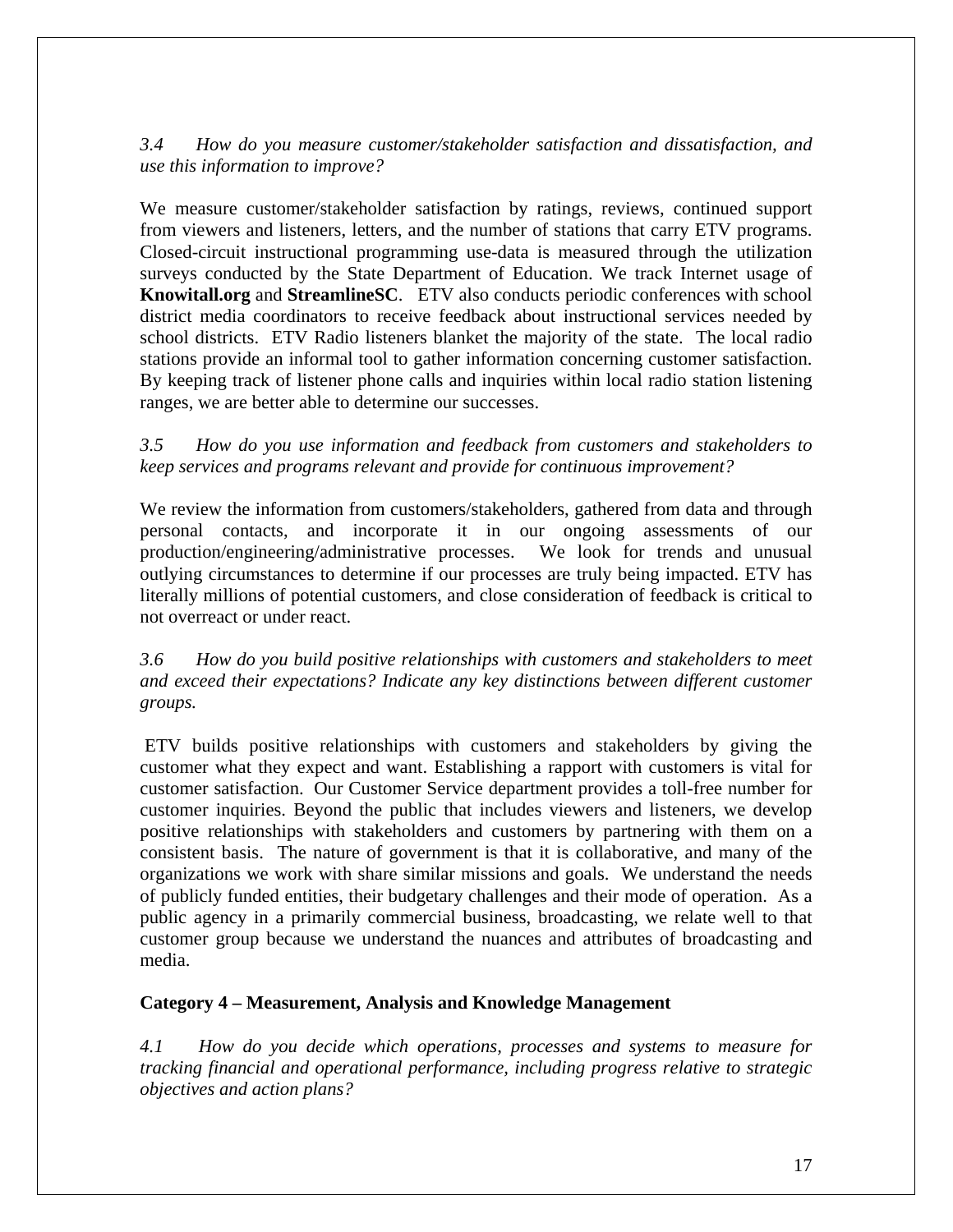The agency uses a variety of ways to determine which operations, processes and systems will be measured. We ask five questions when determining whether something should be measured: Is it vital to our mission? Can goals be set based on the data? Is it controllable? Can we learn from comparing these measures? Do these measures mean anything? We continue to improve our measures in an effort to make them objective, timely, easy to calculate and easy to understand. A new organizational study of our programs and costs which started at the end of the fiscal year will help us refine these areas of measuring performance.

*4.2 How do you select, collect, align and integrate data/information for analysis to provide effective support for decision making and innovation throughout your organization?* 

Examples include assessing data in Engineering to find discrepancies in on-air programming; reviewing the technical data and readings gathered from every on-air production to make sure the underlying processes used by producers to technically setup a program are correct. Process adjustment and needed training to address those issues would be the outcome. In the latter example, cross functional teams would be used to develop learning methodologies.

*4.3 What are your key measures, how do you review them, and how do you keep them current with business needs and directions?* 

- Arbitron and Nielsen Ratings (Programming)
- Cable households (Programming)
- Revenue products performance (training, satellite)
- Customers from the K-12 community (Education)
- Membership (Festival)
- Programs completed (Content)
- Web page hits (Content)
- All levels of gift giving (Planned Giving--Future development as a measure) (Festival)
- Resource usage (Content)
- ETV **StreamlineSC** data that allows user reports by school/districts

Each department listed maintains the use of these measures, and it is understood by all levels of management that improving these measures is a shared goal.

## *4.4 How do you select and use key comparative data and information to support operational and strategic decision-making and innovation?*

SABS is the Station Activities Benchmarking Study. All public television stations participate in this data gathering study which the CPB oversees. They annually report on all of their revenues by sources, and all of their expenditures in functional areas. Output data reflects activities undertaken by stations such as local programming, donors, etc.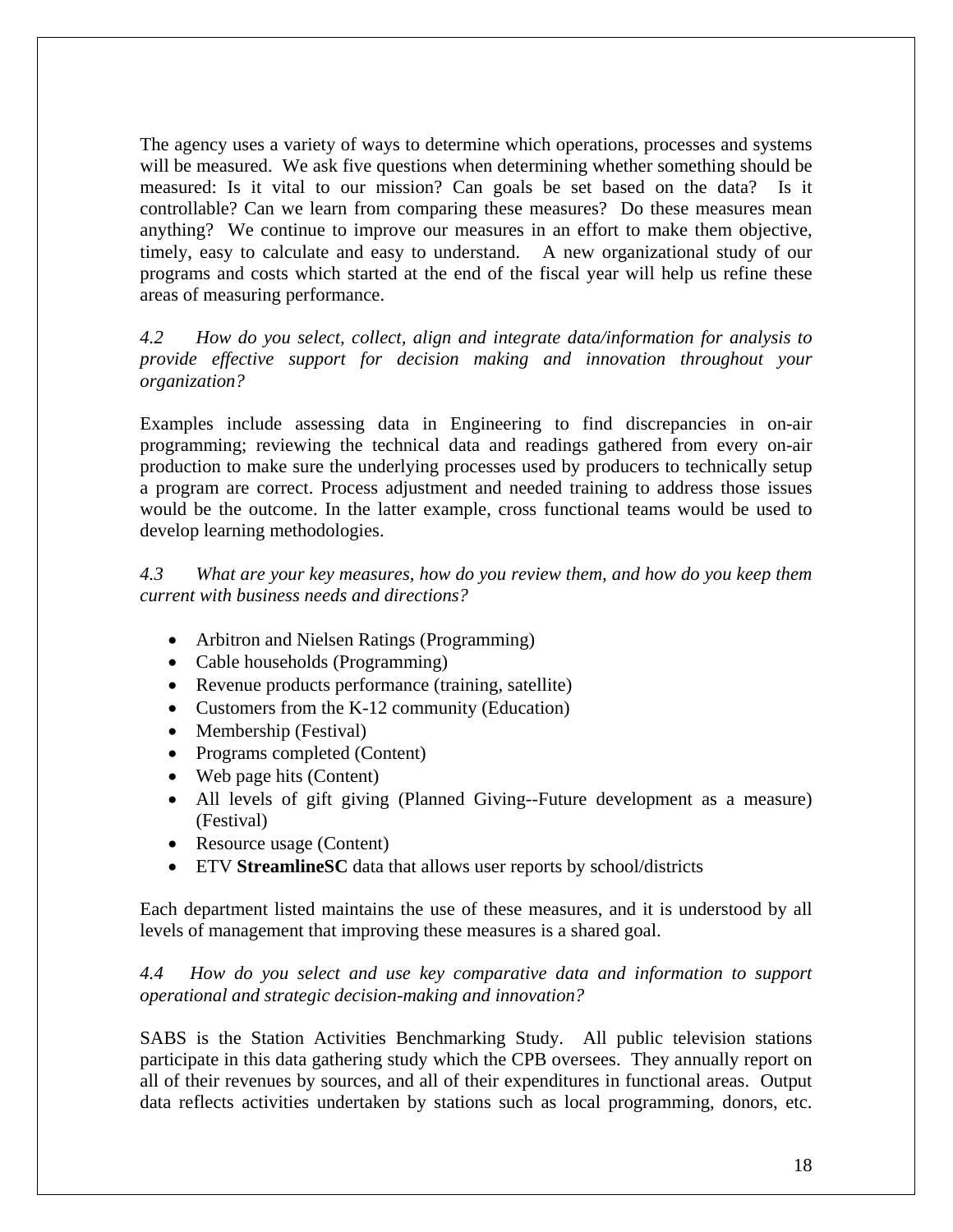This data helps ETV understand the state of the art in public broadcasting, compare it to these entities, and plan with the knowledge of what is working in the arena.

*4.5 How do you ensure data integrity, reliability, timeliness, accuracy, security, and availability for decision-making?*

ETV draws on many different sources when gathering data and determining its reliability and completeness. Many areas have software with built-in checks and balances. We receive program ratings and utilize carriage software to ensure data is accurate and properly documented.

With our ever tightening budget, we monitor product in terms of quality, cost, need and mission significance, as well as short and long-term job implications. We use a process called Program Information Exchange Group to track and document projects, which gives an accurate picture of how our time, space and money are utilized. The Accounting department provides monthly reports to ensure managers keep track of available funds. Our production resource management software, ScheduAll, helps us know how much we spend on production resources. The new SCEIS (South Carolina Enterprise Information System) provides financial and human resources related data.

*4.6 How do you translate organizational performance review findings into priorities for continuous improvement?* 

Ratings data provides guidance on what our users will listen to or watch. This dictates keeping specific programs on our schedule, removing some, and perhaps adjusting schedules for maximum audience. A measurement of "TV households" reveals our actual and potential viewership, and signals to cable providers our value as a desired channel on their system. Revenue generation signals the services we can provide which develop increased revenue for us, and what services we perhaps need to drop. Donation and gift giving identify programs which pledge well, initiatives donors are likely to support, and perception of ETV's on-air broadcasting. Listeners/viewers vote with their dollars. Web page hits provide the same data as broadcast ratings for the Internet. Resource usage measures volume of work, type of work (in-house or field production) and tells us whether our resource use matches production and agency goals.

## *4.7 How do you collect, transfer, maintain organizational and employee workforce knowledge (your knowledge assets)? How do you identify and share and implement best practices as appropriate?*

We have focused on having employees who receive training provide such training to other employees. Producer/Directors are expanding skills to learn editing, in-studio direction and other duties and functions of the production process. Engineering employees often work across departments to provide backup where shortages exist. The agency has identified attrition charts for managers to understand who will be leaving soon, and what skills are necessary to be replaced.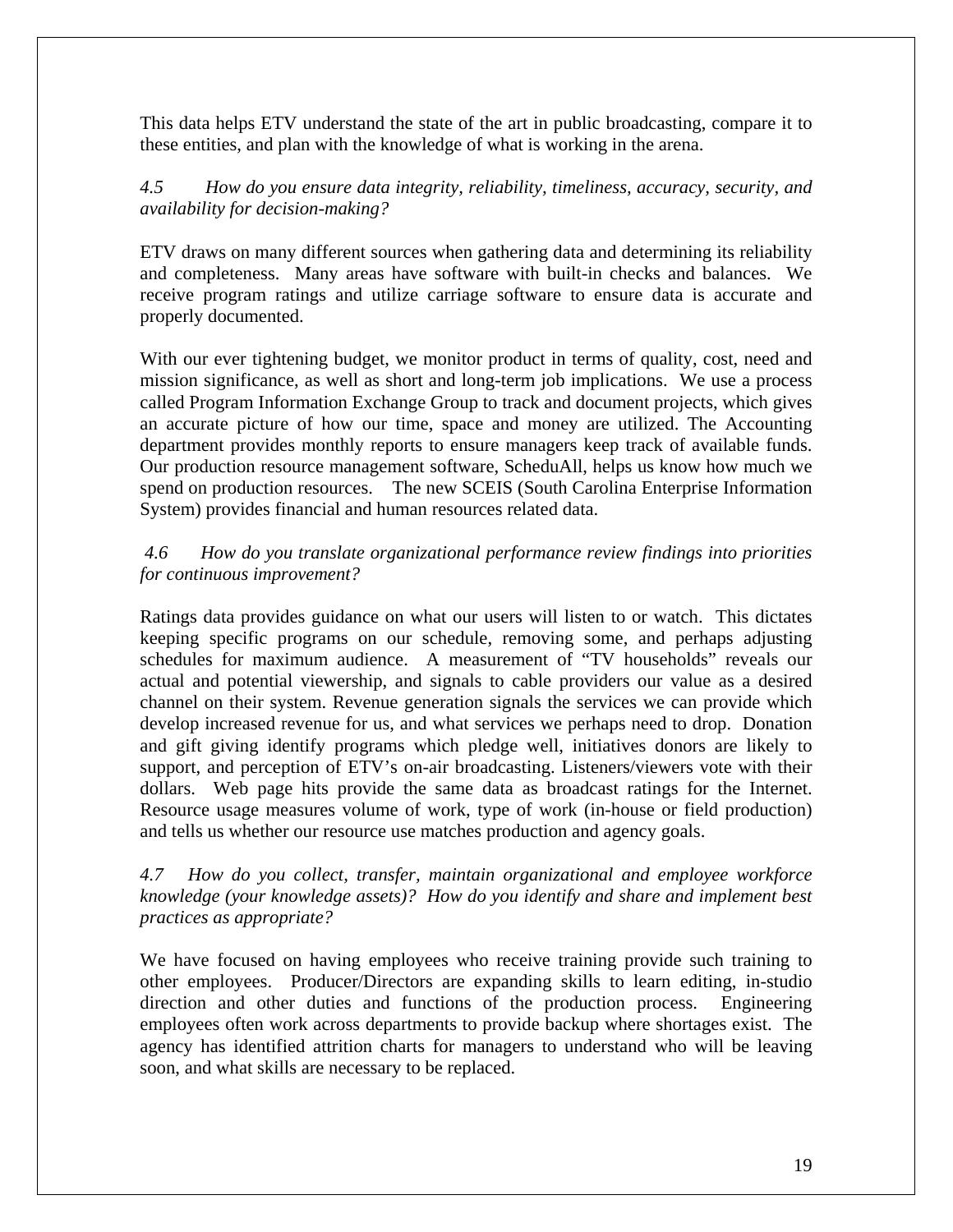## **Category 5 – Work Force Focus**

*5.1 How do you organize and manage work: to enable employees to develop and utilize their full potential, aligned with the organization's objectives, strategies, and action plans; and to promote cooperation, initiative, empowerment, innovation and your desired organizational culture?* 

Work is managed within functional areas with a heavy emphasis on mixing skills through interdepartmental projects. Individuals grow more knowledgeable; products can be brought in faster and within legal considerations with fewer resources. Learning is clustered around employee-provided training. Such training is encouraged more and more where it can revitalize skills. A culture of teamwork, support and creativity is supported by these approaches.

*5.2 How do you achieve effective communication and knowledge/skill/best practice/sharing across departments/jobs and locations? (Give examples)*

A smaller workforce means that resources must be brought in on projects from across the agency. For instance, **The Big Picture**, ETV's news and public affairs program, calls on engineering resources for technical assistance, production resources from regional stations and leverages the ETV Radio operation to get the story out. Division employees often sit in on other divisional meetings to share communications. So while **The Big Picture** has two dedicated employees, a cast of agency-wide employees is involved in completing that program.

*5.3 How does management recruit, hire, place and retain new employees? Describe any barriers that you may encounter.* 

ETV is mandated by the FCC to perform employment outreach. We attend job fairs, post our jobs on no less than 90 different Web sites and have a viable and active internship program which may bring in 15-20 interns annually. We also have line managers who develop relationships with schools to share information about broadcasting and make contacts. One primary challenge is lack of funding for pay increases. That lack of funds makes us less competitive than our private sector counterparts.

## *5.4 How do you access your workforce capabilities and capacity needs including skills? Competencies and staffing levels?*

We maintain an inventory of job descriptions on each position. We also maintain a training database on our employees to track their learning. We assess capacity needs by having senior leaders report to management where their staff or skills shortage exists. Any such requests are reviewed by executive management, and decisions are made as to how budget will allow for increased hiring and/or training. Assessment of competencies is less formalized, as we, like many organizations, review individuals against their skill and experience level to determine their correct job assignments.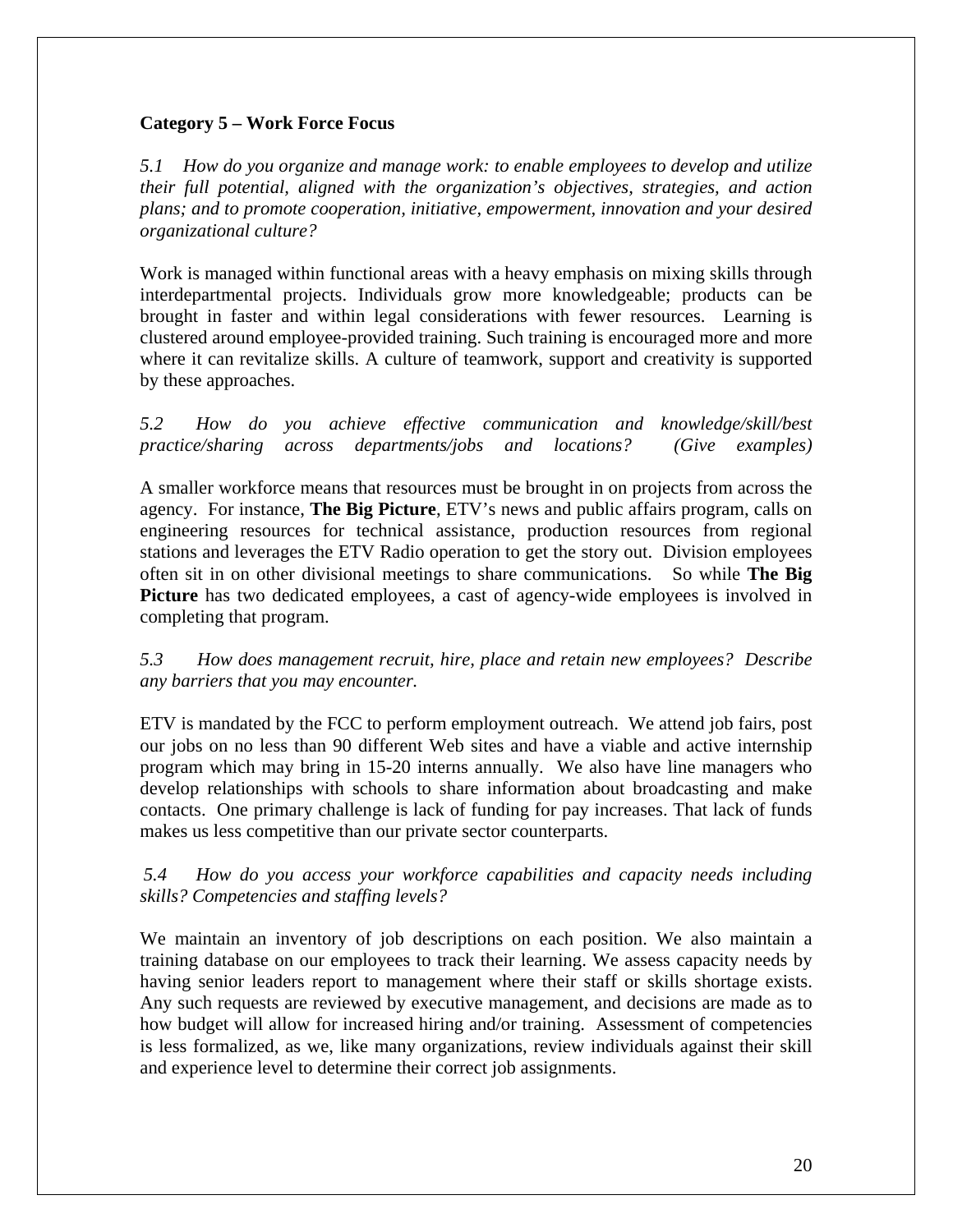*5.5 How does your workforce performance management system, including feedback to individual members of the workforce, support high performance work and contribute to the achievement of your action plans?* 

A common performance review date triggers anticipation among the employees, which influences managers to dedicate time to take care of this administrative managerial tool. The face-to-face review of the planning stage encourages employees to provide input on how their job is changing and what they would like to see as part of their duties. Supervisors make revisions based on work needs and input. The performance management document, which is created from the same template as the position description document, saves managerial administrative time and the template assures linkage in the two documents. We revised the rating system to include performance levels of "needs improvement" and another higher level that will motivate employees to accomplish more.

*5.6 How does your development and learning system for leaders address the following:* 

*Development of personal leadership development attributes Development of organizational knowledge Ethical practices Core competencies Strategic challenges Accomplishment of action plans* 

All executive managers participate in weekly executive meetings and in a participative fashion discuss agency wide plans/operations/goals. Each has a scheduled meeting on a recurring basis with the President. Among ETV's executive managers and fundraising leadership, there are many memberships of highly important broadcasting/education related organizations such as the National Educational Telecommunications Association (NETA) and American Public Television (APT).

*5.7 How do you identify and address key developmental training needs for your workforce including job skills training, performance excellence training, diversity training, management/leadership development, new employee orientation and safety training?* 

We review training records to determine who needs new or updated training. Scans of our employee relations issues also provide guidance. EEO training is a constant feature in our management training. Management and leadership development training, specifically leadership development training, has been lacking during difficult budget times, but we continue to seek to improve those efforts in areas of our management corps.

*5.8 How do you encourage on the job use of new knowledge and skills?*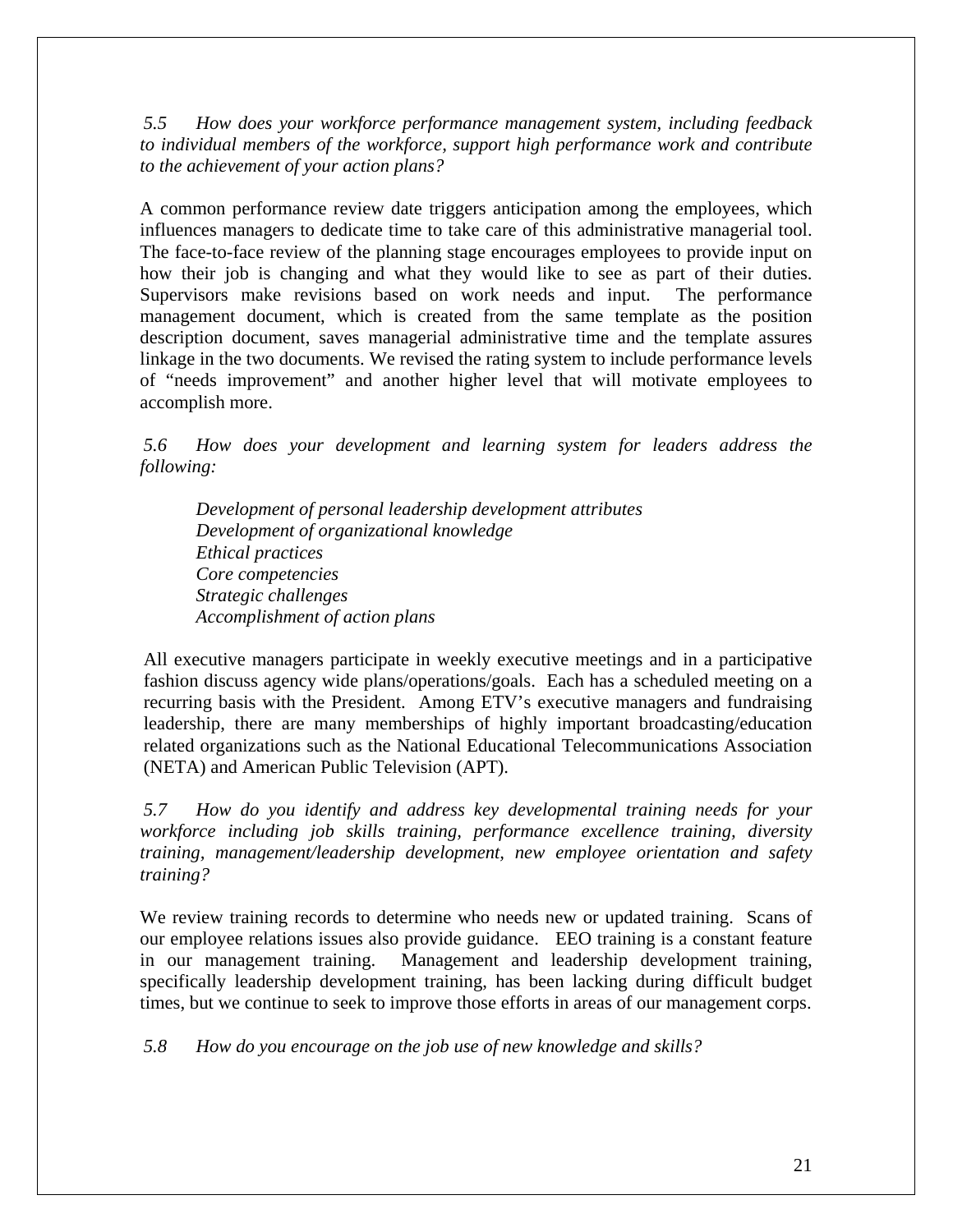We do this by assigning employees projects and tasks which require the use of those new skills, and by establishing standards and requirements for the quality of productions. New skills and knowledge are covered in employee planning documents when appropriate.

## *5.9 How does employee training contribute to the achievement of your action plans?*

This year with staff reductions and budget challenges the need to train is even more critical. For instance, the Content Division completed training sessions during FY 2010- 11 to supplement existing skill sets used to create new content in ETV's three dominant core service areas: education, transparency, and public safety. Training included Remote Online Video Encoder "ROVER" (mobile production studio capable of video distribution on location to projectors, to the Internet, and multiple locations); training for producing/directing staff; Final Cut Pro – (digital transition and requisite technology advances require individual and group training and retraining) informal sessions and corrective action; COVE online player (implementation including streamlining encoding efforts and the preparation of mp.4 video from all edit assets); sessions in coding, CMS, design, social media and mobile technology applications for the Web Team and others; and Internal Web 101 (training basic functionality of current CMS system). In support of managing large scale production (concept to completion), data measurement and increased revenue project billings Content provided ScheduAll Training (Facilities and Resources Management software) operation and program features.

## *5.10 How do you evaluate the effectiveness of your workforce and leader training and development systems?*

By assessing data, for example, on technical quality of produced programs; viewership of documentaries and awards to assess our effectiveness in developing storytellers; employee relations activities to assess managerial skill in handling workforce management.

#### *5.11 How do you motivate your employees to develop and utilize their full potential?*

It is done by providing interesting and challenging work. Surveys show employees are motivated by interesting work, and in a government arena with limited monetary inducements, work and mission are important. We emphasize the public service mission also in motivating employees. Employees are eligible to win the Spirit of Excellence Award and participate in the agency's annual service recognition ceremonies and Employee Recognition Month in May. The President's Award is given quarterly to an employee who embodies the work ethic and values desired in employees. Unfortunately, this year, we were not able to provide monetary awards for performance.

Employees are often entered in award competitions where they may win recognition for their creative abilities.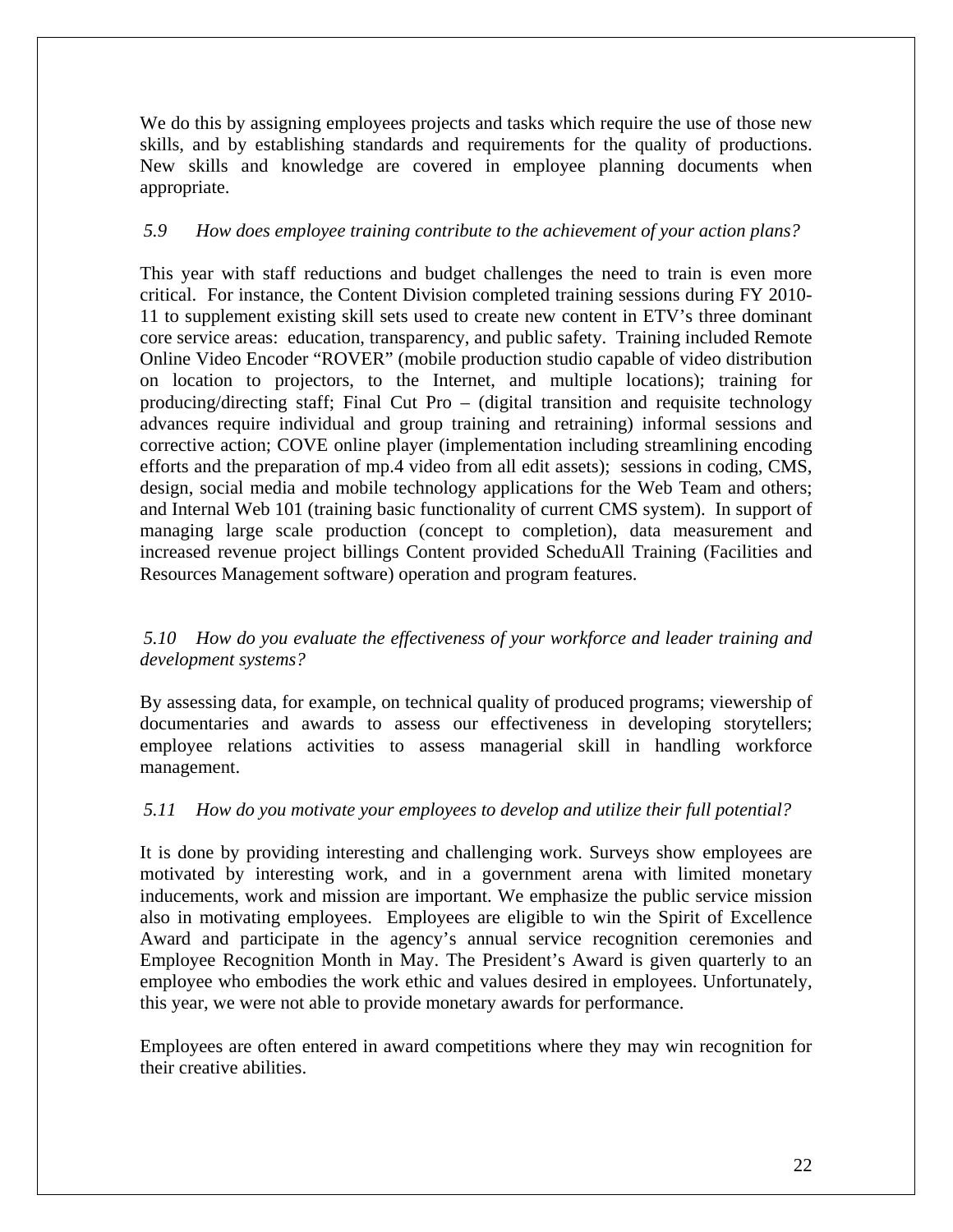*5.12 What formal and/or informal assessment methods and measures do you use to determine employee well being, satisfaction and motivation? How do you use other measures such as employee retention and grievances? How do you determine priorities for improvement?* 

We assess accident data, disciplinary action trends, attendance data, performance scores and turnover. Managers meet with employees in planning sessions and review sessions to discuss work and other issues as appropriate. We have used internal customer service surveys in the past. We measure attrition on an ongoing basis and assess the reasons for it. ETV has always used a formalized exit interview system to gather information regarding the performance of departments/managers. The HR manager meets with the employee and goes over a questionnaire. The information is used in situations where it can provide managerial guidance and reduce turnover. We review the outcome of any grievances to determine how we handle disciplinary situations.

*5.13 How do you manage effective career progression and effective succession planning for your entire workforce throughout the organization?* 

Career progression in Engineering and Production, the vast majority of jobs in the agency, is built in on some levels by our career job series. Producers may advance through four different job levels. Engineering technicians may move between two specific job levels and then progress to higher-level positions including project manager positions. These opportunities have their limits, however, and development may often depend on lateral or cross-divisional moves. Our succession planning has been built on developing direct reports.

 *5.14 How do you maintain a safe, secure and healthy work environment? (Include workplace preparedness for emergencies and disasters.)* 

We monitor accident and worker's compensation statistics. We look for trends in causation of accidents, and then seek to impact those causes through increasing awareness. The agency encourages participation in the State Wellness Program, employee awareness workshops, Driver Improvement Program, and various other health information workshops. The health-screening program available for *State Health Plan* participants is advertised and stress management assistance is encouraged as needed. We implemented defibrillator training at our Columbia site and installed a defibrillator on site. We are involved in developing an agency-wide crisis management plan and have an active and updated hurricane response plan.

#### **Category 6 – Process Management**

*6.1 How do you determine what are your organization's core competencies and how do they relate to the mission, competitive environment and action plans?*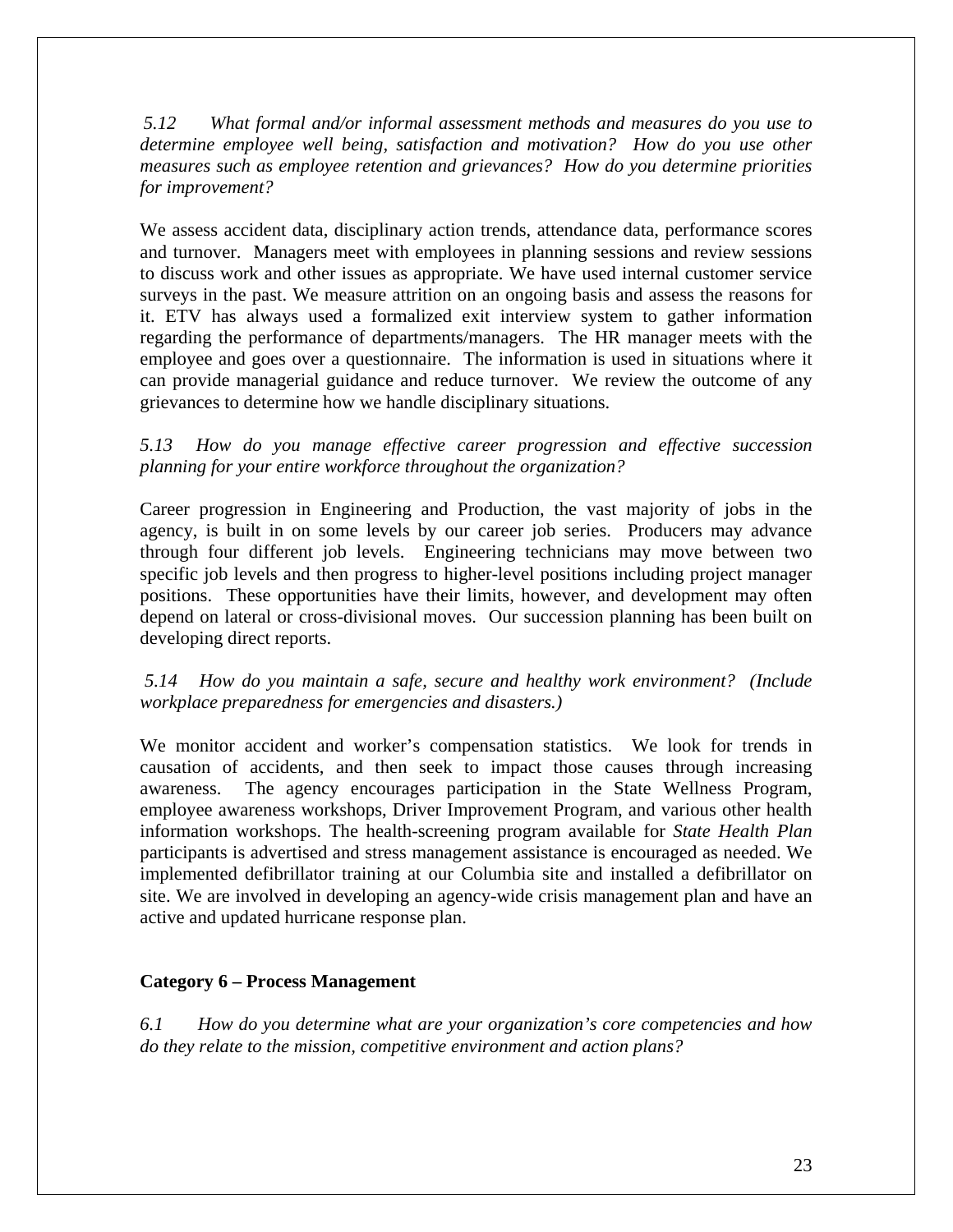ETV's core competencies can best be described by reviewing our values: *South Carolina's Uniqueness and Diversity, Educational Success, Public Service, A Great Place to Work, and Best Business Practices.* These were generated from our original strategic planning process and are part of the mission of ETV. Our unique "South Carolina" view positions us in a competitive advantage over others who might want to generate Palmetto state content. Our focus on developing our educational content in concert with state education standards ensures viable, useful content for the citizens of South Carolina. We geared up news and public affairs to appeal to the citizenry in this critical budget year. And we measure ourselves against other public broadcasting entities.

## *6.2 How do you determine and what are your key work processes that produce, create or add value for your customers and your organization and how do they relate to your core competencies? How do you insure these processes are used?*

ETV primarily produces and transmits broadcast and internet content. Whether open air, closed-circuit or Web, or radio, ETV's main work processes center around the production of content and the transmission of it. Our public viewers/listeners receive entertainment and educational or training value from our products. The product is not available if either the production of it, or the transmission of it, does not succeed. As such, management in Engineering (transmission) and Content/Education/Radio (production) constantly assesses the quality of the programs produced, and the receipt and quality of signal. Of course, of perhaps more importance from an improvement angle, management reviews each step in the process of production/transmission for improvements where data or the need or requirement for technological change mandates it.

## *6.3 How do you incorporate organization knowledge, new technology, cost controls, and other efficiency and effectiveness factors such as cycle time into the process design and delivery?*

Incorporation of these elements occurs in the early stages of product development. Customer requirements determine the project design. Managers may pull from new technologies in Web Services and existing broadcast technologies to infuse products with innovation. The PIEG and Pipeline processes assure a firm starting point, coupled with a tracking mechanism. All departments attend these meetings so everyone is on the same page. The Education Division has weekly standing meetings as part of a project management approach to developing and adapting new technologies to service the Education Division clients' needs. The meeting groups are comprised of directors from the division's K-12 **StreamlineSC** and **OnePlaceSC**, Higher Ed/Medical, Education Production, Program Services, Educational Technology departments and a representative of SC Dept. of Education's eMedia department. Staff members from other ETV divisions and outside consultants are included in the meetings when appropriate. Current projects include Course Development and Marketing; Real-Time and Video-on-Demand streaming services; Learning Management Services; Web Conferencing; and Program Delivery Service Packages development for education clients. Project management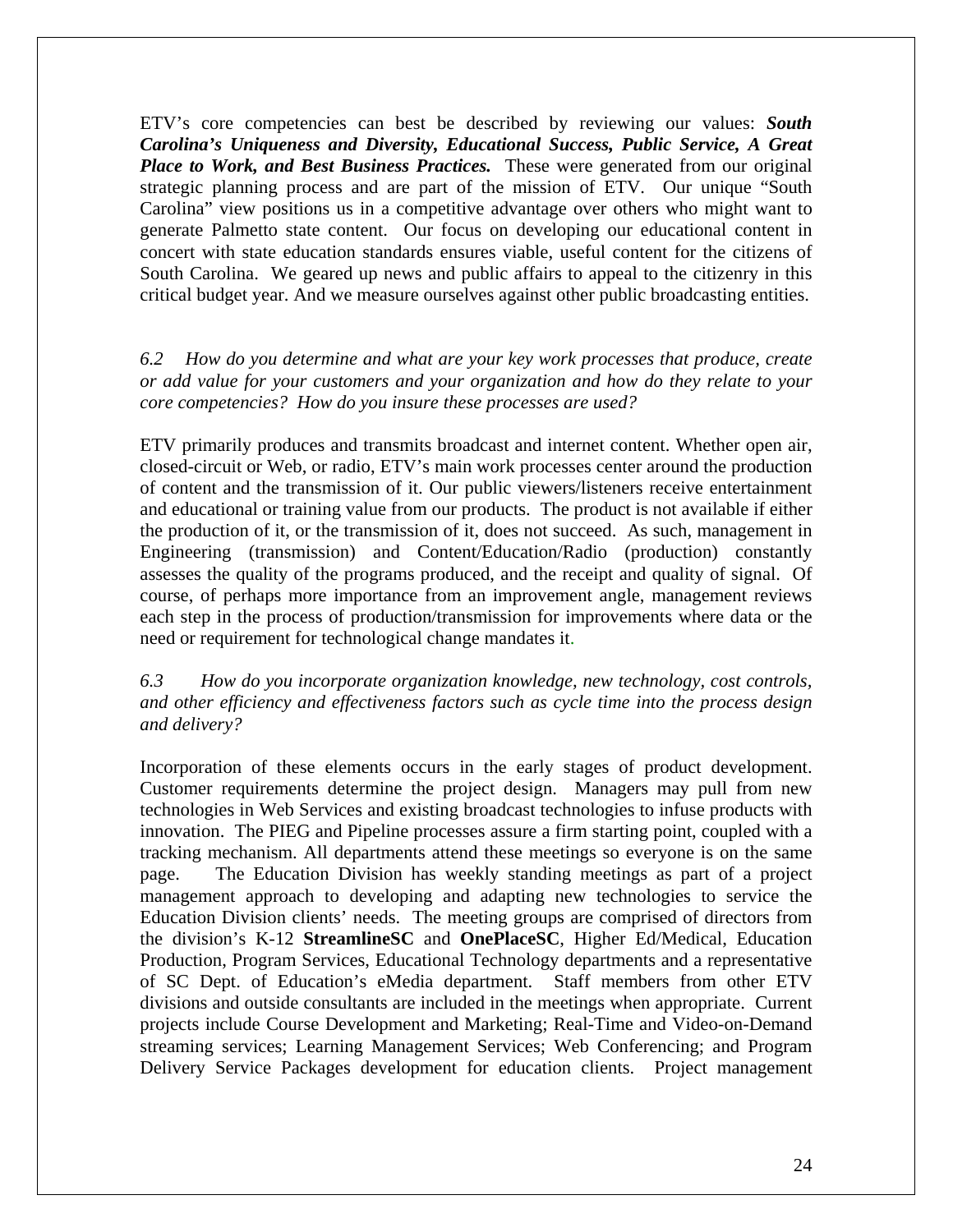includes project deliverables tracking and reporting; client needs surveys; service process development and assessment; and utilization reporting.

*6.4 How does your day-to-day operation of these processes ensure meeting key performance requirements?*

We understand the importance of checking the effectiveness of processes. Using reporting and tracking mechanisms provides a real time assessment of the success of production efforts measured quantitatively and qualitatively. If cost overruns are obvious, projects may be reviewed immediately. If engineering limitations impact a project's completion, that can be determined quickly and measures applied to correct the problem.

## *6.5 How do you systematically evaluate and improve your key product and service related processes?*

When our processes or systems do not provide positive outcomes, we review their functioning through data collection. Such data collection may be as simple as group meetings with managers involved in a process to collections of data across time to make sure we understand what is going on with a process. We do not make assumptions.

## *6.6 What are your key support processes, and how do you improve and update these processes to achieve better performance?*

Our key support processes -- Legislative and Public Affairs, Festival, Underwriting, and Administration -- span the agency and make a smooth, timely completion of goals and objectives possible. Administration works closely with state central government to benchmark with other agencies and make use of statewide systems. Measuring success of fundraising events, pledges and membership in the ETV Endowment provides an accurate assessment of our Festival department. We use national benchmarking with other stations and consultant input to formulate our pledge approach. Marketing success may be measured based on sales of videotapes. Underwriting revenues are captured annually to assess the appropriateness of our sales effort.

ETV relies on suppliers to assist in fundraising. The Festival department works closely with the ETV Endowment for financial support and encourages customer loyalty by scheduling cameo appearances of talent from the entertainment community. The monies received from fundraising supplement appropriated and generated funds.

## *6.7 How does your organization determine the resources needed to meet projected budget and financial obligations?*

Like most state agencies, personnel cost is a large portion of our budget. We monitor that pay period to pay period. Operational costs are determined by assessing technological demands versus budgeted state funds, fundraising and underwriting capability and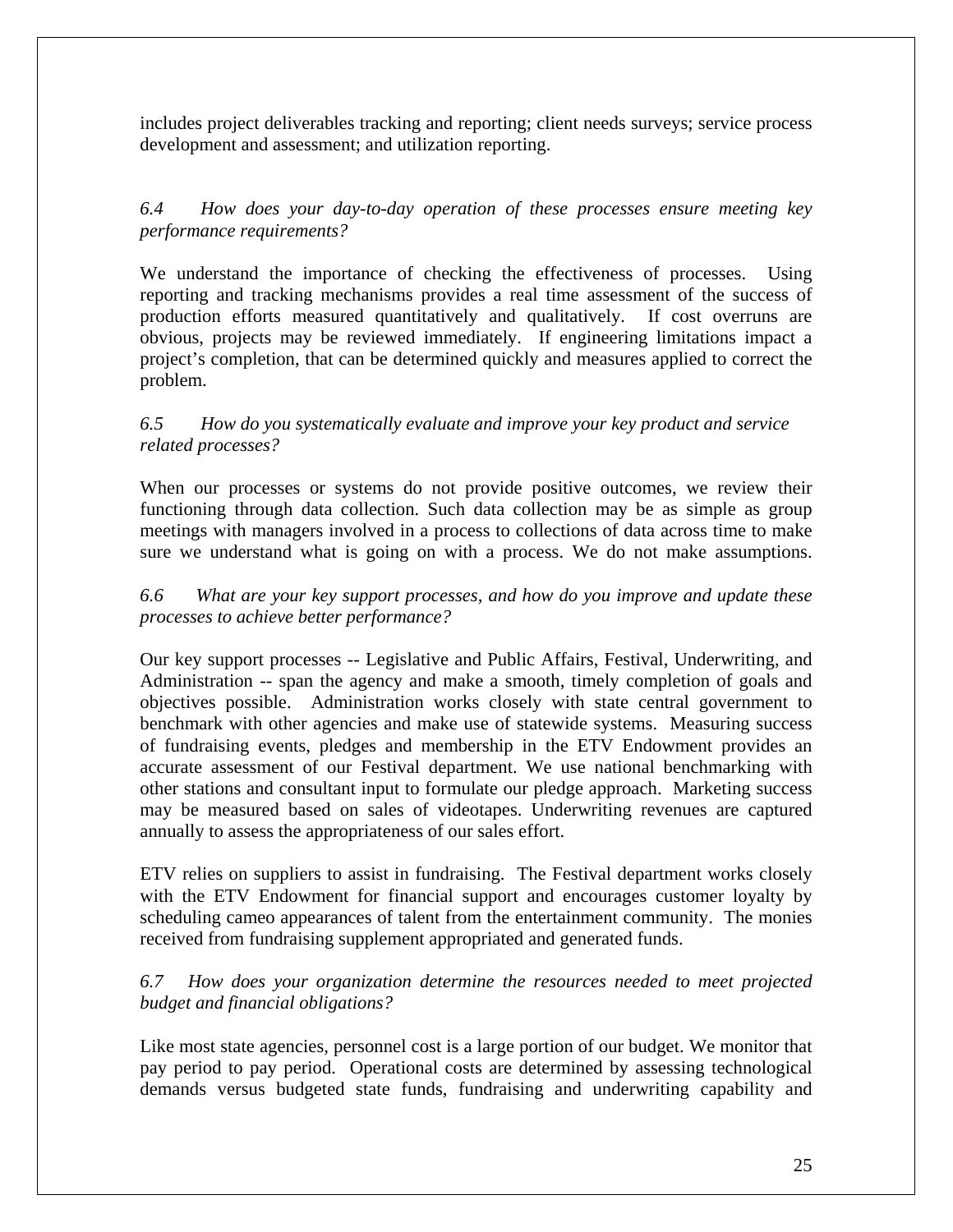forthcoming grants. Critical equipment funding is a much more difficult problem, and has been historically with dependence on state funds and now fewer resources.

## **Category 7: Business Results**

*7.1 What are your performance levels and trends for the key measures of mission accomplishment/product and service performance that are important to your customers? How do your results compare to those of comparable organizations?* 

**K-12:** The primary mission of ETV remains educating the children of South Carolina. ETV supports our mission through a cooperative partnership that includes ETV, PBS Network, Discovery Education, SC Department of Education, the State Library System and local school districts. In addition to our broadcast network, our infrastructure includes Education Broadband Services (EBS), and our Internet Protocol (IP) video streaming systems. To assist teachers to utilize the educational resources on these systems, we have 72 Digital Education Service (DES) personnel located and provided by local K-12 districts across the state.

During the 2010/2011 school year, 13 school districts implemented new (IP) video streaming systems. The state now has a total of 72 districts utilizing the newer computer delivered systems. Throughout the transition to new digital technologies, schools are phasing out our existing analog receptions. This year there are three types of DES deliveries: 5 channels of satellite programming, the analog closed-circuit TV broadcast (EBS) and the IP video streaming systems. As of July 30, 2011 ETV terminated their long standing satellite delivery to the schools. Presently, most districts stream live and archived video that originate within the local district. The live video streaming which will eventually replace the analog EBS, allows districts to view and record the videos ondemand. At the same time ETV is installing the capabilities to monitor who and where the videos are actually utilized. Qualified DES staff provided by each respective school district is designated to address local learning challenges. Please visit our DES Web site to learn more about these new Web-based services: http://www.scetv.org/education/des/

ETV is required by the FCC and a state lease contract to utilize a part of the EBS spectrum capacity to provide educational substantial service. The contract yielded a 30 year, \$143 million subsidy to the state under the FCC condition ETV continues to offer educational substantial service. When applicable, ETV connects the IP video systems to the EBS network to secure future contractual funding and use in the schools.

For the 2010-2011 school year, ETV's **StreamlineSC** had 9,801 videos available ondemand over the Internet. ETV, SCDE, local school districts and Discovery Education provide the programs, as well as thousands of digital images, songs, sound effects, speeches, and pieces of clip art.

In addition to the video and multimedia assets, ETV provides several content rich web sites through our network affiliates and partners. Teachers, administrators and staff can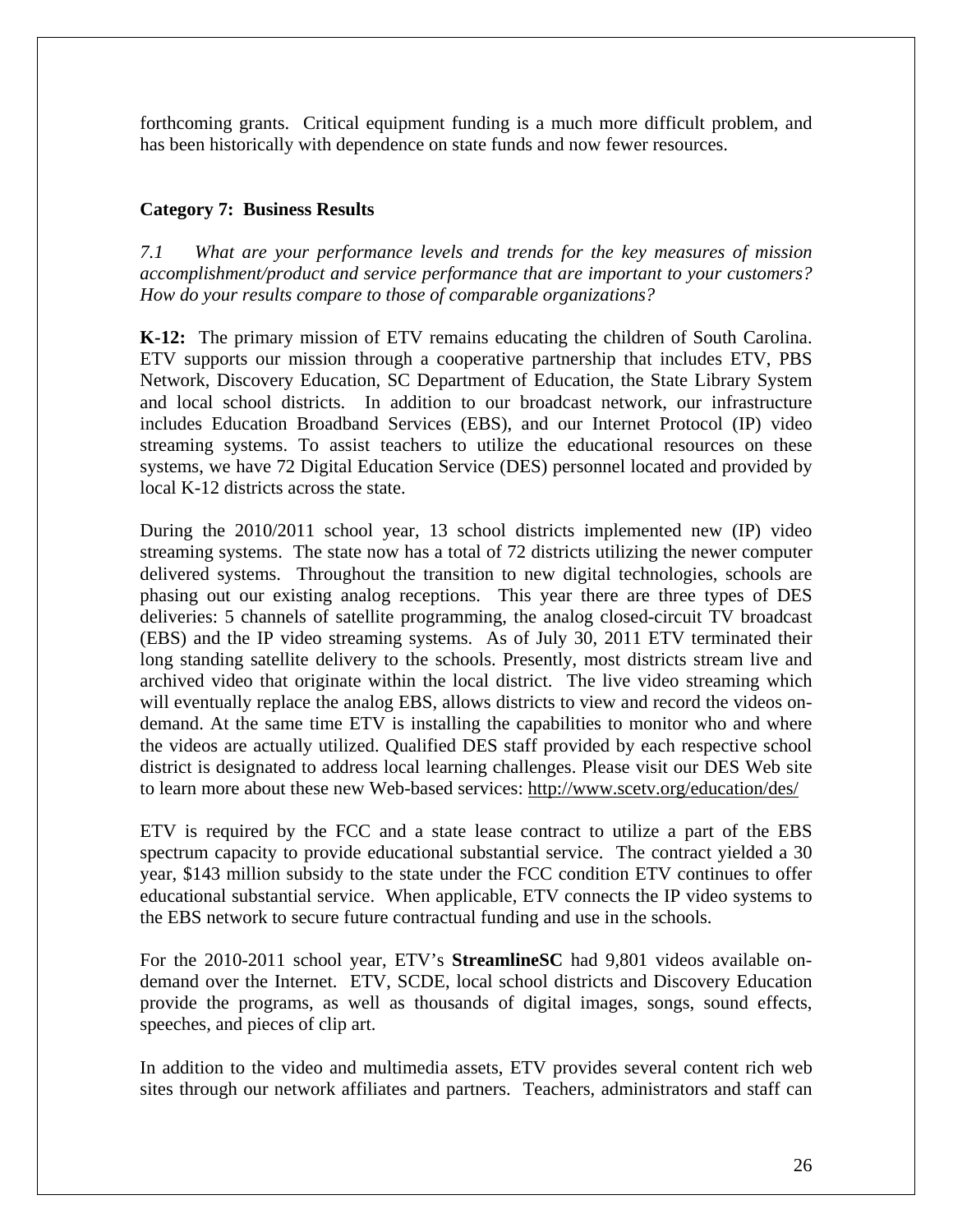search all of these sites to provide them with the educational resources they need. The site that provides all these services is **OnePlaceSC**, and this school year we had 84,412 logins to search our collective web content offerings.

**K-12 Training:** In order to integrate the various technologies and educational content, ETV plays a very important role in training teachers, administrators and staff. This year ETV conducted hands-on workshops and presentations to more than 6,185 participants from K-12 public schools, private schools, home schools and future teachers in higher education institutions. The training and promotion of educational assets incorporated new interactive lesson plans and modules covering topics such as: Getting Started, Searching the Video Library, Creating Play Lists, Using the Learning Resources, Extending Your Use, and more.

*(Table 7.1.1)*

|                                              | FY 06-07 | <b>FY 07-08</b> | <b>FY 08-09</b> | <b>FY 09-10</b> | <b>FY 10-11</b> |
|----------------------------------------------|----------|-----------------|-----------------|-----------------|-----------------|
| <b>Presentation</b><br><b>Participants</b>   | 843      | 2897            | 1789            | 1378            | 1400            |
| <b>Workshop</b><br><b>Participants</b>       | 4620     | 4477            | 4891            | 5152            | 4785            |
| <b>Number of Training</b><br><b>Sessions</b> | 476      | 450             | 510             | 494             | 508             |

Table 7.1.1

**Production Resource Usage:** Use of ETV's major production facilities declined somewhat in 2010/2011 with respect to the previous fiscal year. Budget cuts and staff availability contributed to some scaling back of live studio and location production, and the major edit suites experienced some decline as more post production migrated to desktop and laptop-based edit solutions, lower costs and accelerating production timelines. The Network's major studio-based series, weekly news magazine **The Big Picture** and the minority affairs program **Connections,** produced 37 and 32 shows respectively. Overall, ETV's studios, remote production truck, and edit suites compiled just over 14,000 hours of use in 2010/2011*. (Fig.7.1.1)* FY 06 data was not reported*.* 

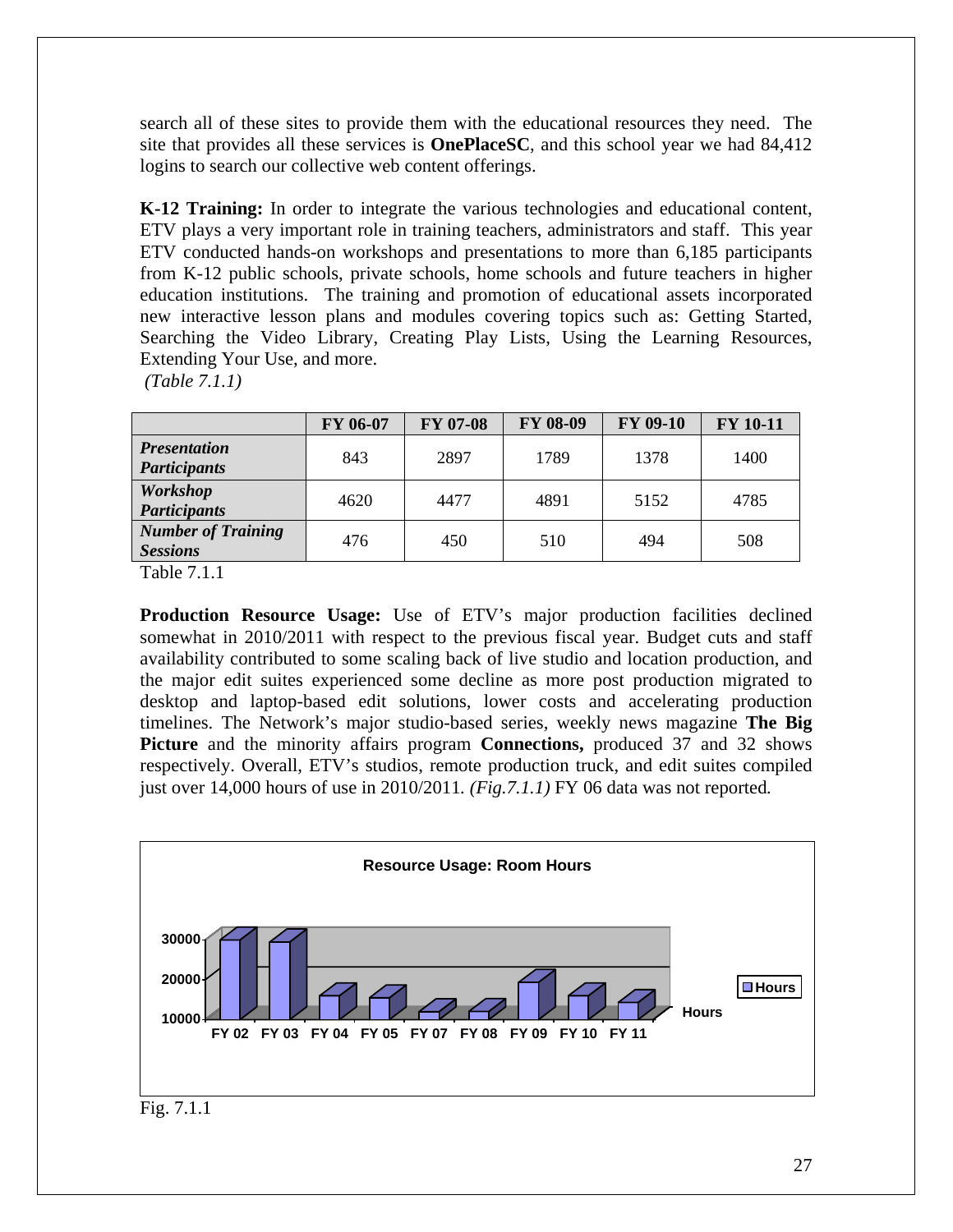Production billings fell slightly in 2010/2011 relative to the previous fiscal year. This drop may be attributed to several factors, among them the fact that the fiscal year was not part of a major election cycle—always a boon to billings—and due to reduced availability of production personnel due to staff reductions based on budget cuts. *(Fig. 7.1.2)*



Fig. 7.1.2

**ETV Knowitall.org:** The **Knowitall.org** site has had more than 8 million page views this year, with total page views since its launch exceeding 31 million. New sites include: the Catawba River module of the Riverventure site, a story of South Carolina's cultural and natural landscape as told by its rivers; Pee Dee Explorer, a site that uses videos, text, and Google Maps to tell the story of the Pee Dee region's natural and cultural landscapes; La Rapa Sucia, a site designed to shed light on the issues facing Hispanic teens, targeting both Hispanic and non-Hispanic teenagers; Congaree Swamp Stories, a site designed to build community engagement and outreach efforts around the Congaree National Park; Forgotten Founder, a historical visualization of the biography of Charles Pinckney; and NatureScene Interactive. *(Table 7.1.2)* 

|                           | 2009      | 2010      | 2011      | <b>Increase/Decrease</b> |
|---------------------------|-----------|-----------|-----------|--------------------------|
| <b>Visits</b>             | 597,648   | 989,023   | 1,359,185 | $+37.4%$                 |
| Page Views                | 5,023,608 | 6,010,566 | 8,277,359 | $+37.7%$                 |
| Unique<br><b>Visitors</b> | 423,216   | 643,390   | 868,230   | $+35.0%$                 |

Table 7.1.2

**ETV StreamlineSC:** This is our archive video-on-demand service offered to all K-12 public, private and home-school students. **StreamlineSC** is a standards-based video-ondemand service utilizing *Discovery Education Streaming*. ETV subscribes to this statewide service at an 80% cost discount, yet it is offered free to all students in South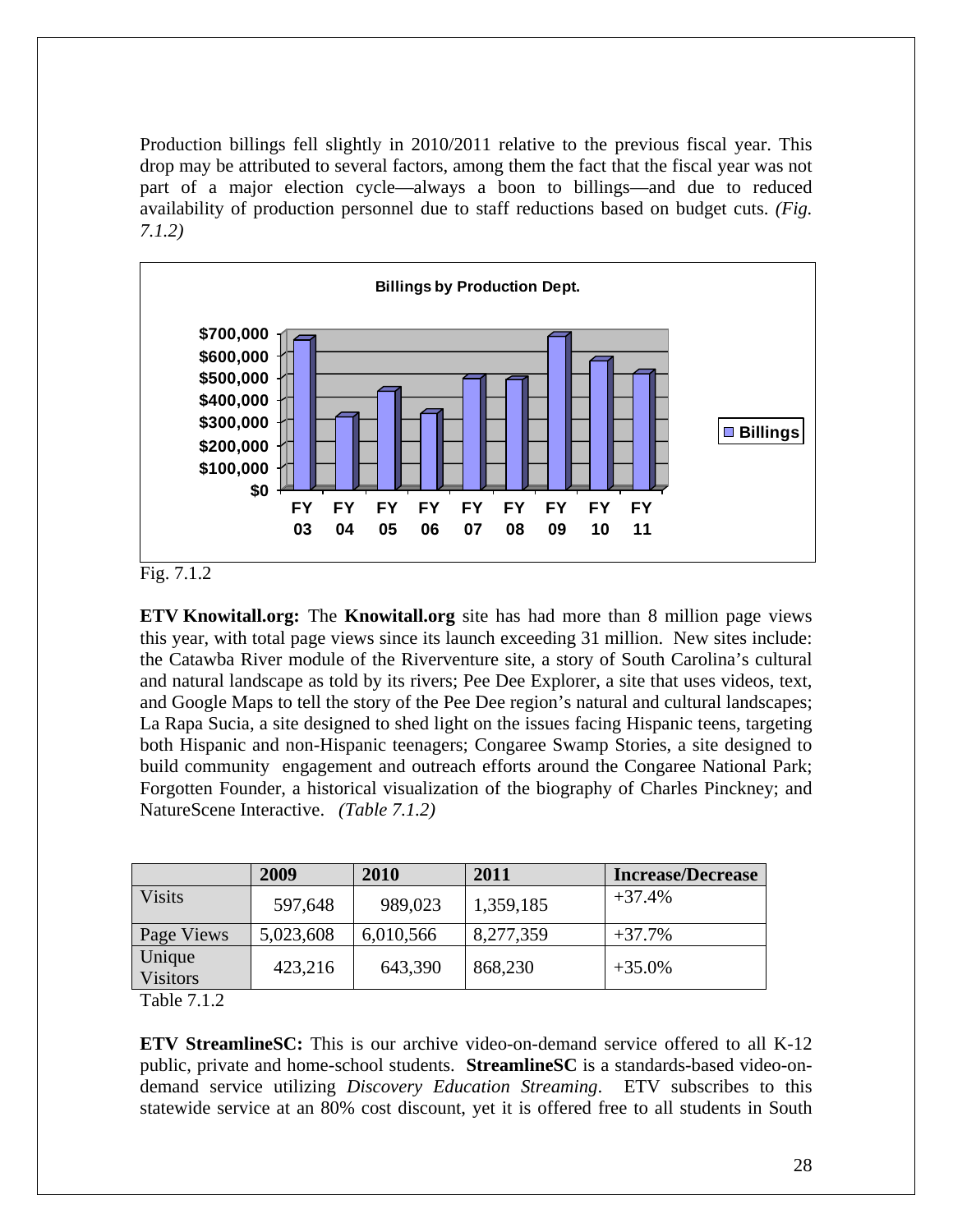Carolina. The content includes 1,817 local videos available from ETV and ITV (now eMedia)– 18.5% of the total 9,801 full video inventory. ETV's digital library includes Discovery Education's more than 56,428 video clips, most of which are correlated to South Carolina's state K-12 curriculum standards. In addition to video, schools have access to a 20,938 high-resolution image library, an interactive quiz center, pre-produced classroom activities, tests, and teachers' guides. A substantial portion of the programs are local district productions, curriculum specific and professional development videos. ETV and the S.C. Department of Education's eMedia videos had a total of 102,601 views this school year.

**ETV, in partnership with the S.C. Department of Education and the K-12 Technology Initiative**, created **StreamlineSC** to improve and manage learning resources in South Carolina schools. Community leaders and school officials can track and evaluate **StreamlineSC** utilization in the classroom. SC is a national leader in providing video on-demand to students and teachers. After 6 years of growth **StreamlineSC** videos viewed leveled off to 3,172,464 views of streaming video. However, **StreamlineSC** has the highest per teacher use in the nation. The non-video assets (i.e. images, quizzes, lessons) utilization increased from 190,898 to 197,762 uses. The service is being utilized in all of the state's public school districts, 354 private and special schools, and 271 home schools and associations. *(Table 7.1.3)* 

|           | <b>Videos Available On-</b> | % Local Programs | <b>Videos Viewed</b> |
|-----------|-----------------------------|------------------|----------------------|
|           | <b>Demand</b>               | <b>Available</b> |                      |
| 2005/2006 | unavailable                 | unavailable      | 1,284,073            |
| 2006/2007 | unavailable                 | unavailable      | 2,077,824            |
| 2007/2008 | unavailable                 | unavailable      | 2,568,456            |
| 2008/2009 | 5,181                       | 23%              | 2,800,368            |
| 2009/2010 | 8,968                       | 34%              | 3,172,464            |
| 2010/2011 | 9,801                       | 18.5%            | 3,153,412            |

Table 7.1.3

**OnePlaceSC**: ETV and its education partners offer a variety of quality K-12 educational content web sites. A key to accessing all these educational initiatives is ETV's **OnePlaceSC**, a single K-12 Web portal that provides access to all the content on one web site. The site features SC ETV resources, including **StreamlineSC** and **Knowitall.org,** as well as partner resources available through the State Library's DISCUS, PBS and affiliates, SCDE and local districts. Users can easily search all these sites and locate the assets they need from a single inquiry. **OnePlaceSC** also provides professional development opportunities, and local and statewide broadcast TV guides for all the education and broadcast programs offered live to the K-12 community.

The **OnePlaceSC** portal tracks critical trends of which sites are utilized and reports by district and school the volume of use. However, in **OnePlaceSC's** 3<sup>rd</sup> year of operation the utilization has decreased. Despite the increased marketing and training efforts, this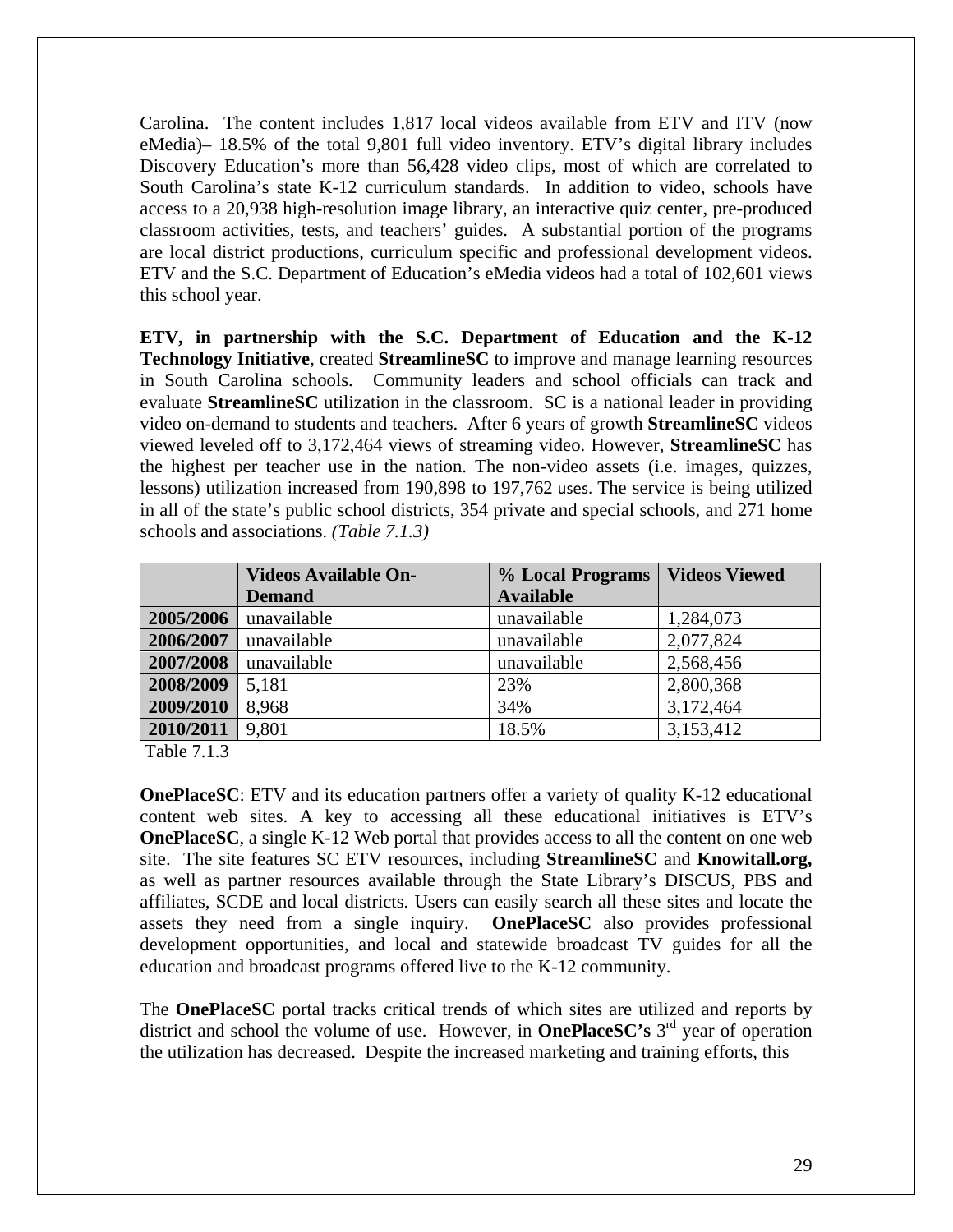reporting year tabulated a lower 84,412 logins to **OnePlaceSC** with 72,973 educational resources searched and utilized. *(Table 7.1.4)* 

|           | <b>OnePlaceSC</b> Logins | <b>Assets Utilized</b> |
|-----------|--------------------------|------------------------|
| 2008/2009 | 56,850                   | 50,260                 |
| 2009/2010 | 98,525                   | 94,448                 |
| 2010/2011 | 84.412                   | 72,973                 |

Table 7.1.4

**Comparable Organizations:** ETV participates in SABS, the Stations Activity Benchmarking Survey. It reviews Public Broadcasting station costs and production efforts. We can generate reports on program acquisition costs, program hours aired, etc. ETV remains very active in educational outreach compared to many other networks.

*7.2 What are your performance levels and trends for the key measures of customer satisfaction and dissatisfaction? (Customer is defined as an actual potential user of your organization, products or services.) How do your results compare to the products of comparable organizations?* 

Customer satisfaction is measured through the use of ratings services for television and radio. Endowment donations are also used as an assessment of customer satisfaction since they reflect whether continuing or new donors are motivated enough by content to contribute to the Endowment.

**Radio Programming:** The effectiveness of Radio programming is measured by the Arbitron service. This table *(Table 7.2.1)* reflects the number of listeners each week of ETV Radio. These are unduplicated listeners using all ETV Radio stations serving the geographical areas of the state.

|                  | 2004    | 2005 | 2006                        | 2007 | 2008    | 2009    | 2010    |
|------------------|---------|------|-----------------------------|------|---------|---------|---------|
| <b>Weekly</b>    | 302,400 |      | 284,100   277,800   331,000 |      | 305,000 | 303,000 | 355,300 |
| <b>Listeners</b> |         |      |                             |      |         |         |         |

Table 7.2.1

National Public Radio (NPR) is ETV Radio's primary program source. NPR programming is distributed to 900 NPR member stations. Last year, ETV Radio provided programming of the highest quality to South Carolina listeners including the award-winning newsmagazines **Morning Edition** and **All Things Considered**; entertainment programs such as **Car Talk**; music programming such as **The Thistle & Shamrock**, the classical **Performance Today** and **Marian McPartland's Piano Jazz**; and a variety of talk and information programs. Locally generated programming includes **Walter Edgar's Journal, South Carolina Business Review, The Big Picture on the**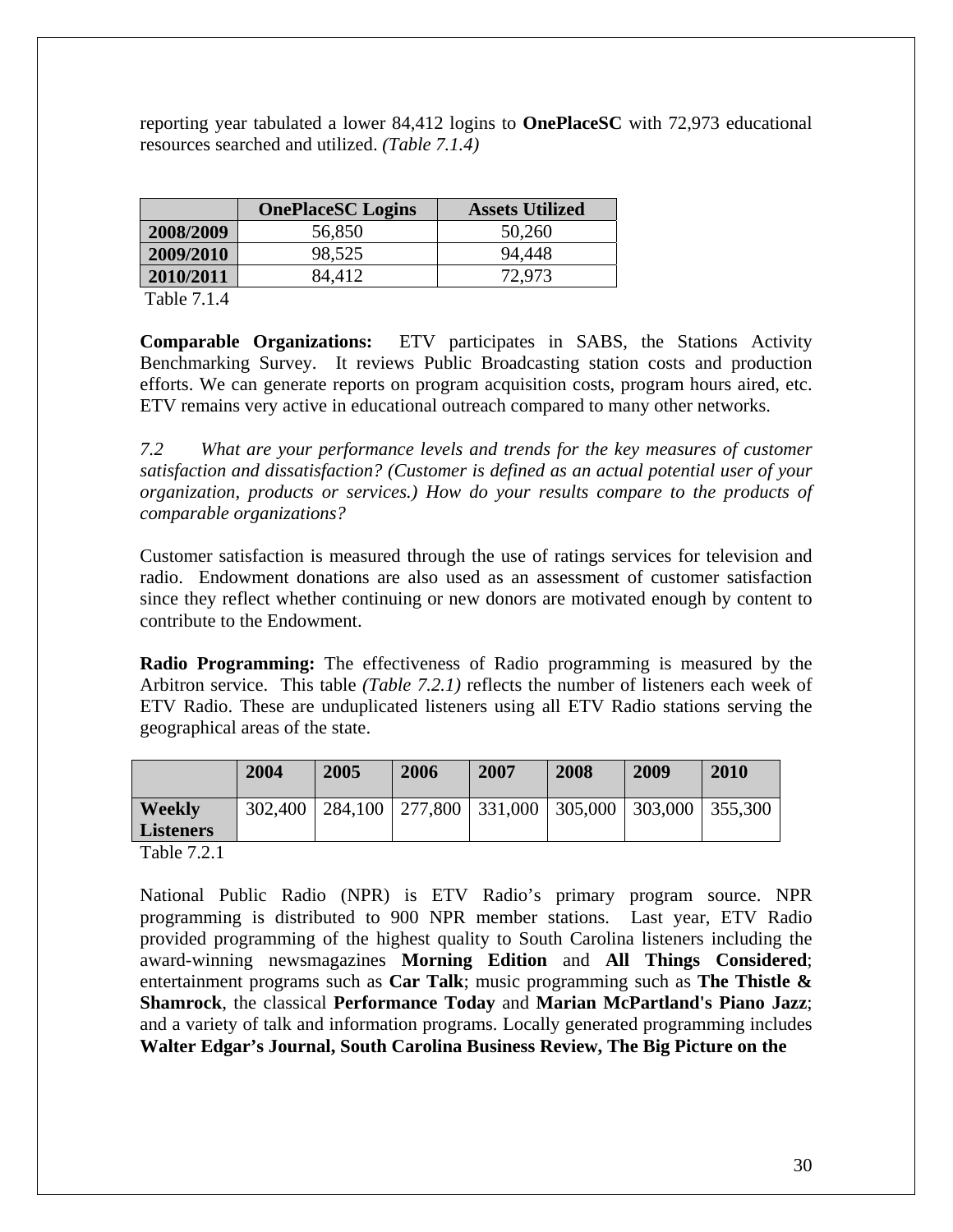**Radio** and **Your Day**, a daily co-production with Clemson University. ETV Radio also airs the locally produced **Roots Musik Karamu** which celebrates its  $32<sup>nd</sup>$  year on the air, **The Bluegrass Sound** celebrating its 28<sup>th</sup> year on ETV Radio, and a country music program called **Guitars, Cadillacs and Hillbilly Music.** 

For 30 years, ETV Radio has produced programming covering the Spoleto Festival USA, including broadcasts of the Spoleto Chamber Music concerts and a daily round up of festival events, **Spoleto Today**. In 2010/11, in an effort to keep costs down and increase coverage of the festival, ETV Radio partnered with the College of Charleston. The partnership allowed ETV Radio to continue **Spoleto Today** as an hour long show. Thanks to the central location of the College of Charleston, **Spoleto Today** was able to feature more interviews, highlights and commentary on one of the world's most comprehensive arts festivals. The Spoleto Chamber Music Concerts from this year's festival were again presented on a delayed basis weekday afternoons 1 to 3 p.m. during and the week after Spoleto.

ETV Radio also produced the **Chamber Music Series from the Spoleto Festival USA**, a nationally syndicated version of the daily concerts. The series airs statewide on ETV Radio beginning in April and during the Spoleto Festival in May and June. The production includes a dedicated website that houses on-demand audio and podcasts of material from each concert. Public radio personality and chamber musician Lisa Simeone has been on-air host of the national series. In addition, performances from the **Chamber Music from Spoleto Festival USA** are broadcast on American Public Media's **Performance Today**, heard by over 1.4 million listeners each week on 250 member radio stations around the country.

Attendees and listeners could go on-line for Spoleto coverage. ETV Radio's stream is available now all day every day at www.etvradio.org.

**Television Programming:** Due to budgetary restrictions, ETV is only able to subscribe to Nielsen audience data for three of the seven markets it serves across South Carolina and the border areas. This data provides ETV with data diary audience specifics for Charleston, Columbia and Florence/Myrtle Beach. Recently released census data show South Carolina has approximately 2.4 million TV households, and nearly 16% (386,000) of those households watch ETV during the average week. *(Fig.7.2.1)* The impressive growth in HH numbers reported in the 2010 Census data offers promising opportunities to expand our viewership to new households. ETV does not have access to the exact monthly reach because the markets it subscribes to uses diary measurement (done only weekly) and not meter measurement (done weekly and monthly.)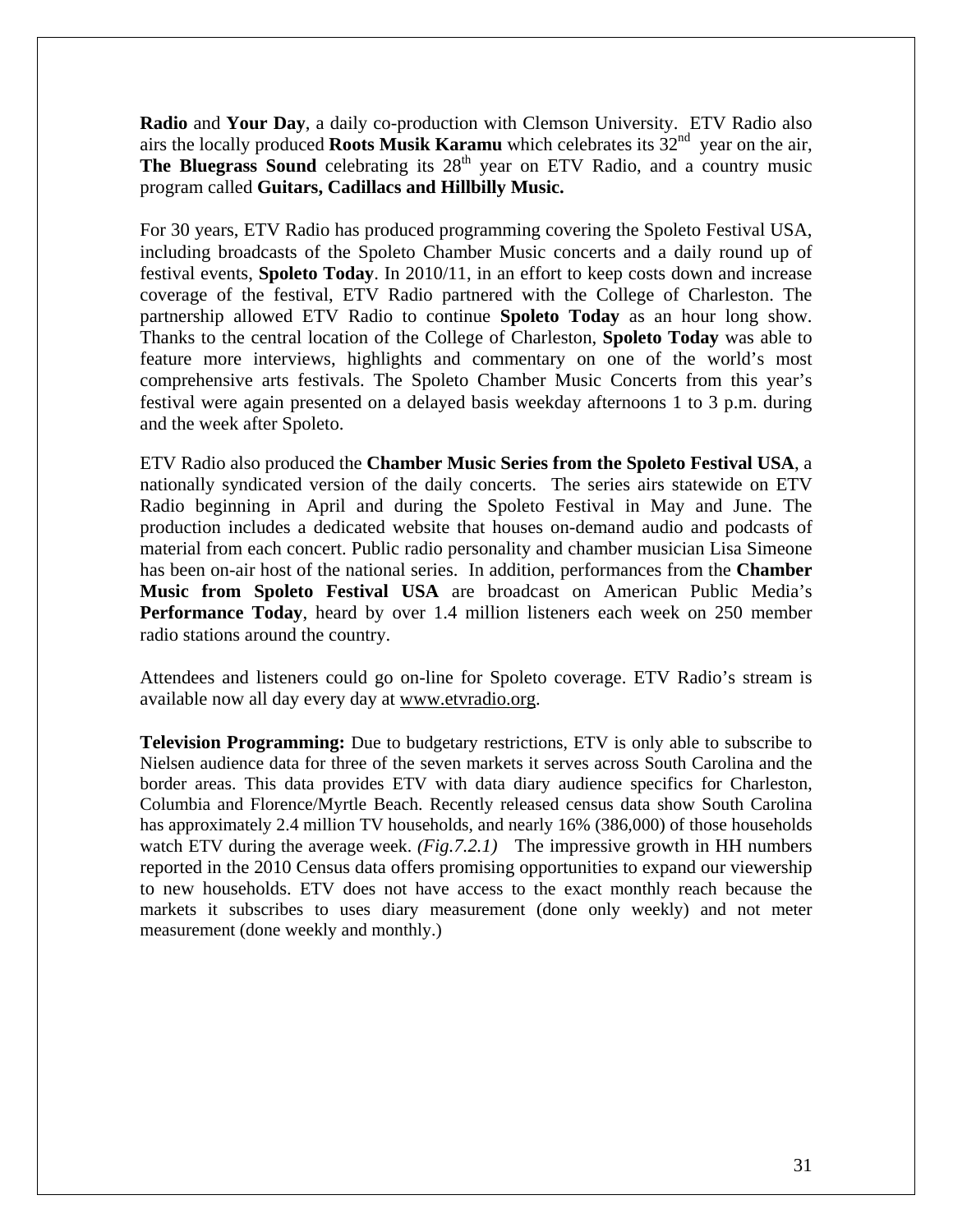

**The ETV Endowment:** The Endowment provides information on donations *(Fig. 7.2.2)*, which is a key measure in customer satisfaction. This measure is adjusted from the previous measure of members as it reflects donations of all levels, not just membership giving levels. The Endowment maintains strong donor numbers (39,437) while total gifts rose to 46,951 despite a continued sluggish economy. Effective, tasteful and consistent requests for support combined with solid on-air fundraising product in television and radio contributed to continued call-in, online and mail-in pledges. The Endowment continues to grow its major gifts and planned giving programs and actively seeks to support its existing member and donor base while developing new generations of ETV supporters.



Fig.7.2.2

**National Programming:** South Carolina ETV Radio is proud to originate and produce **Marian McPartland's Piano Jazz**. Original musical performances intertwined with intimate interviews are the hallmark of National Public Radio's longest running and most-listened-to jazz program. The 2010 season marked the 31st year of **Piano Jazz**, and continues a tradition of excellence in jazz radio programming with shows featuring talented musicians from all corners of the jazz world. Broadcasts of the program on 221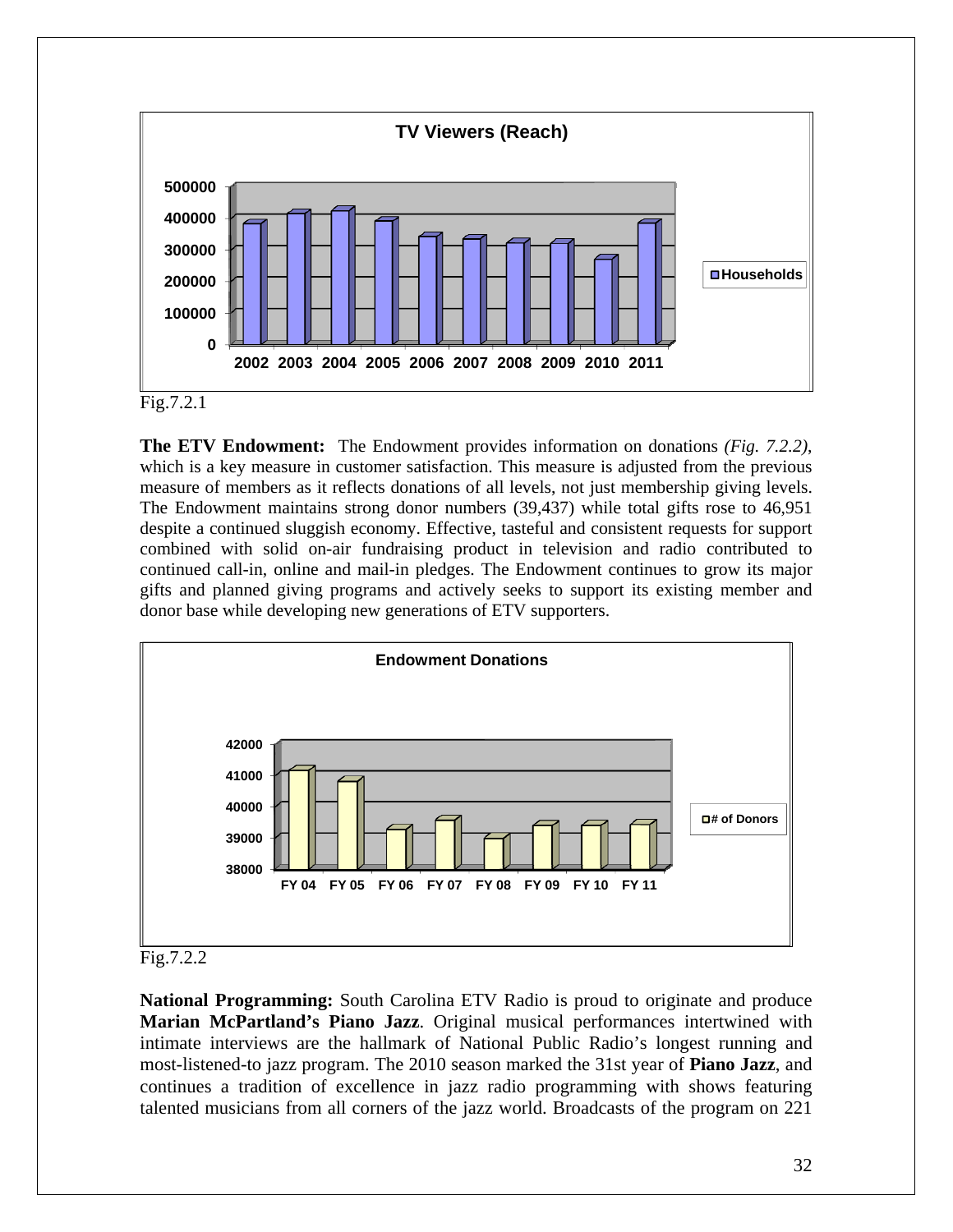*(Fig 7.2.3)* terrestrial public radio stations around the country attract a weekly audience estimated at 223,500 *(Fig.7.2.4).* Building on this solid foundation in traditional broadcast radio, **Piano Jazz** continues to pursue the latest methods of distribution. The weekly podcast version of the show, **Piano Jazz Shorts**, is downloaded more than 37,000 times per month, and the program's website offers streaming audio of each new show at the **Piano Jazz** web site, http://pianojazz.npr.org, and sees an average of 16,000 media streams requested per month. NPR's Worldwide Satellite Service delivers the program to listeners around the world, as does Sirius Satellite Radio which airs **Piano Jazz** on its *NPR Talk* channel.



Fig. 7.2.3

| <b>Weekly Broadcast Estimates</b>                         | Fall    | <b>Spring</b> | Fall    | <b>Spring</b> | Fall    |
|-----------------------------------------------------------|---------|---------------|---------|---------------|---------|
| & Monthly Digital Metrics                                 | 2008    | 2009          | 2009    | 2010          | 2010    |
| <b>Station Carriage</b>                                   | 247     | 247           | 245     | 235           | 221     |
| AQH (Quarter-hour listening)                              | 202,300 | 163,200       | 149,000 | 147,100       | 136,800 |
| Cume (Total Audience)                                     | 320,100 | 271,700       | 248,200 | 245,300       | 223,500 |
| <b>Listener Hours</b>                                     | 183,100 | 147,100       | 132,200 | 127,100       | 120,900 |
| Time Spent Listening (hr:min)<br>$\overline{\phantom{a}}$ | 0:35    | 0:34          | 0:35    | 0:35          | 0:36    |

Fig. 7.2.4

Television production from National Programming included the top rated PBS documentary **Plan B: Mobilizing to Save Civilization** as part of the classic series **Journey to Planet Earth** with Matt Damon. ETV also presented **Mechanic to Millionaire: The Peter Cooper Story**, the **Ucook! with Chef Bob** series, and **The American Road to Victory** trilogy. **Jail, No Bail** a South Carolina civil rights history was produced by ETV staff for **Carolina Stories** and distributed nationally by NETA for Black History Month and to compliment the national May premiere of the **American Experience: Freedom Riders** documentary.

**Comparable Organizations:** ETV participates in SABS, the Stations Activity Benchmarking Survey. It reviews Public Broadcasting station costs and production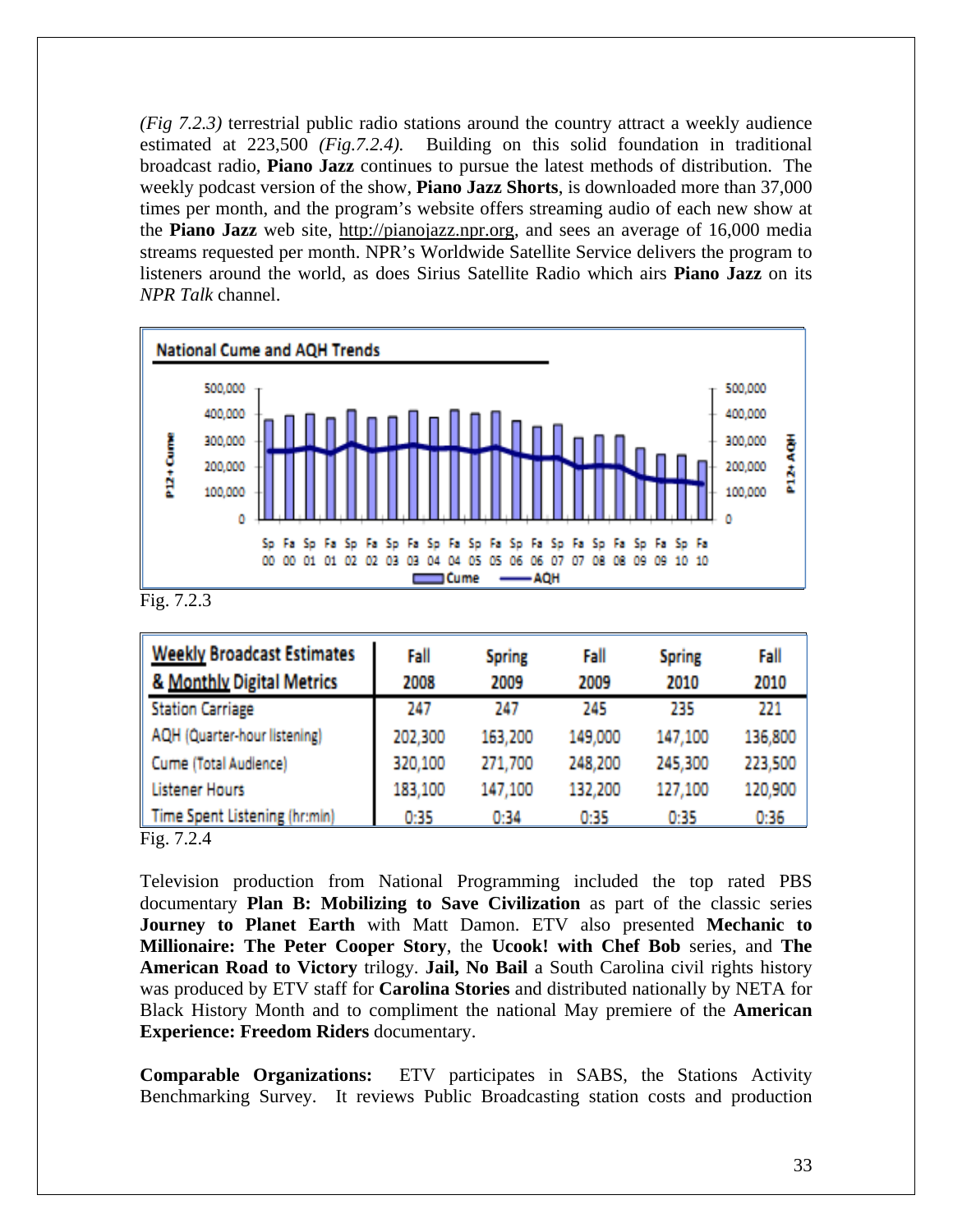efforts. ETV has shown the ability in the recent past to out-produce peer networks in terms of finished program hours. On other measures, ETV compares favorably, such as on the measure of programming hours on all other broadcast channels. Such data points out areas where we perform well, and also shows us where we need work.

## *7.3 What are your performance levels for the key measures of financial performance, including measures of cost containment, as appropriate?*

The primary financial and market results which ETV focuses on are marketing sales, underwriting sales, Endowment fundraising and Education productions.

**Marketing:** Our sales figures reflect the economy *(Fig. 7.3.1)*. Compared to previous years, our sales are a little lower due to budget and staff cuts and that economy in general. However, we also realize that fewer sales of our broadcast product demands that we assess and reconsider how we market that product to the public and other potential customers. With technology shifting to an on-demand approach online, and with so much product already online and other content being repurposed, a look at how we get our content to customers and sell or leverage it for other revenue generation efforts is



Fig. 7.3.1

underway. The majority of the revenue that is brought in now is home video (the low end on pricing) with the only promotion relying heavily on offers appearing at the end of the broadcast. *(Fig. 7.3.2)*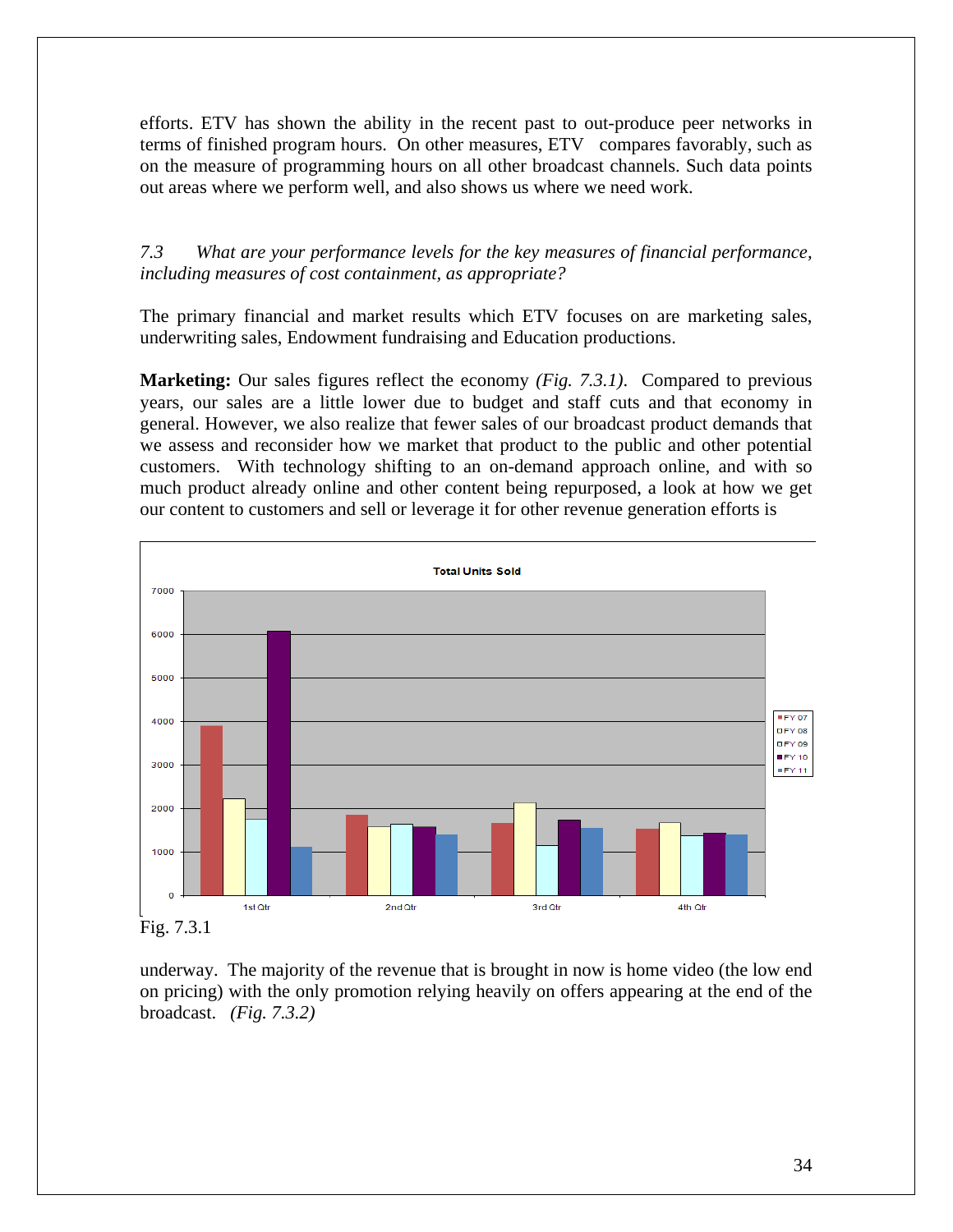

**ETV Endowment:** The ETV Endowment raises funds through direct mail, renewals, voluntary gifts, memorials, etc. There is no doubt that 2010/2011 will go down as another difficult year in the history of many charitable organizations with the continuing economic difficulty. That makes it even more amazing that the ETV Endowment, working with ETV fundraising, was able to exceed the \$4,000,000 mark this year. (*Fig. 7.3.3)* The ETV Endowment also wound down an impressive \$1.5M campaign to raise private funds for new ETV Radio studios.



Fig. 7.3.3

**Festival (Radio and Television Pledges/Revenue**): A large portion of the funds raised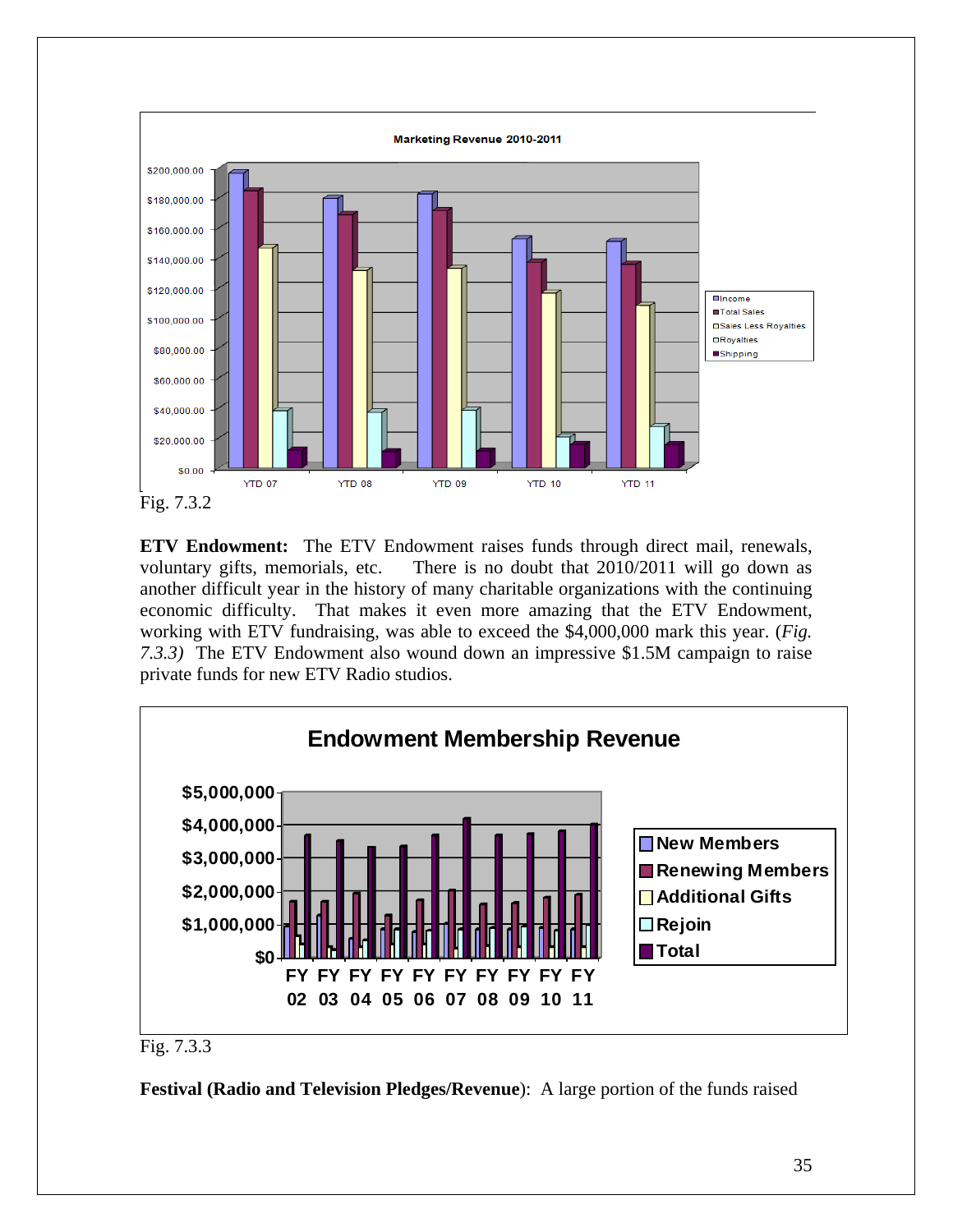



by the ETV Endowment comes from on-air fundraising. It is the single most effective tool. This year, pledge dollars are up. *(Fig. 7.3.4)* This occurred despite what must be considered another difficult charitable year given the economy. South Carolina is a state particularly hard hit by the recession, and despite this fact, on-air fundraising still managed to help the ETV Endowment toward its annual goal. *(Fig. 7.3.5)* Pledges are supplemented by the fundraising efforts on the web, through the mail and at special events.





**Underwriting:** This has been a year of change in ETV's underwriting approach. A study commissioned in fiscal year 2009 recommended that ETV combine all underwriting in a single group–TV, Radio, web–and leverage all media to sell packages which take advantage of ETV's wide reach. Underwriting representatives now sell all media. Sales rose above \$600,000 in a very tough economic environment. It signals high achievement with this new combined underwriting sales approach, which we believe will soon meet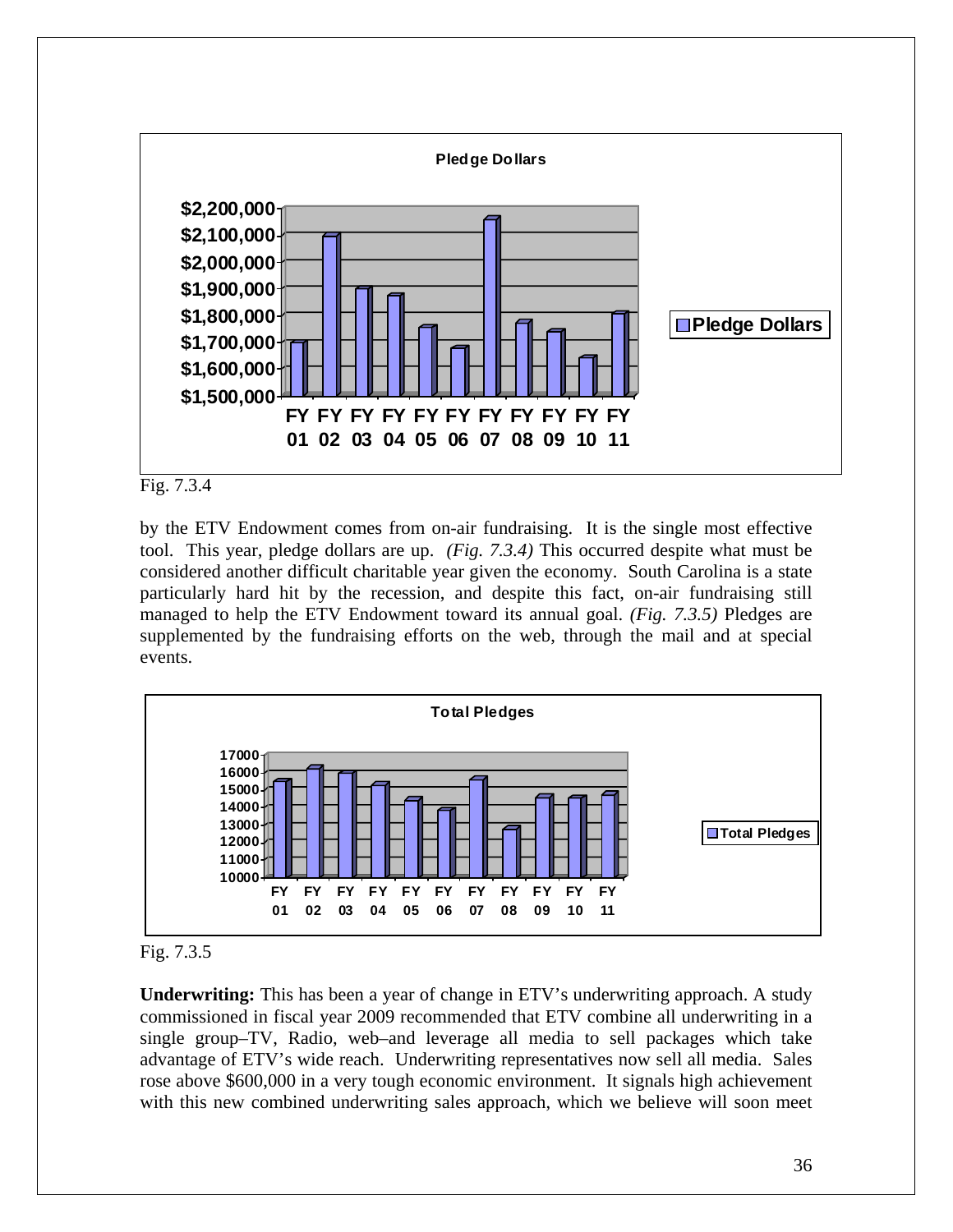and exceed the past sales figures. ETV must get more mileage out of TV and web underwriting to prosper, and will do so. *(Fig. 7.3.6)*



#### Fig. 7.3.6

**The Education Division**: Fiscal year 2010-11 was a year of extensive changes for the Education Division. At the beginning of FY10-11, the division was restructured during an agency reorganization involving several divisions. Education Production staff were moved under the Content Division and the Educational Technology Department is now part of ETV's Engineering Division. The state economy suffered from revenue reductions and ETV felt that impact as well. ETV's digital satellite network, our primary delivery system for our clients' training services, was only funded this year through a state agency partnership and our delivery capacity was reduced from ten to five channels. With the knowledge that ETV would no longer receive state funds for our closed circuit network, several clients reduced the amount of ETV services utilized to prepare for the eventual end-of-service of our satellite delivery service.

A direct result of the drastic changes for the Education Division can be seen in how our services and revenues are reported. Fiscal Year 2011-12 continues to bring deep changes to our division and ETV as a whole. Our state funding model was radically altered for the coming fiscal year necessitating how we report our services and revenue information. These changes are reflected in this report. The result of the state's economic downturn and the agency reorganization resulted in a loss in reported revenue for the division. However, these dramatic changes also ushered in the development of new initiatives to address our clients' needs.

The Education Division's primary mode of client content delivery is now web-based online delivery which includes new streaming, video-on-demand, online course management, and support services. We continue to work closely with our partners and new clients to identify, develop and customize new services to meet their education and training content delivery needs. The Education Division, as well as the majority of the agency as a whole, anticipates additional changes in agency workflow and processes as we rise to meet the challenges of the coming year. We expect more changes in our division processes as we strive to meet an uncertain economic future and the needs of our partners as well.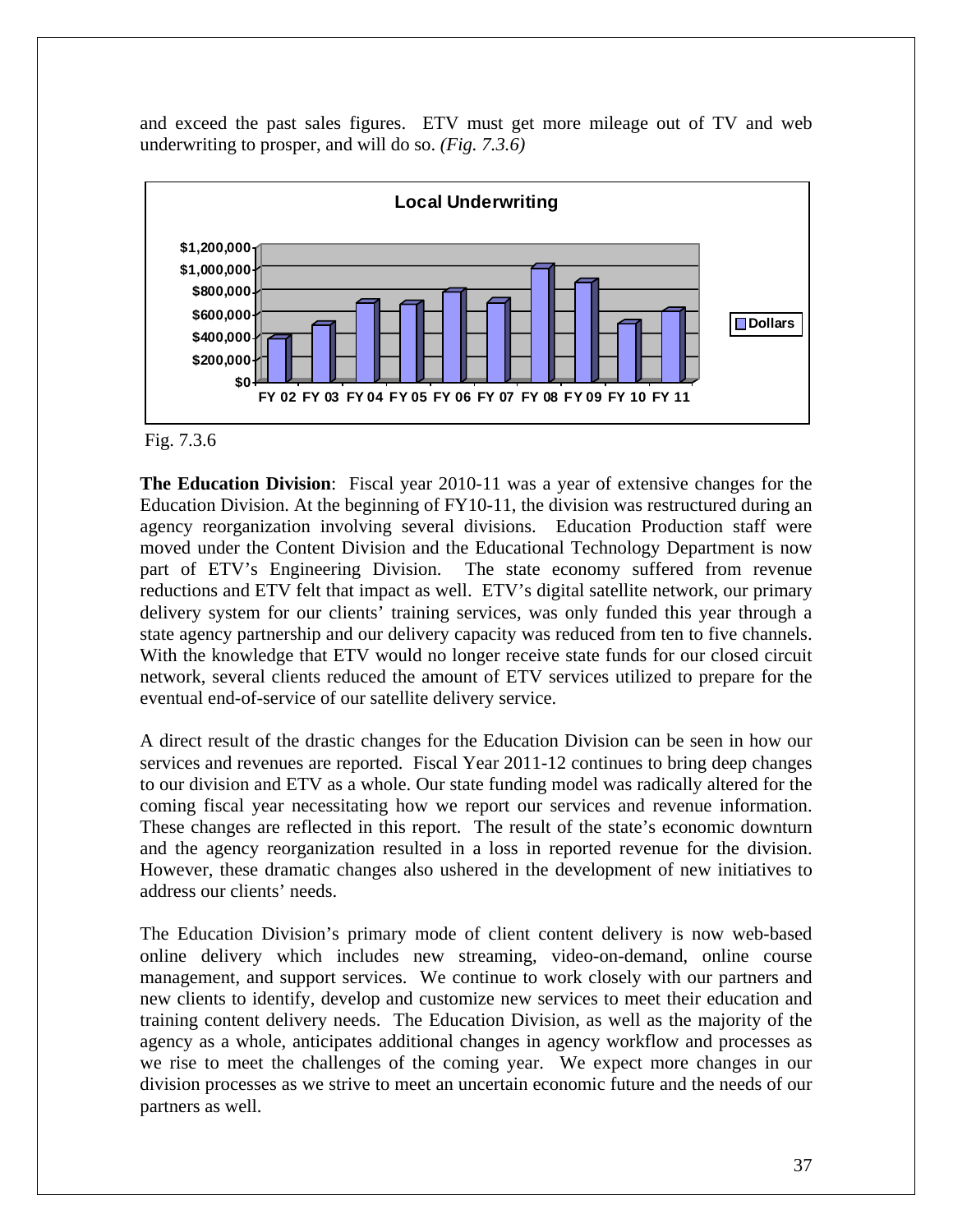The division began working very closely with state law enforcement to continue to deliver essential recertification training for approximately 16,000 officers throughout the state through the development of an online course management system and help desk services. The Education Division's new endeavors include a robust online course management system, real-time streaming, video-on-demand for non-K12 clients, forcredit course development for teachers, professional development for K12 educators, counselors and administrators.

Working with other ETV divisions, the Education Division provides programs and services to our audiences, using appropriate technology and cost-effective services to meet their needs. Objectives are to increase Education Division programs and services; expand video, audio and web-based resources and services; and provide customer service and help desk support and outreach for state and national programs and services.



Fig. 7.3.7

Fig. 7.3.7 reflects the total productivity of the Education Division. Due to reorganization, revenue from all Education Division departments is reflected here and not broken out into other reporting areas. This includes room rentals, uplinks, satellite conferences, audio and video conferencing, productions, web streaming, outreach sessions and other projects and services for state education and law enforcement applications for Higher and Medical Education; Public Services Network; K-12 and School Services; and Program Services departments.

**Higher and Medical Education**: All of South Carolina's 33 public and 18 independent colleges are equipped with satellite dishes to receive the ETV digital satellite schedule. College credit courses for associate, four-year and graduate level courses are offered. ETV delivers healthcare programming to digital satellite partners with more than 120 sites. Sites are located in hospitals, medical universities, state health institutions, and area health education centers. Health care programming is provided from five primary healthcare institutions. The major users of healthcare education are students in undergraduate and graduate nursing programs, mental health providers, physicians/residents and allied health professionals.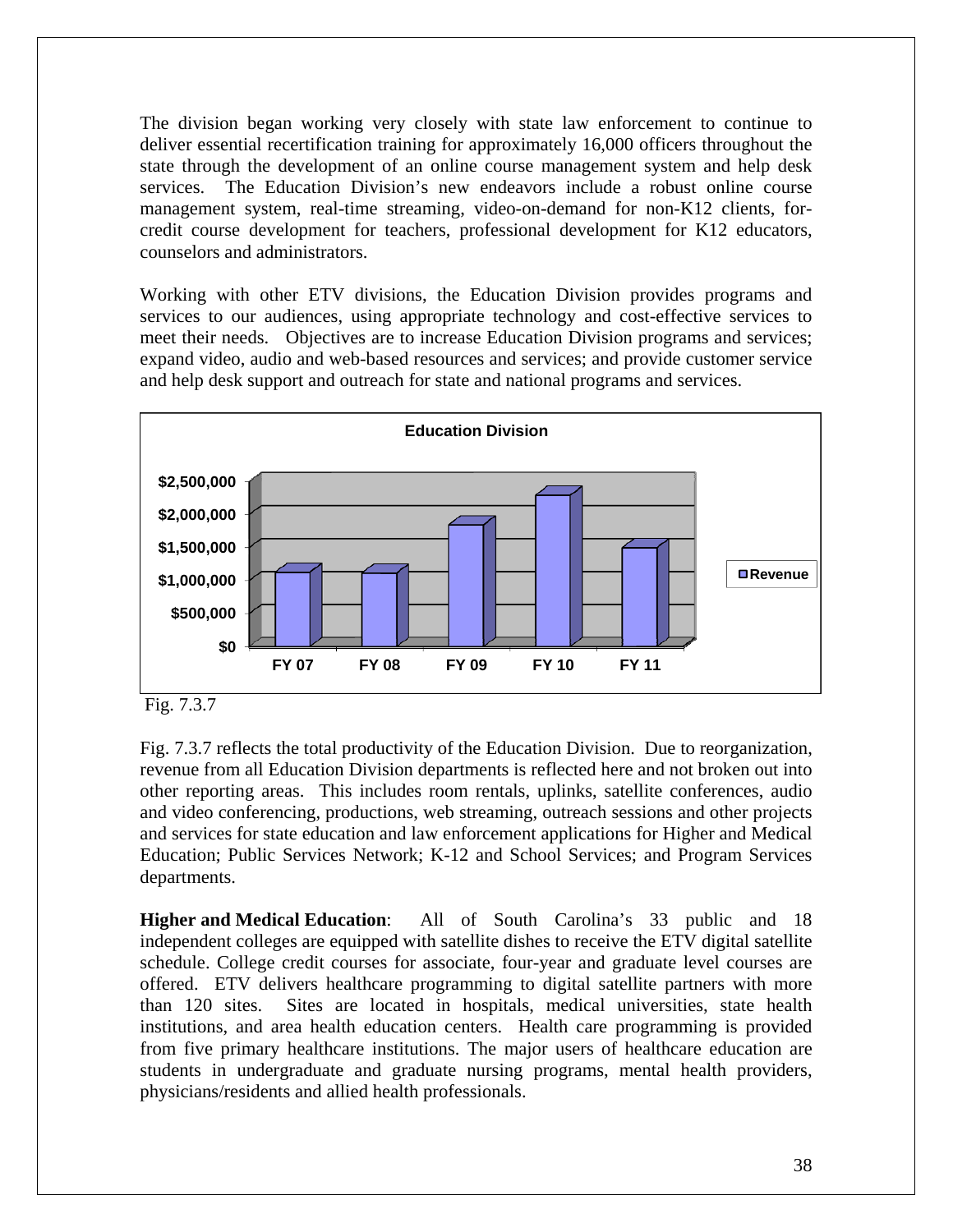In FY 08-09 continued state funding for ETV's digital closed circuit network was in jeopardy due to the economic downturn. Due to the uncertainty and time constraints, many of the colleges made other arrangements for their course delivery. Subsequently, because of a drastic reduction in state funding for our agency in FY 09-10 and the uncertainty of retaining our digital satellite delivery system, many clients transitioned to other avenues of program delivery. Consequently, ETV experienced a marked drop in higher education clients that utilize our digital network. In preparation for transitioning from a satellite delivery system to a web based streaming service, we provided dual delivery of all satellite programming via streaming. At the end of the 2010-2011 fiscal year, many of our higher education partners had drastically reduced or eliminated the amount of satellite services used as funding for ETV's digital satellite network ceased at the end of the fiscal year. Due to lack of funding, ETV's closed circuit satellite network end-of-service date was July 31, 2011.

**Teacherline:** ETV is a course provider of PBS Teacherline online graduate level professional development courses for teachers in South Carolina, Georgia, and North Carolina. During 2010-2011, Education Division Teacherline staff marketed services at 25 conferences. Division staff provided teachers 1,268 PBS Teacherline graduate course seats. ETV offered and managed 17 local courses with a total enrollment of 352. ETV also placed teachers in 916 course seats in PBS Teacherline National Courses. *(Table 7.3.1)* 

In FY 10-11, PBS came to the end of the federal grant which supplemented the costs of Teacherline seats forcing an increase in seat prices as well as a new lower revenue share agreement. This came at the same time the economy took a turn for the worse and teachers continued to be uncertain in their positions. In addition, Teacherline personnel dropped an additional employee due to loss of grant funding. These factors have all contributed to a decrease in enrollments on a national, regional and state level.

|                    | <b>FY 07</b> | <b>FY 08</b> | <b>FY 09</b> | <b>FY 10</b> | <b>FY 11</b> |
|--------------------|--------------|--------------|--------------|--------------|--------------|
| <b>Events</b>      | 4,808        | 2,623        | 1,854        | 2030         | 1468         |
| <b>Productions</b> |              | 12           |              |              |              |
| <b>HE Courses</b>  | 203          | 176          | 138          |              |              |
| <b>Hours</b>       | 6,150        | 5,877        | .618         | 500          | 75           |

Table 7.3.1

**Education Outreach:** The Education Early Childhood Outreach Department creates materials to extend the value of programs presented on PBS by ETV for use by national partners and other PBS stations. A major outreach effort is our early childhood/ETV Kids initiative. Each week, ETV broadcasts statewide 60 hours of programming for young learners. Award-winning programs include **WordWorld** and **The Electric Company**. In FY 10-11, while Outreach did not provide any training workshops for teachers due to funding cuts, we continued to work on providing outreach through participation in events and committees in SC Early Childhood including Communities of Practice, Early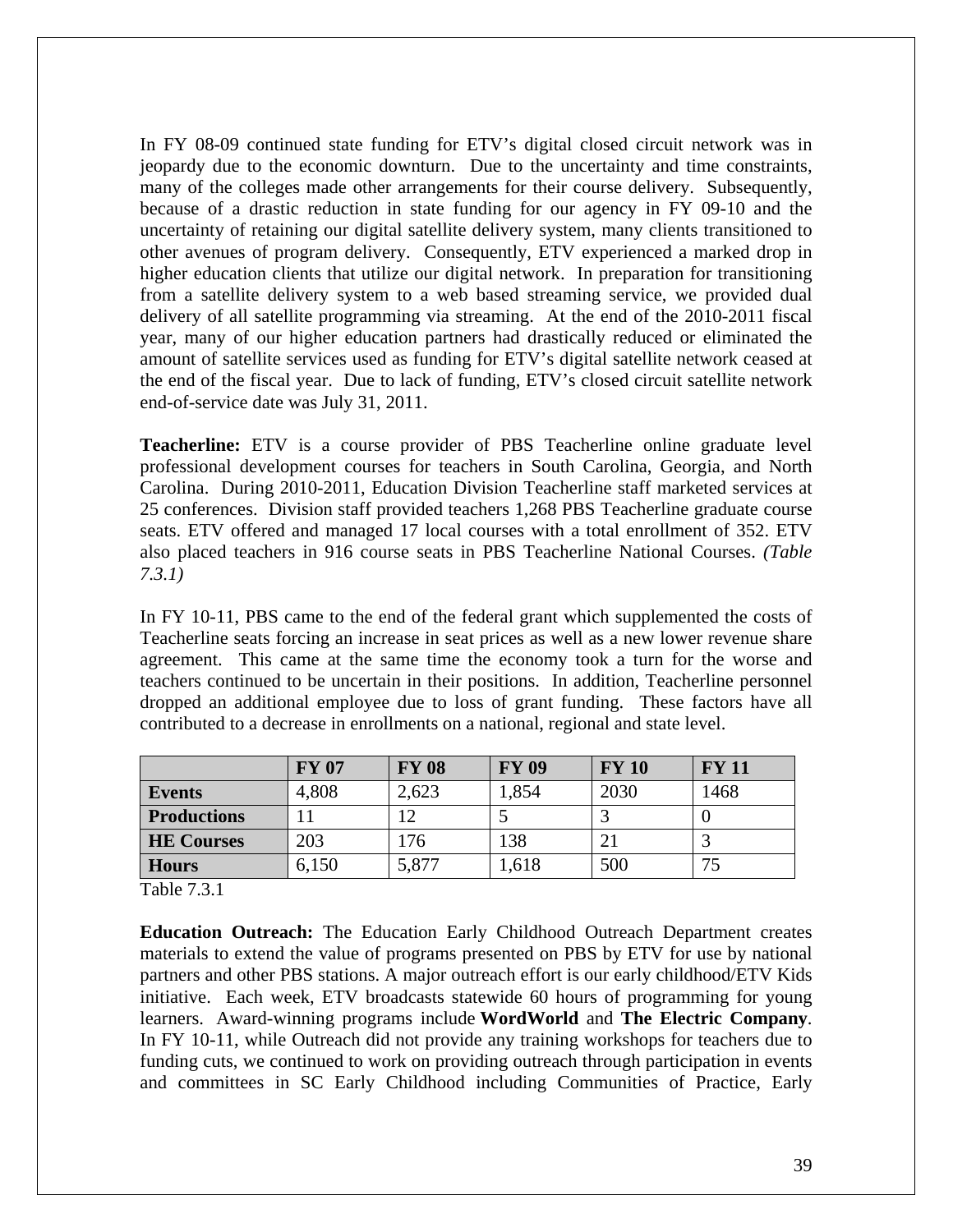Childhood Comprehensive Systems, Children's Trust Fund Parent Advisory Council, First Steps, and the Children's Trust Fund Conference.

**Public Services Network:** Due to reduction in state funding and a reduction in staff in the Education Division, the functions of the Public Services Network were folded into our Program Services department. In FY 09-10 state funding for ETV's digital closed circuit network was eliminated. ETV was able, through a partnership, to obtain adequate funding to continue operating our digital satellite network with reduced channel capacity until summer of 2011 in order to deliver programming for public safety officers in our state. All of CJA's training programs are also simulcast on ETV's video streaming service. As ETV is committed to the delivery of vital video instruction to law enforcement across the state, the Education Division continues to work with our partner, the SC Criminal Justice Academy, to deliver public safety training to officers in the field via web streaming.

Additionally, the division partnered in SCCJA's transition to an online recertification training and assessment method utilizing ETV's learning management system to deliver and certify essential and required recertification instruction in DataMaster operation. This online delivery method makes this training available to officers on their own schedule and reducing the amount of time an officer is "off the street" to receive training by eliminating the need to travel to a centralized location. It also eliminates the work load on SCCJA staff to process assessment tests, and generate and mail out hard copy certificates to officers completing a course. The certificates are automatically generated through the online course management system and immediately available to the officer, his/her training officer and SCCAJ staff upon successful completion of a course.

Early in FY 11-12, the Education Division will bring several more of SCCJA's recertification and training courses online using ETV's course management system. These courses are available to approximately 16,000 law enforcement officers within the state and include RADAR, LIDAR, SFST, Legal Update, The LineUp and CDV training. The Education Division continues to provide services to local municipal and county governments with a special emphasis on law enforcement. During the 2010-11 fiscal year, we continued to provide services to any state agency requiring ETV telecommunication technologies including live and interactive digital satellite and teleconferencing for state agencies. *(Table 7.3.2)*

|                          | <b>FY 07</b> | <b>FY 08</b> | <b>FY 09</b> | FY 10 | $\mathbf{F}\mathbf{V}$<br>$-11$ |
|--------------------------|--------------|--------------|--------------|-------|---------------------------------|
| <b>Events</b>            |              | 378          | 180          | 304   | 166                             |
| <b>Productions</b>       |              |              |              |       |                                 |
| <b>Contributed Hours</b> | 545          | 541          | 541          | 636   | 336                             |

Table 7.3.2

**Program Services**: The Program Services department provides the "last mile" in customer service for ETV's Education division staff and clients. Services include scheduling, quality control and customer support services for all client video and audio programming services. A toll-free customer service line enables clients to contact ETV if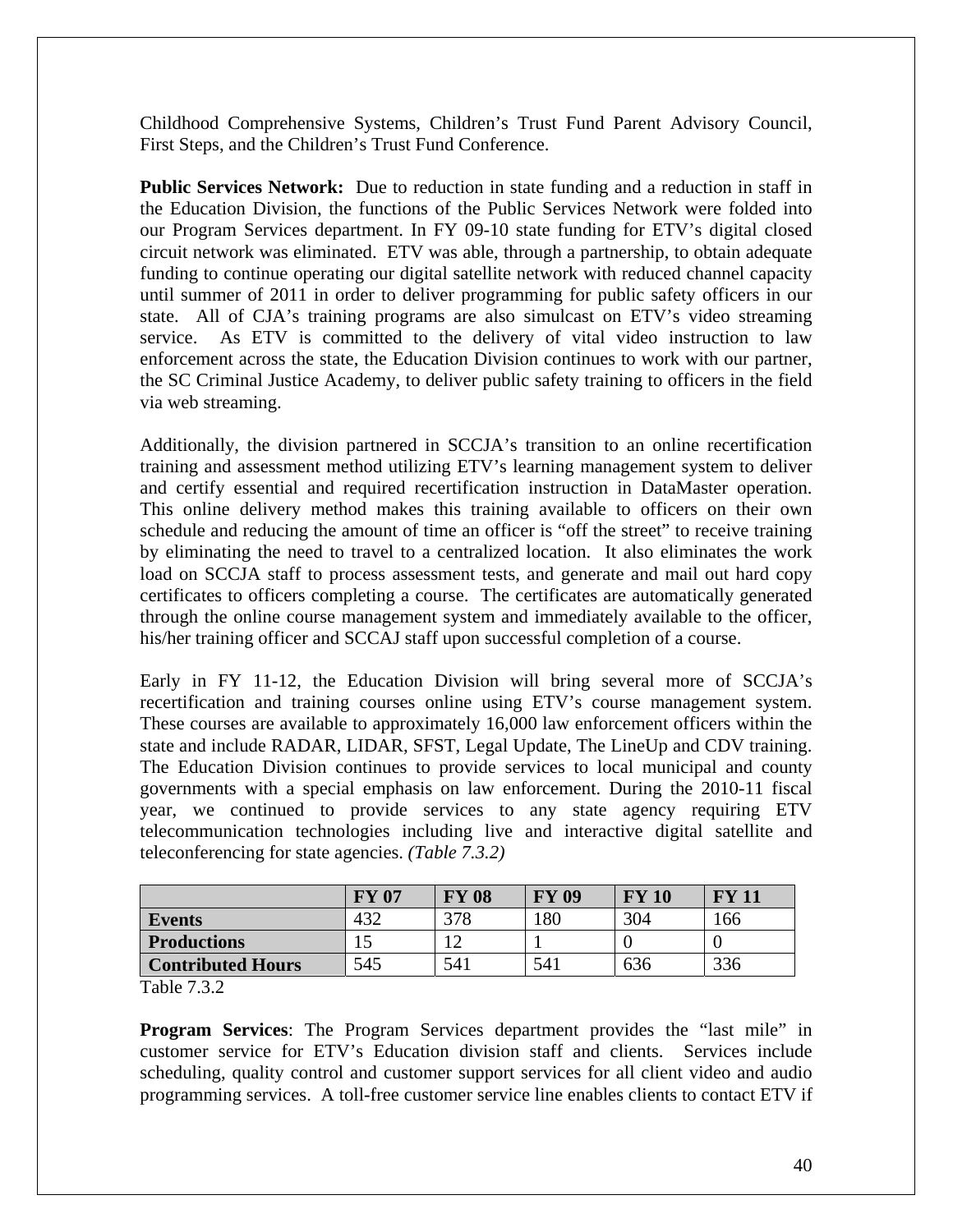there are technical problems, schedule inquiries or if they need assistance or information about programs and services. Program Services schedules and operates ETV's 144-line digital audio bridge conferencing system and public videoconferencing services. Program Services supports the division with basic computer software support; web page design and management; and service quality control and reporting. Additionally, Program Services provides: transcoding services for client video to various media formats; support for ETV IP Media Streaming initiative; support for law enforcement and public safety training; support for K-12 and state agency video streaming; and development/support for ETV's Moodle learning management system. Program Services is responsible for supplementary course fulfillment for Middle Level Math - a distancelearning course for teacher professional development. Our department also provides project management and coordination for the Education Division's service endeavors. *(Table 7.3.3)* 

| <b>Service</b>                                 | <b>FY 07</b> | <b>FY 08</b> | <b>FY 09</b> | <b>FY 10</b> | <b>FY 11</b> |
|------------------------------------------------|--------------|--------------|--------------|--------------|--------------|
| <b>Business &amp; Govt. Bridge</b>             | 1,139        | 969          | 772          | 798          | 827          |
| Higher Ed & Med. Bridge                        | 266          | 228          | 163          | 173          | 185          |
| K-12 Bridge                                    | 511          | 523          | 581          | 498          | 424          |
| <b>Public Room</b><br><b>Videoconferencing</b> | 71           | 41           | 32           | 50           | 23           |
| <b>Middle Level Math</b>                       | 447          | 600          | 700          | 626          | 212          |
| <b>Total Events</b>                            | 2434         | 2,361        | 2,248        | 2,145        | 1671         |

Table 7.3.3

**Education Production Services**: This area produces and directs programs designed by curriculum consultants at the State Department of Education and others at state higher education institutions. Production for a variety of programs is handled by this unit including: series for use in Pre-K-12 classrooms, staff and professional development courses, informational teleconferences, re-certification courses or continuing education courses for teachers and administrators, and course work for graduate and pre-service education degrees. Production Services supplies the technical knowledge, expertise, and creativity to present and enhance curriculum objectives as designed by content experts. In this era of increasing accountability in both instruction and learners, educational production services is a full partner in providing state specific content aligned with both statewide and national curriculum standards.

Additionally, Educational Production Services works with all producers in the Education Division to facilitate productions that they bring in, including: teleconferences, state agency training and information dissemination, awareness programs, orientation videos, public service announcements and telecourses. Services might be as simple as meeting with a client to discuss the most effective method of getting the message across to the desired audience, or as sophisticated as a full production treatment from initial concept through scripting, pre-production design, field and studio production, post-production and through to the delivery of the final product. Producer/Directors in the Education division work closely with clients, many of whom are other state agencies, to maximize the production values while minimizing the cost to the client and the state. In this era of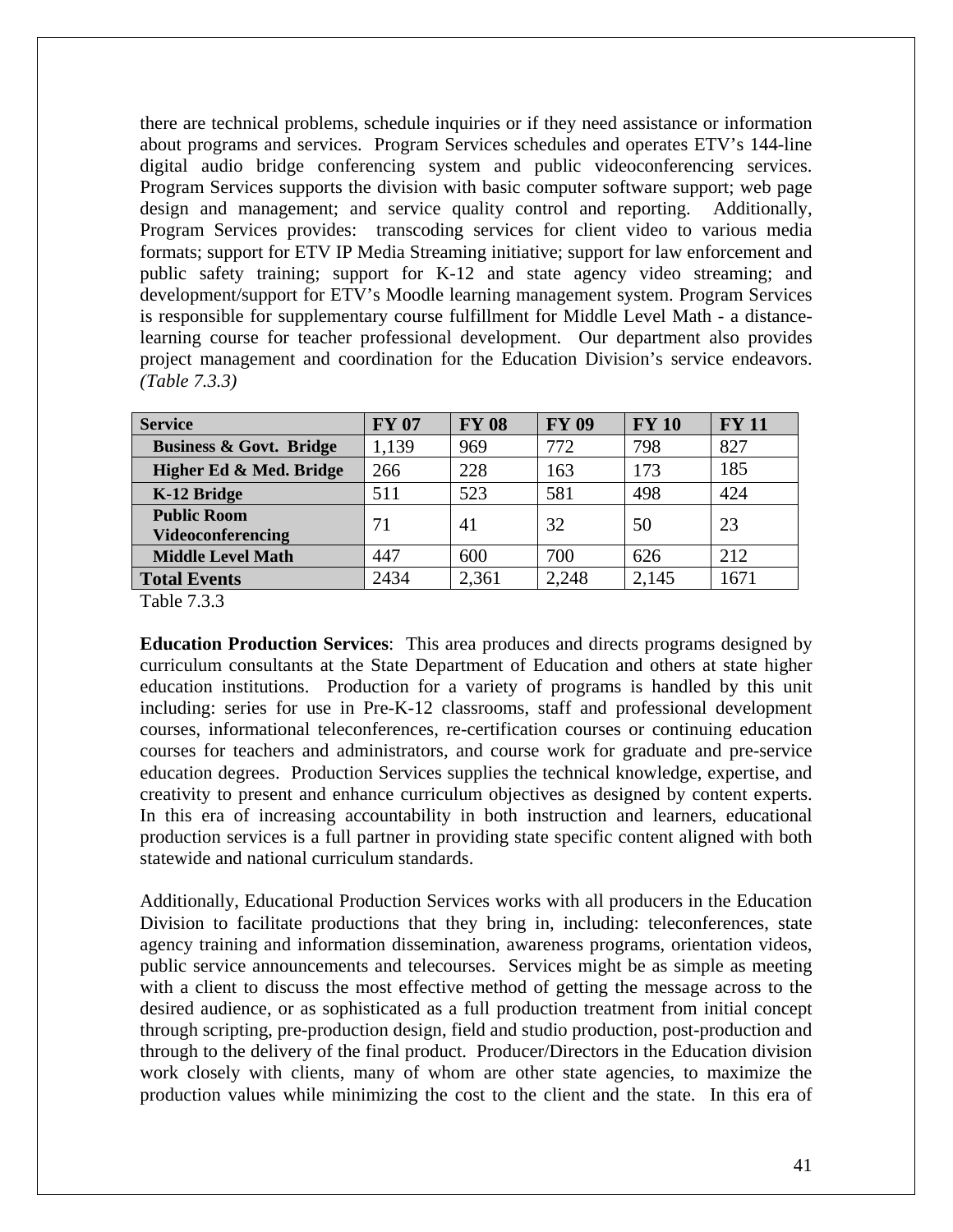enhanced video and online streaming, ETV's Educational Production Services works closely with our web department from the start of a project so the completed production can be used across many different media venues. Education Services staff also makes our products available online to teachers through ETV's video-on-demand service to K-12, **StreamlineSC**.

While some of our clients can fully fund their production, many of the programs produced by the Education Division are produced as a value-added service rather than a for-profit production. Programs and series that fall in this category are programs for Pre-K-12 in-school use and teacher re-certification and staff development. Wherever possible we seek underwriting or grant funds to help defray the cost of these productions. *(Table 7.3.4)* 

|                    | <b>FY 07</b> | FY 08     | <b>FY 09</b> | <b>FY 10</b> | $\bf{FV}$ 11 |
|--------------------|--------------|-----------|--------------|--------------|--------------|
| <b>Productions</b> | 404          | 234       | 281          | 317          | 317          |
| <b>Revenue</b>     | \$157,006    | \$226,848 | \$365,908    | \$107,885    | \$249,536    |

Table 7.3.4

*7.4 What are your performance levels and trends for the key measurements of workforce engagement, workforce satisfaction, the development of your workforce, including leaders, workforce retention, workforce climate, including workplace health, safety and security?* 

The long term trend of downsizing at ETV continued with this year's layoffs due to budgetary reasons. ETV is now less than half the size it was ten years ago. Entering the year, the agency was still adjusting to large layoffs in 2010. Then, more reductions shortly after the close of the fiscal year again tightened up some staffs to the point that they were impacted in terms of production capability. Resources were called in from other areas to assist those staffs. There is little doubt efficiency has increased and the cost effectiveness of efforts improved. The downsizing does continue to raise issues however, of what the agency may be able to produce in the long term with its smaller size and budgets. *(Fig. 7.4.1)*



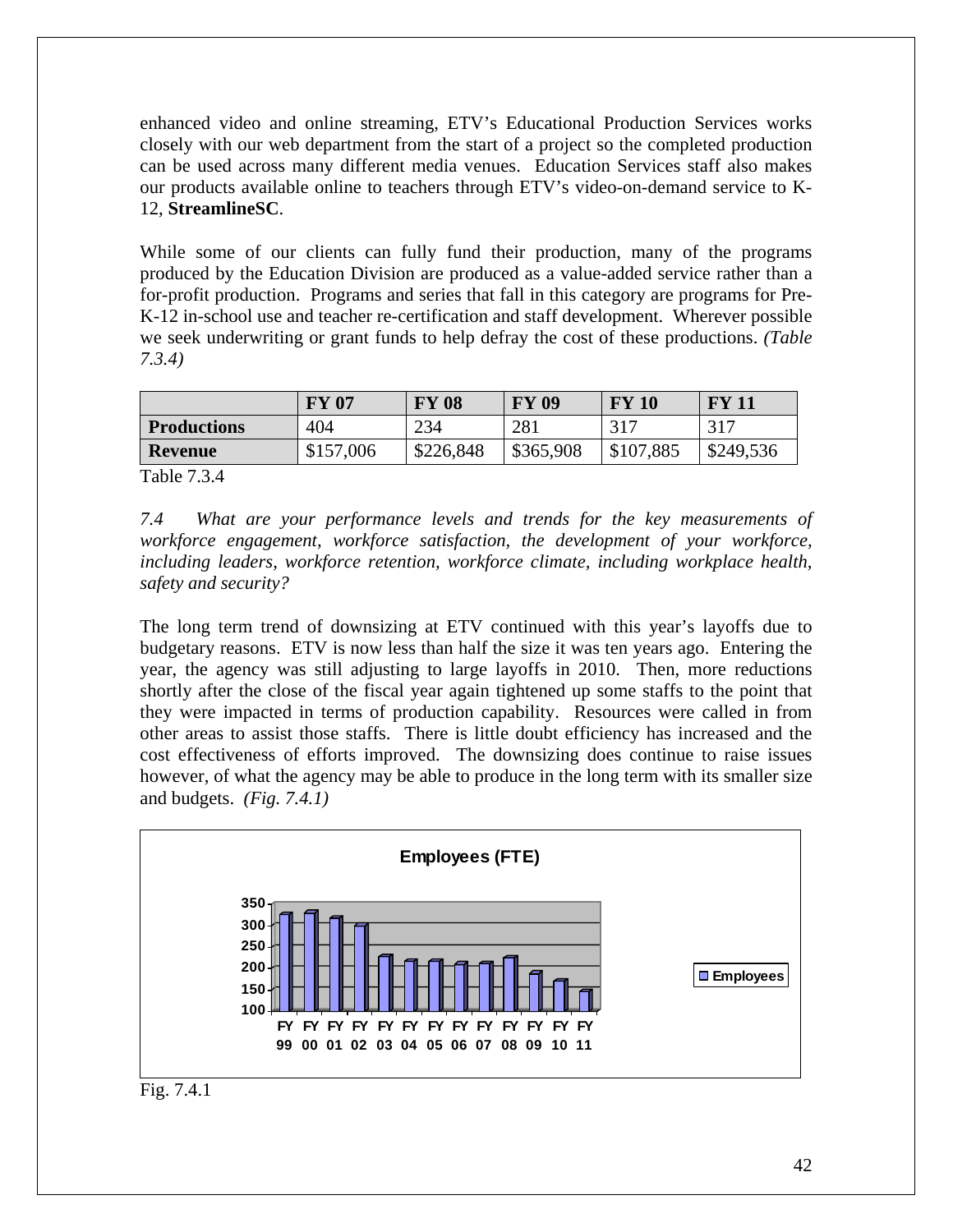As noted, ETV, like many organizations in 2010/11, continued a radical change in its workforce. Budget cuts led the organization to lay off 15 employees as 2011 ended.



#### Fig. 7.4.2

*Fig. 7.4.2* shows turnover trends since FY 01 for all non-layoff related turnover. When considering those who left who were not laid off, the turnover rate remains steady in the organization. Keeping voluntary turnover down is more critical now due to our inability to replace key employees when they leave in this difficult budget environment. With a predictable turnover rate we can better plan workforce reduction management to have the least impact on employees and production.

One measure of diversity in the workforce is the percentage of goal attainment against the State Human Affairs Commission's goals. *(Fig. 7.4.3)* The goal is 90%, and ETV reached 95.7% this year. Through recruitment at job fairs, broad posting and use of technological tools, ETV can now reach out to a much broader audience of candidates when hiring.





This has increased diversity and helped to grow and develop depth in our skills base among these employees, creating internal growth opportunities. ETV placed in the top agencies in State government again this year (last report year 2010) in goal attainment.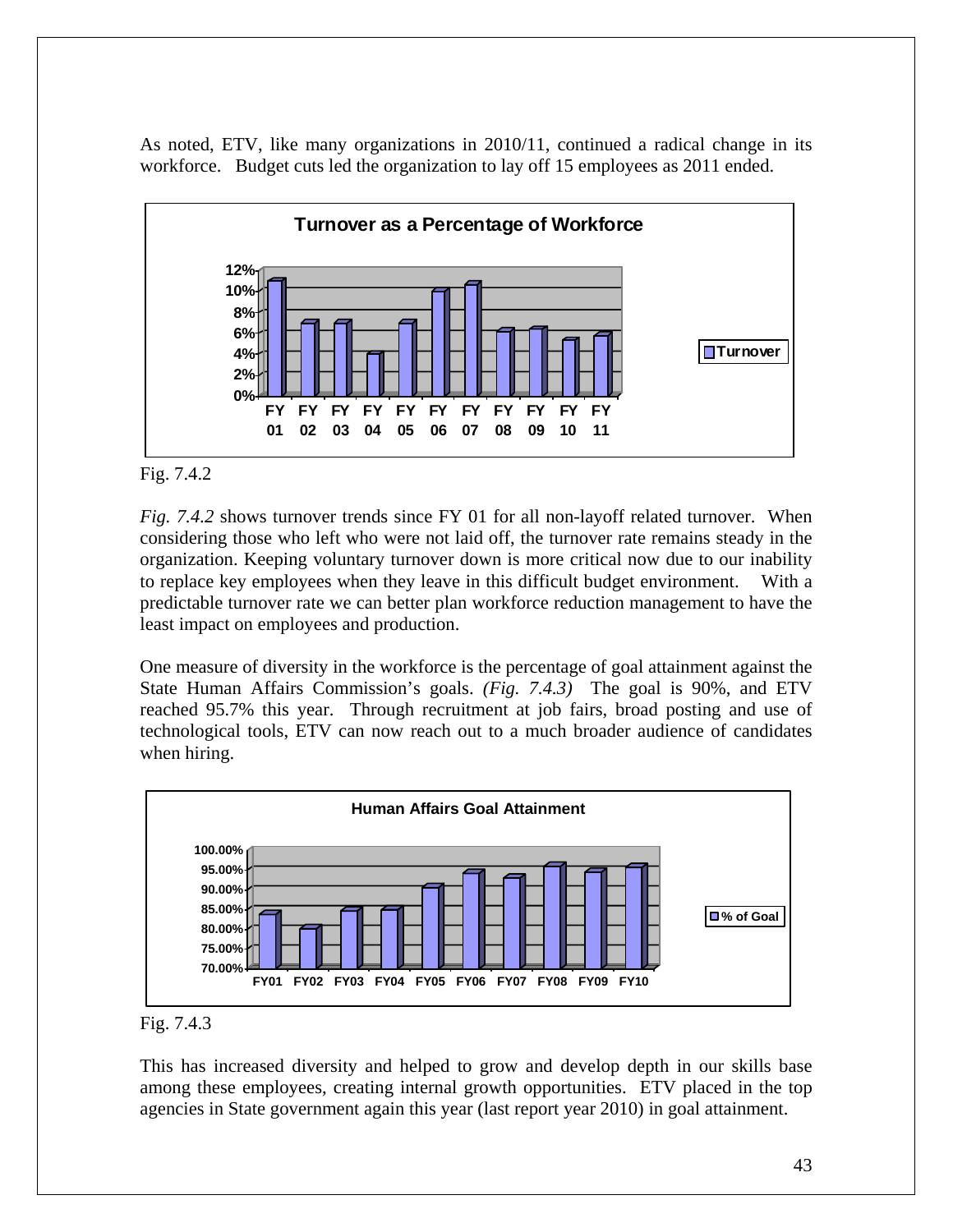Future goals will include updated census data reflecting the growing minority percentage of total population. Though goal attainment numbers may initially decrease with this new census data, increasing numbers of talented minority candidates will grow in our talent pool, helping us to improve diversity efforts. Unfortunately, reduced hiring at the end of the reporting year and in 2012 will hamper recruiting.

ETV reports workplace injuries to OSHA. While we report and track injuries annually, the small number of injuries from year to year is fairly consistent and is not useful in a comparative context. During Reductions in Force in the early part of the decade, we identified an increase in injuries, but the recent past has reflected little growth or identified areas of specific concern.

*7.5 What are your performance levels and trends for your key measures of organizational effectiveness/operational efficiency and workforce systems performance? (These can include measures related to the following product services: work system innovation rate, improvement results, improvement cycle time, supplier and partner performance and results related to emergency drills and exercises?* 

While some of those effectiveness measures may have been covered in mission areas, other than micro measures to review technical functioning in engineering and production, such as trouble reports in Educational Technology, discrepancy reports in Master Control and log reviews for underwriting spot performance in TV and Radio, we have not institutionalized specific agency wide measures. Reorganization during layoffs and the loss of approximately 10% of our human resources forestalled some of the measurement efforts. Organizational efficiency is a moving target with changing workforce size. We continue discussions of implementing measurement systems using onsite production Scheduall software to measure workforce cost efficiency. We have had discussions in our planning meetings about how to develop measures of priority and performance. As the economy stabilizes we may be able to focus on institutionalizing some of these broader measures. The ongoing organizational study will help us identify useful performance and process measures.

*7.6 What are your performance levels and trends for the key measures of regulatory/legal compliance and community support?* 

Key performance levels for community support would be reflected in ratings for television and radio, as well as Endowment donation figures. It is very difficult to separate the measures of community support from market and customer satisfaction measures for a public broadcasting entity like ETV. The current business model is predicated upon building community support, and the natural offshoot of such support is captured within market and customer satisfaction measures.

ETV undergoes the following audits and reporting processes: